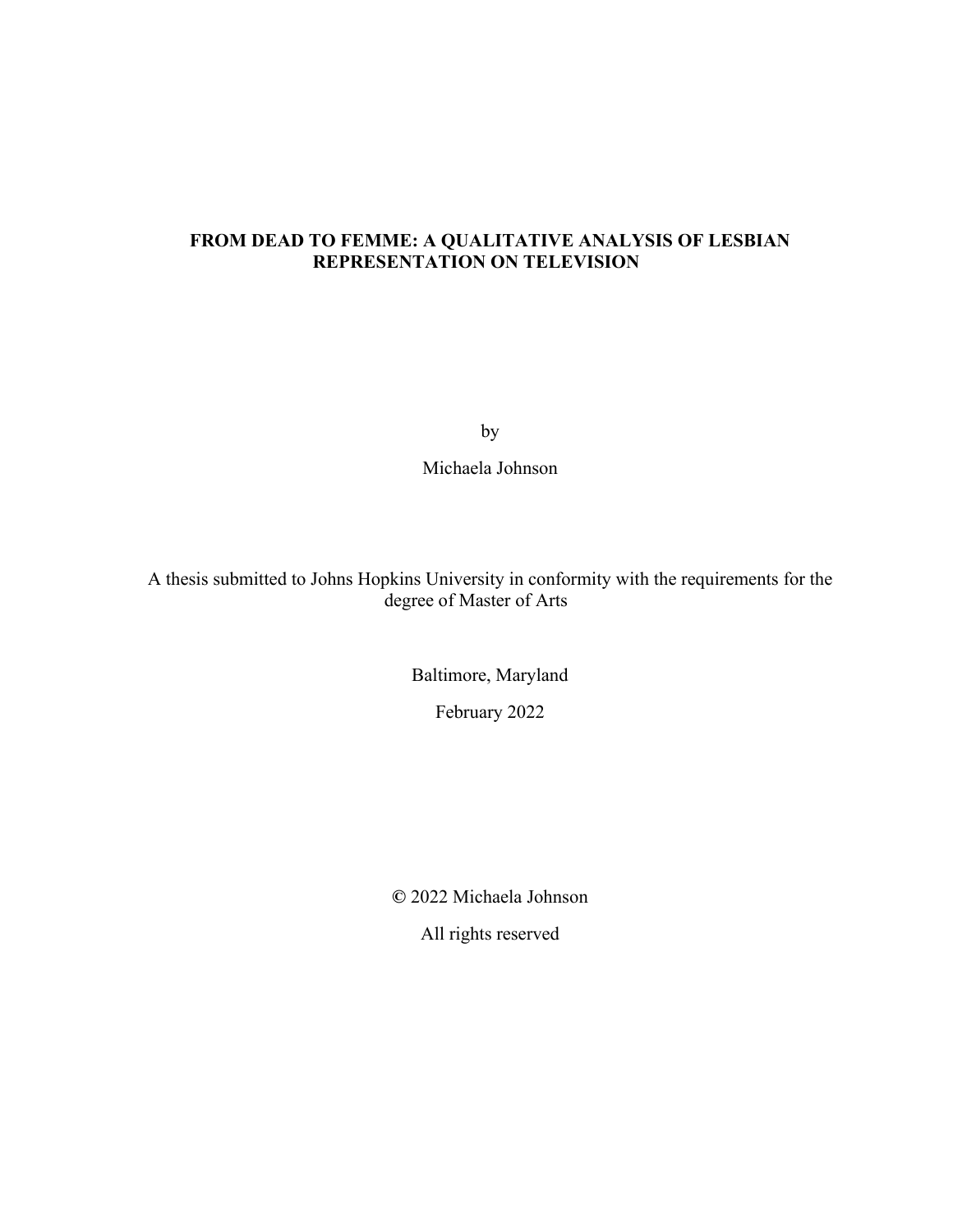## **Abstract**

<span id="page-1-0"></span>This study analyzed the ways in which lesbian characters are portrayed on television between 2010 and 2019. These series' intended audiences were teen to young adult. The questions for this study focused on the quality of representation, which included narrative inclusion, messaging surrounding romance, and reoccurring or emerging themes. Tropes such as the evil/dead lesbian identified by Millward et.al (2017) or the feminine lesbian, found on shows like *The L Word*, were also analyzed to highlight the reoccurrence of named themes already defined in media analysis. Using a qualitative content analysis, the three series utilized for this study were examined under cultivation and framing theory to identify what messages were being shared with audiences about lesbian identity and relationships. The results of this research indicated that lesbian characters more often than not were being sidelined from the main narratives of the show and that these representations can fall under old and new patterns.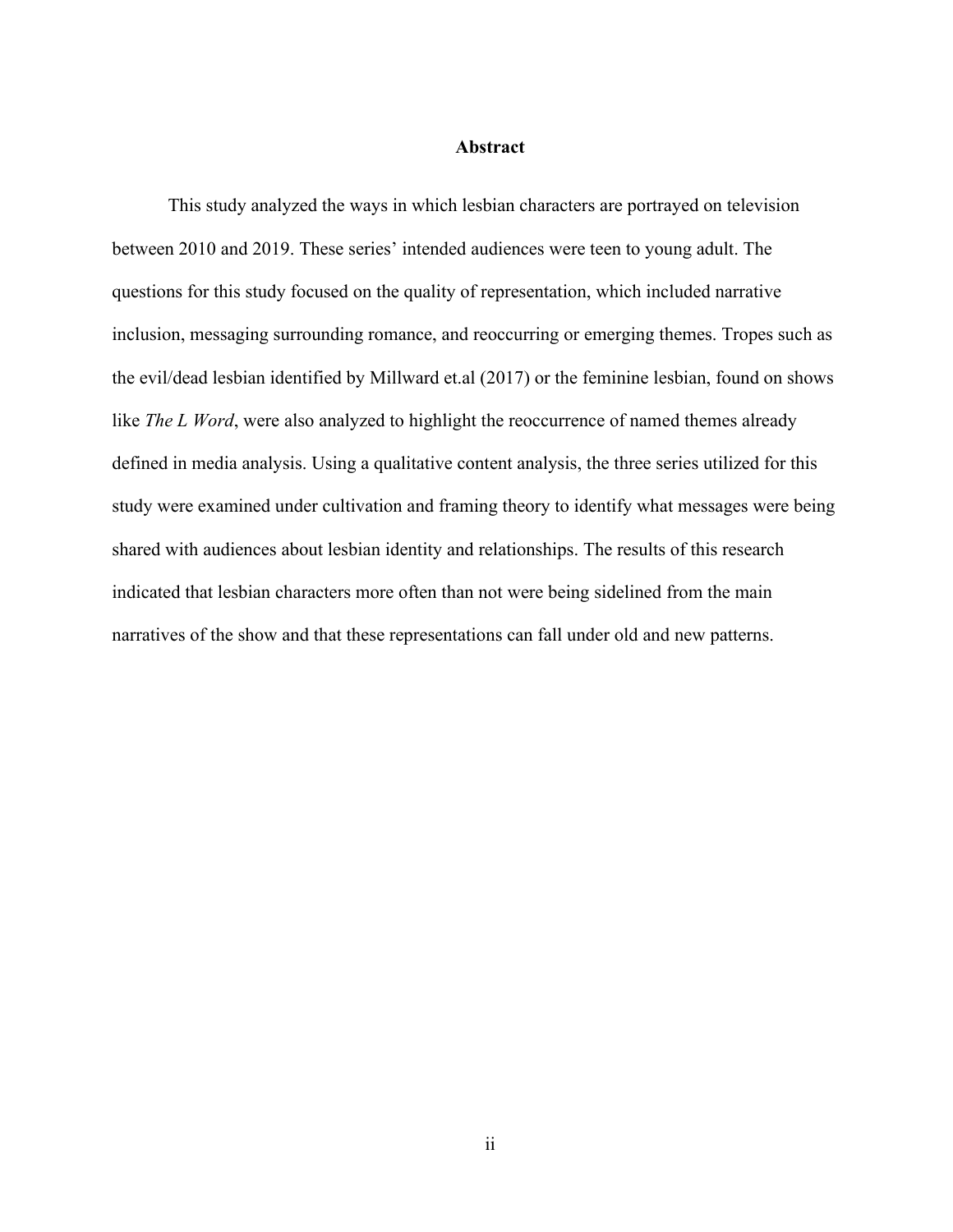## **Acknowledgments**

<span id="page-2-0"></span>First, I would like to thank my thesis advisor, Dr. Taylor Hahn, for his support and guidance throughout this process. His advice and excitement for this project were vital in its creation, and I could not have completed this without him. I would also like to thank Dr. Kristen Willett and Dr. Patricia Hernandez for serving on my thesis committee. Finally, I would like to thank my parents and my sister for being there to listen and for always supporting me.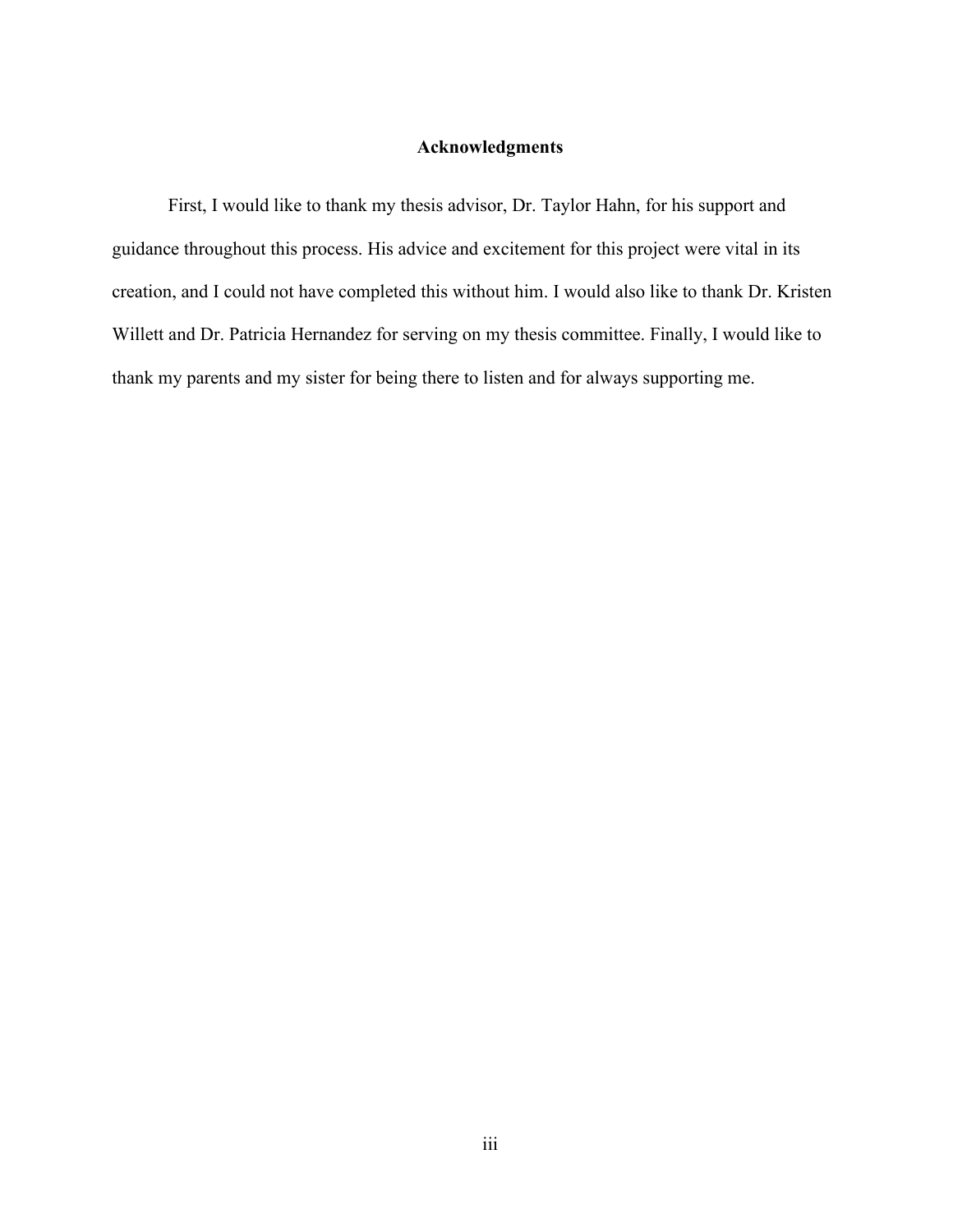# **Table of Contents**

<span id="page-3-0"></span>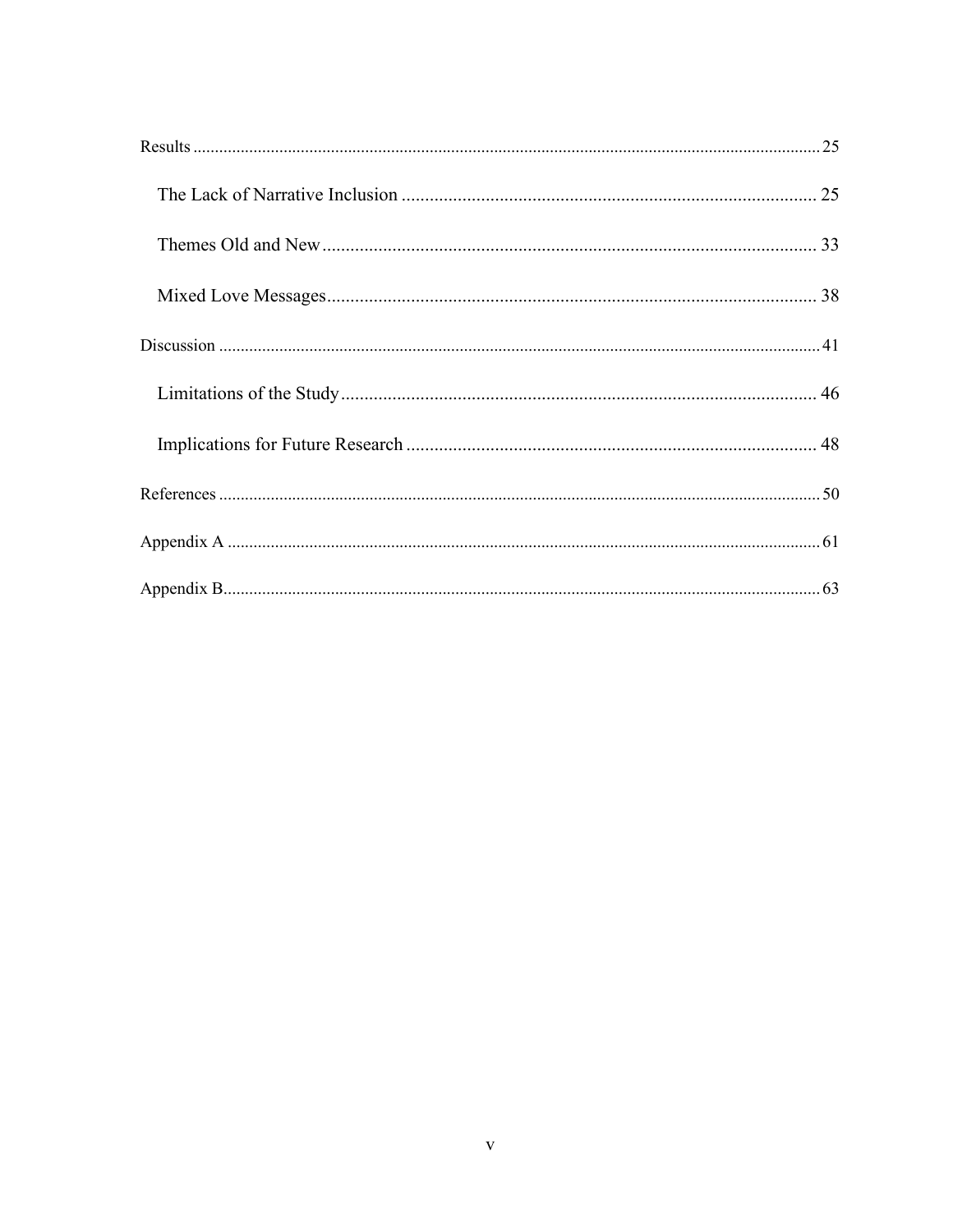#### **Introduction**

<span id="page-5-0"></span>Although lesbian characters have been present since the early history of television, they have often been portrayed in a negative light. Initially, these characters were limited to villain roles, where they preyed on young, straight women until they died violently (Millward et. al., 2017). Lesbian characters were expendable and easily written off, making them easy characters to hate. This sort of representation enforced the messaging that any sort of "sexual deviance" was dangerous and deadly. As time went on and representations changed, lesbian characters became more masculine and more "manly" (Kite & Deaux, 1987). Moving into the new millennium, television was slow to adopt LGBT representation as a whole, with only a handful of shows having any LGBT content (Fisher et. al., 2007). In more recent years, a growing number of shows have contained lesbian representation and by the numbers, things look to be improving. One of the earliest available Where We Are on TV report from the 2007-2008, GLAAD noted only seven LGBT identifying characters out of six hundred and fifty regular or supporting characters. Additionally, not one of the characters, regular or supporting, on network television was a lesbian (Where We Are on TV Report, 2008). GLAAD, an American organization focused on "tackl(ing) tough issues to shape the (LGBT) narrative and provoke dialogue that leads to cultural change," more recently reported ninety LGBT characters in 2019 which is a large shift from the year before, with only seventy-five characters being reported on broadcast, cable, and streaming services (Where We Are on TV Report, 2019). While this increase in representation is no trivial feat, the messaging surrounding these characters also needs to be addressed.

Studies have shown that messaging about a marginalized group can impact how someone in that group sees themselves. Negative messaging can impact the self-esteem of an individual and shift how they view themselves (Huston et. al, 1993). Additionally, individuals seeking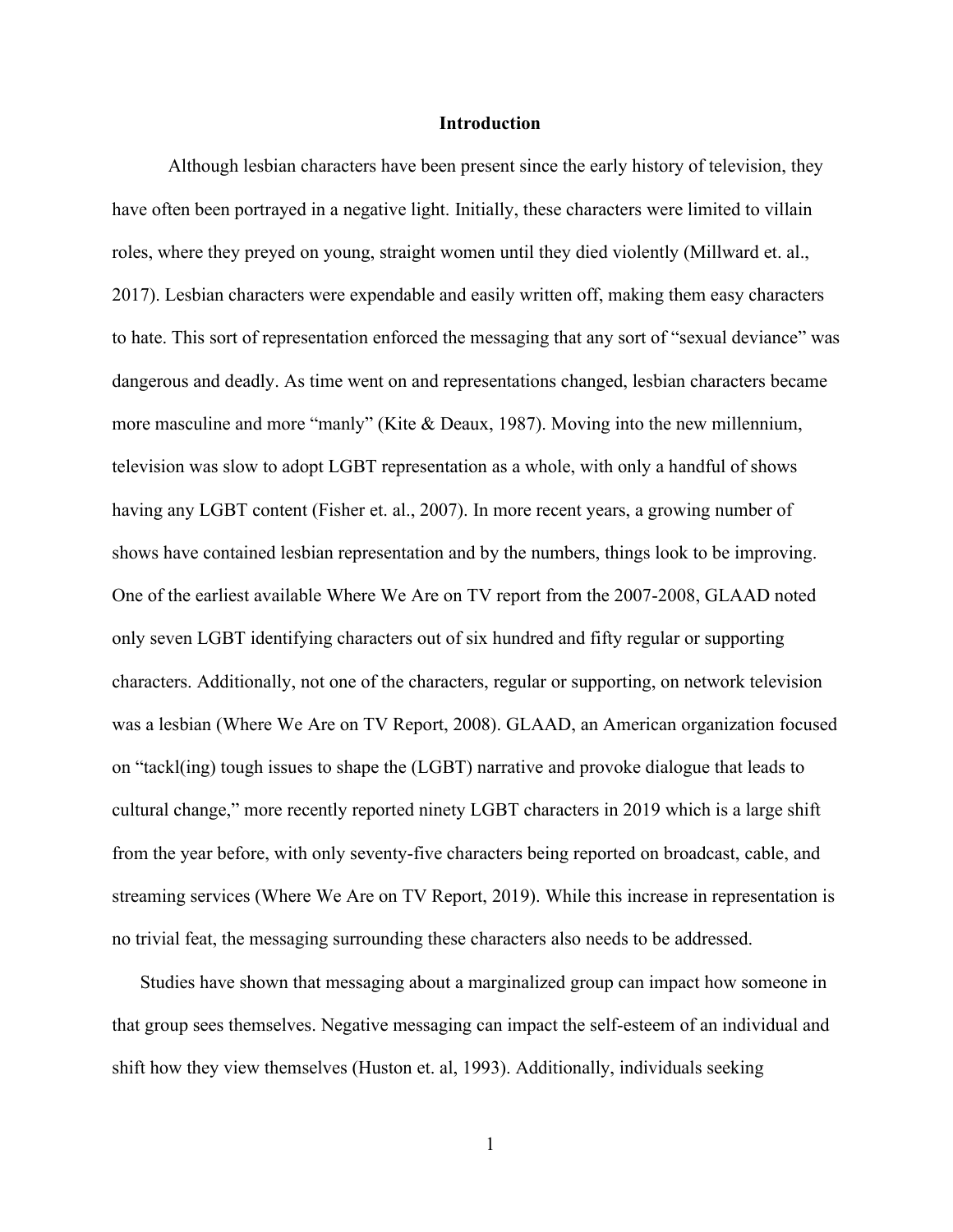representation are aware when a character is pandering or added just for the sake of representing a group. These characters tend to reflect stereotypes and preconceived notions about said group, and can negatively impact viewers (McInroy & Craig, 2017). While the quantity of lesbian characters have grown over the years, that does not mean that the ways these characters are portrayed has improved since the early days of television, and many stereotypes and tropes still exists today.

This thesis analyzes ways in which lesbians are represented on television shows airing between 2010 and 2019. The series viewed for this study span a combined decade, helping us better understand how representation has evolved and in what ways it still needs to improve. While many commonly used lesbian tropes have been researched and analyzed over the last few years, there is a lack of analysis discussing new themes and the impact they can have on an audience. Discovering changes as well as new emerging themes can further the discussion about representation and how to continue the betterment of these storylines. This qualitative content analysis will help further the conversation about representation by highlighting tropes still commonly used today as well as analyzing new themes, adding insights into what messaging is being shared about the lesbian identity. Through this analysis, audiences will become more aware of common tropes and emerging themes regarding lesbian characters on television. This will also help communications professionals in the entertainment field better identify what needs to be improved moving forward.

## **Literature Review**

<span id="page-6-0"></span>This review of literature discusses the quantity of LGBT characters on television over the years, LGBT stereotypes and tropes on television, and why representations of LGBT individuals' matter.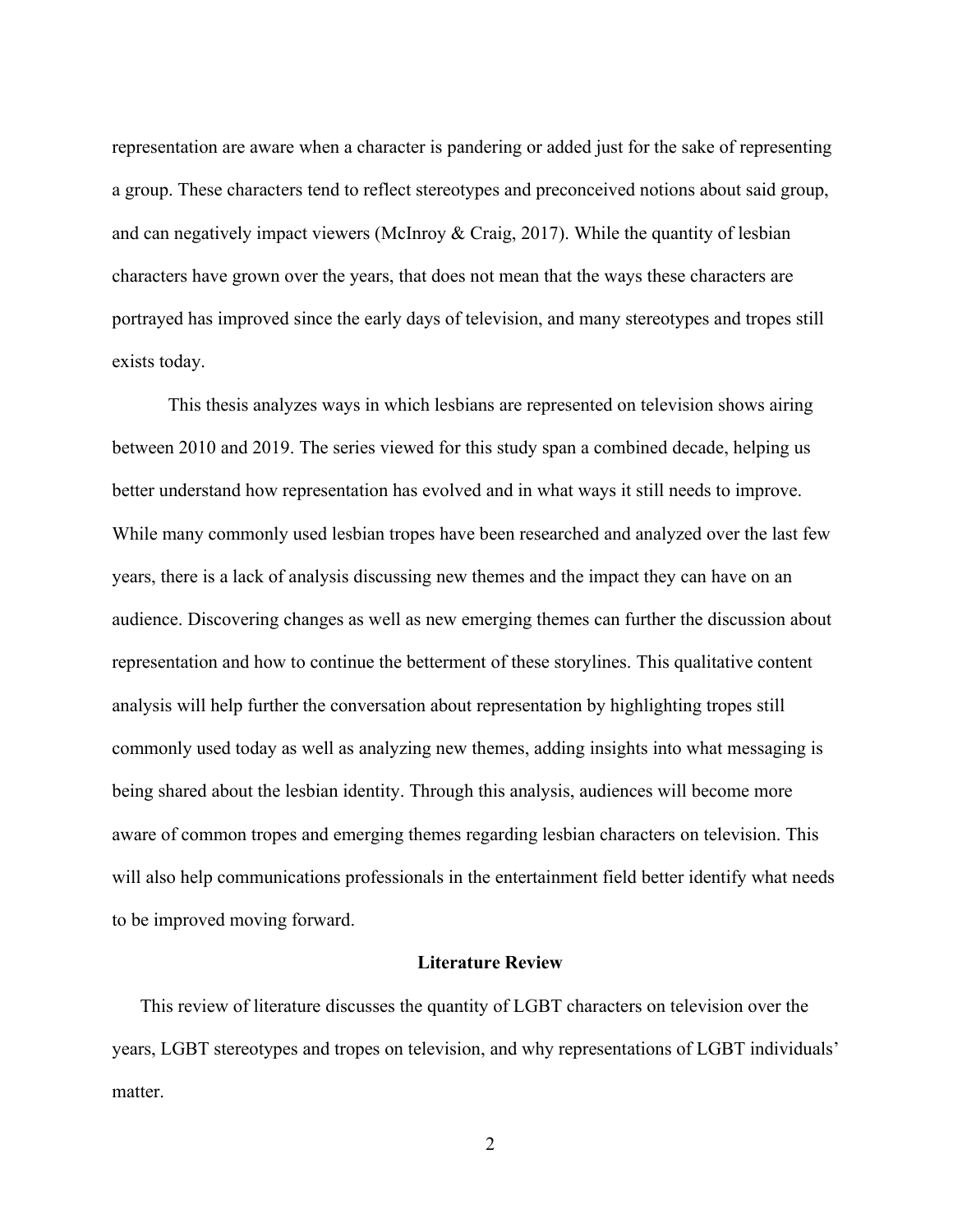#### <span id="page-7-0"></span>*LGBT Representation by the Numbers*

Since the 1960s LGBT characters have been included on screen and several studies have focused on the quantity of LGBT characters on television to discuss the growth in representation. A study that examined Australian, English, and American television programs discovered "…over thirty television networks that have depicted gay characters, specifically documenting one gay character in the 1960s, 58 characters in the 1970s, 89 in the1980s and 306 in the 1990s" (Chung, 2007, p. 100). This list highlights the continually growing number of gay characters on television over this period. Other studies have also analyzed the quantitative growth of LGBT characters on television focusing on more modern examples.

While globally the numbers of LGBT characters have improved greatly decade by decade, a closer examination of American television tells a different story. In the early 2000s, LGBT representation was rare in the United States. Fisher, et. al (2007) found that between the 2001- 2002 television season, only one in six shows had any "nonheterosexual" content. Fisher et al. defined "nonheterosexual" as any content that reflects LGBTQ sexual discussion or actions. The study used random sampling of popular adolescent television programs and coded sexual topics discussed by characters as same-sex or not (Fisher et. al., 2007). The study did not give an age range for adolescents; however, the World Health Organization has bracketed this range between 10 and 19 years old (World Health Organization, 2021). While the study examined 2,715 episodes that aired over the course of 2 years, it noted an increase in these topics even during this period.

In 2016, GLAAD reported that only forty-three regular characters on primetime, scripted television identified as LGBTQ (Where We Are on TV Report, 2016). GLAAD counts original scripted series, where casting is announced by the network, airing in primetime between June 1,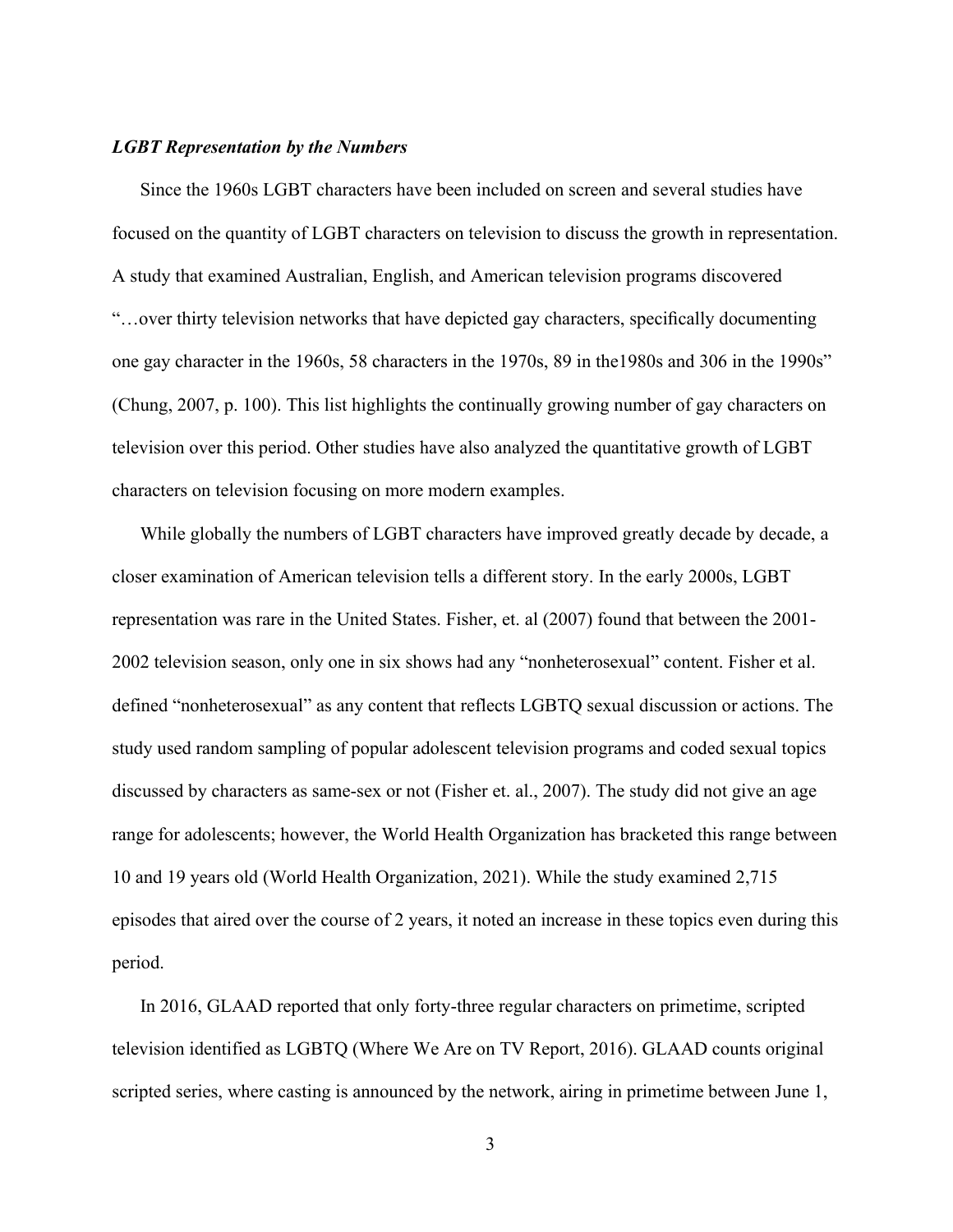2016 and May 31, 2017 (Where we Are on TV Report, 2016). This yearly report continues to mark the rise in the number of LGBT characters on television. As of 2019, "of the 879 regular characters expected to appear on broadcast scripted primetime programming this season, 90 were identified as gay, lesbian, bisexual, transgender, and/or queer" (Where We Are on TV Report, 2019, p. 6). While the number of LGBT characters on television has improved over the decades, these studies fail to examine the depictions of the representation. It is vital to look at the quality of these characters, not quantity, to gain a better understanding of stereotypes and how they are enforced by networks.

## <span id="page-8-0"></span>*History of Stereotypes*

Stereotypes of LGBT individuals have been perpetuated and repeated throughout history. Stereotype can be defined as "a learned association between two social concepts that do not define each other" (Cox et.al., 2012, p. 427). Prejudice can be learned through teachers, parents, and peers. Whether subconsciously or intentionally, adults can convey their attitudes about a group of people to children (Hannam, 1978). These ideas have been passed down from adult to child over the course of history. With the rise of media such as television, stereotypes can be passed to children and adolescents more easily. One study found that, "Usually, what hostile prejudice there is the children bring to the school from home, or they learn from talking to their own age groups, watching television and reading their comics" (Hannam, 1978, p. 26). The popularity of television has changed the way stereotypes are spread and enforced in society; this includes LGBT stereotypes.

Hart's (2000) essay examined the history of gay male representation on television. To note, many studies only include one or two subgroups and did not study the LGBT community as a whole. By examining previous studies analyzing gay men on television over forty years, Hart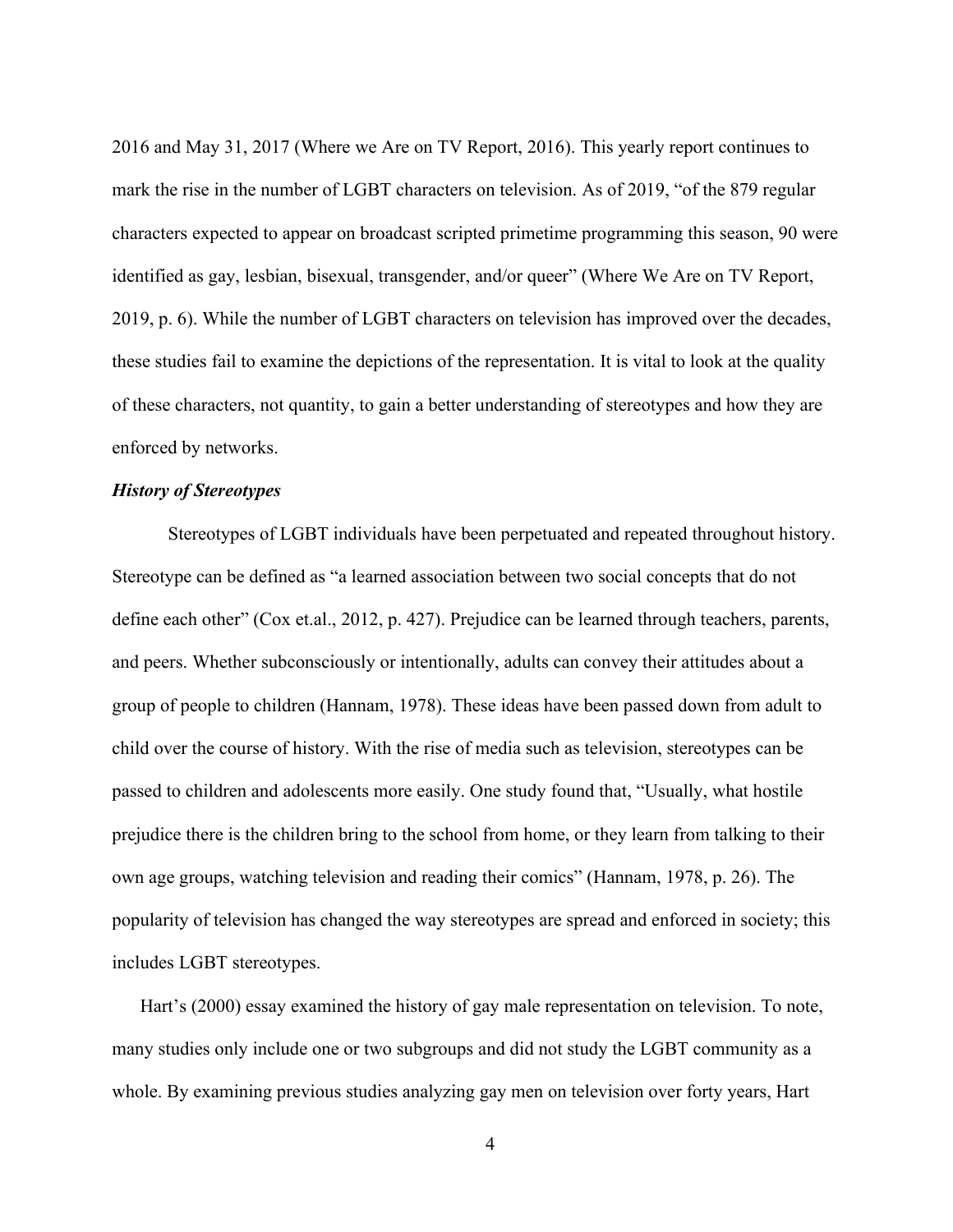examined how gay men were represented and how this representation has changed, or not, decade to decade. The 1967 documentary, "The Homosexuals" unintentionally established the misconception that gay men are weak and pitiful. This stereotype has persisted until the early 2000s, with gay male characters being portrayed as effeminate and a nonthreat to the straight male characters (Hart, 2000). Even when media is celebrated for its representation, stereotypical depictions prevail.

*Will and Grace* made history with an openly gay lead, helping reshape America's perception of this group. However, the show still presented Will as a feminine, unthreatening character. He was presented as shallow and attention seeking, obsessed with beauty and fashion. Stereotypes like this can be dangerous, with one study finding, "the portrayal of lesbian and gay stereotypes in the media misleads the general public into thinking that being lesbian or gay is a matter of performance or lifestyle choice" (Chung, 2007, p. 101). Shows like *Will and Grace* enforced the that gay men only care about their looks, drinking, and fashion, simplifying a complex identity into bullet points.

Similar studies have focused on lesbian representation in television and film. A prominent stereotype in lesbian representation has been the "butch" lesbian where these women were presented as masculine and presented similarly to straight men (Kite & Deaux, 1987). Through the lens of inversion theory, the researchers examine how lesbian and gay stereotypes formed based on the opposite sex. The portrayal of lesbians presented these women with short hair, dressed in masculine clothes, and treated others the way heterosexual men did. It was noted, however, that with the attention of the AIDS pandemic, gay men have a "more clearly formed stereotype…than of lesbians" (Kite & Deaux, 1987, p. 92). While a more masculine presentation was common, this was not the only lesbian stereotype.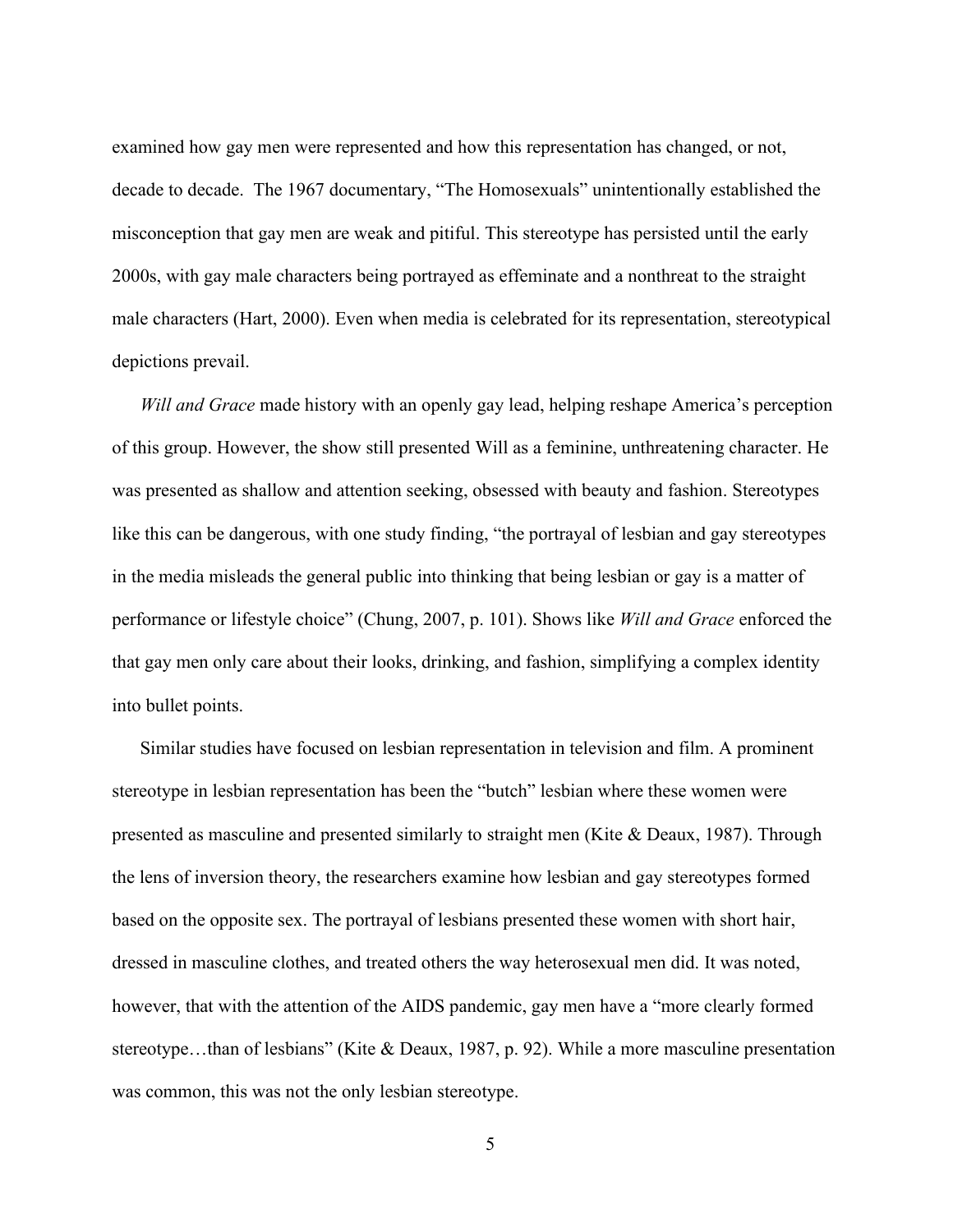Similar to depictions of lesbians, bisexual representation, both male and female, on television has also fallen into a pattern. Through content analysis, Meyer (2010) found that bisexual characters do not fall into coming out narratives unlike gay and lesbian characters. While gay and lesbian characters found stability through their sexual discovery, bisexual character's coming out narratives were brought on by outside crises (Meyer, 2010). These representations can enforce the idea that bisexual individuals just "haven't made up their mind" and that stability can only come with a choice of gender to be attracted to. This can negatively impact the way straight and gay individuals view bisexuality. While bisexual stereotypes vary from gay and lesbian ones, there is some overlap.

A 2017 content analysis found that early transgender representation was almost always rooted in negative stereotypes that included being deceivers. Of the nine characters analyzed for this study, five of the characters were portrayed by cisgender actors (Capuzza & Spencer 2017). For trans women, the stereotypes were rooted in hyper-femininity and hyper-sexuality (Capuzza & Spencer, 2017). Trans men and nonbinary individuals were represented less than trans women, making them almost invisible. The use of cisgender actors as well as the imitative way trans characters are portrayed on television creates a perception that transgender people cannot assimilate or a deceiving the public.

## <span id="page-10-0"></span>*Evil/Dead Lesbian*

While the previous section highlighted the general stereotypes of lesbian, gay, bisexual, and transgender characters on screen, the following subsections highlight some commonly used tropes for lesbian narratives and characters. Tropes is defined as "a common or overused theme or device" (Miriam-Webster, 2020). The evil/dead lesbian, bury your gays, the feminine lesbian,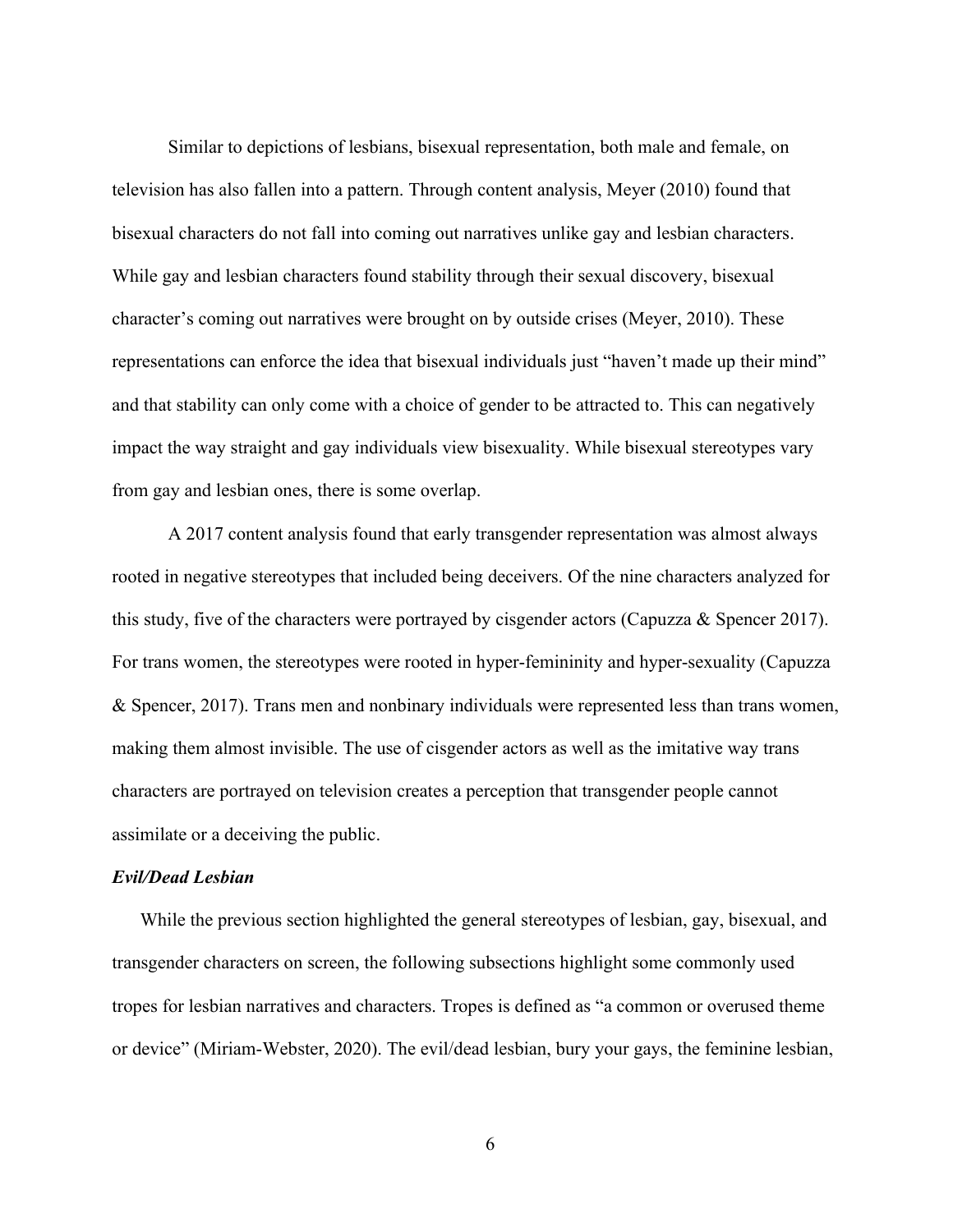male gaze, and tokenism are all discussed in this literature review in order for the reader to gain a better understanding of these themes as they impact later analysis.

Millward, Dodd, and Fubara-Manuel (2017) noted that while lesbians were veraciously consuming LGBT media, their representation continuously fell under "The evil/dead lesbian" trope. This stereotype was defined as,

Another technique to limit lesbian possibility is to dehumanize the lesbian character. There are two common ways to achieve this. One is to make her expendable to kill her…The other way to dehumanize her is to make her evil, a negative and unsympathetic force with which the audience (readers or viewers) cannot identify (Millward et. al., 2017, p. 13).

By being expendable or an evil character, it was easier to dehumanize lesbian characters by preventing sympathy from audiences (Millward et. al., 2017). These stereotypes continue to persist on television today.

## <span id="page-11-0"></span>*Bury Your Gays*

The "evil/dead lesbian" stereotype, as previously identified by Millward et al., has evolved more recently into the "Bury your gays" trope, widening its reach to bisexual female characters. While there is no noted origin in the transformation from evil/dead lesbian to bury your gays, Deshler (2017) notes that TVTropes.com has been using it since 2010 and the use of this title has gained popularity on social media websites like Twitter and Tumblr. Dead lesbians/bury your gays originated in the 19<sup>th</sup> century as a way for writers to include LGBT representation into their works without receiving social backlash (Hulan, 2017). This trope most commonly entails a same sex couple confessing their feelings for one another, having sex for the first time, and one of them dying shortly after (Hulan, 2017). No longer needing to evade social backlash, killing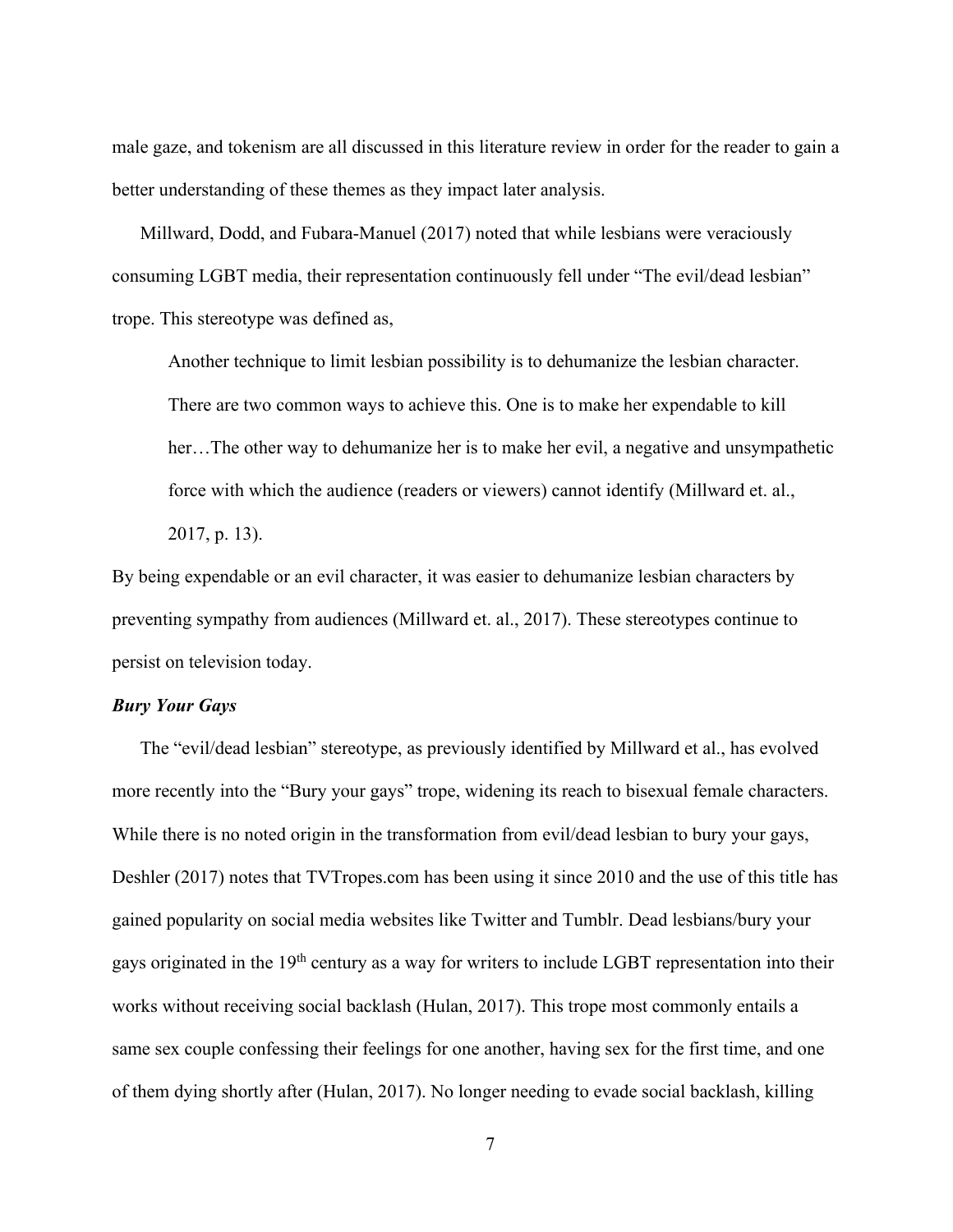these characters is now used for "shock value" and has become the norm for lesbian and bisexual characters. (Waggoner, 2018). Autostraddle, a poplar media website for queer women, found that from 1976-2016, there have been 1,586 shows with straight characters and 193 shows with lesbian/bisexual characters on American scripted shows. Of those 193 shows, 68 of them had a lesbian or bisexual character die. For comparison, 12 of those shows had a male character of equal narrative importance die (Hogan, 2016). The prevalence of dead lesbians and now bisexual characters reinforces the idea of expendability to viewers. GLAAD found in 2016 that "more than 25 queer female characters have died on scripted television and streaming series. Most of these deaths served no other purpose than to further the narrative of a more central (and often straight, cisgender) character" (Where We Are on TV Report, 2016, p. 3). In 2019 GLAAD noted that the number of lesbian characters had increased to 8 points to 33%, and that increase put primetime television shows back to the numbers before 2016. Additionally, GLAAD found that more lesbian and bi female characters were series regulars, making them less likely to be killed off (Where We Are on TV Report, 2019). However, the more recent reports have stopped tracking the number of lesbian and bi character deaths. The overwhelming death on television has helped evolve the "evil/dead lesbian" trope.

A content analysis of *The 100*, which aired on the CW, discussed the impacts of the bury your gays trope and the fallout of the show's lesbian death. The relationship between Clarke, the protagonist, and Lexa was nuanced and complex. The build up to their romantic entanglement kept people tuning in every week. However, this took a turn for the worst during the show's third season when Lexa is killed not for a narrative purpose, but for shock value. The use of a lesbian death for shock is not a new concept, as Deshler (2017) highlights,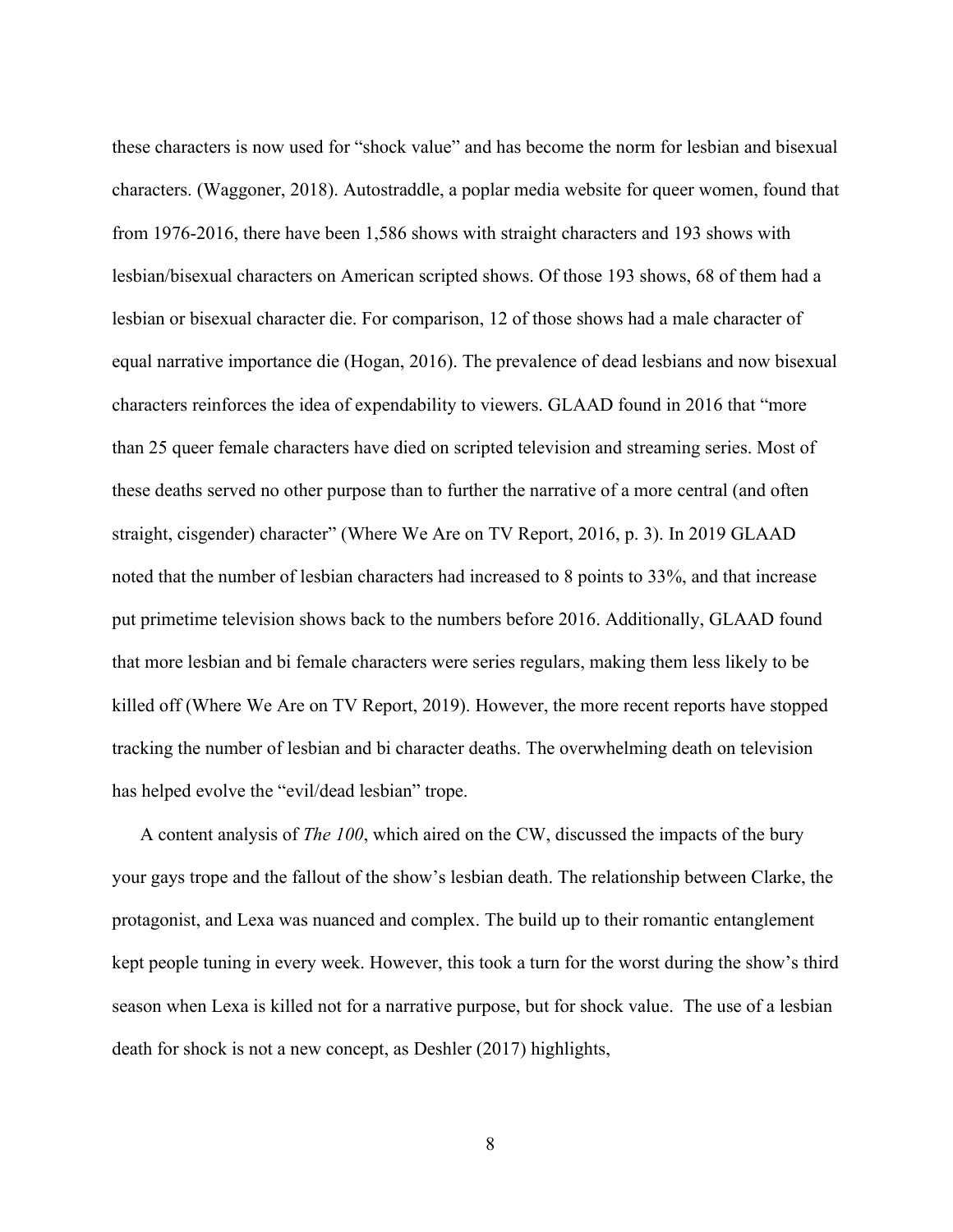In Season 6, episode 19 of Buffy the Vampire Slayer (1997) …Willow's girlfriend Tara is shot by a stray bullet just after they have their first on-screen love scene. In Season 3, episode 7 of The 100 (2014) …the same sequence of events occurs (p. 42).

*The 100* killing Lexa in almost the same way as *Buffy the Vampire Slayer* killed Tara almost twenty years prior shows how often and unoriginal these deaths can be. Lexa's death sparked a movement called "LGBT Fans Deserve Better," calling out shows like *The 100* and others who use LGBT characters to lure in an audience only to kill them for "shock value" (Deshler, 2017). Bury your gays has been discussed at length since 2016 due to extreme use of this trope, but other lesbian stereotypes have been left unexamined.

## <span id="page-13-0"></span>*The Feminine Lesbian*

The visual representation of lesbian characters has drastically changed as representation evolved. The butch stereotype has diminished over the years, shifting representation to reflect a more feminine, heteronormative model. This trend is demonstrated in *Coronation Street,* one of Britain's longest running soap operas, which introduced a lesbian relationship in 2009 between Sophie and Sian, in order to add diversity to its story telling. The women's story of coming out and acceptance was embraced by audiences, no doubt helped by their unassuming coding. In a content analysis of *Coronation Street,* "Sophie and Sian are coded through a youthful, white, "everyday" femininity, integrated into the visual conventions of the soap opera. Indeed, this absence of difference is a defining feature of the lesbian normal" (McNicholas Smith & Tyler, 2016, p. 323). The butch identity was not a viable option for the *Coronation Street* characters as it normally was used to subvert heterosexuality, not homogenize with it. The characters are, virtually indistinguishable from straight characters on the show and do not challenge the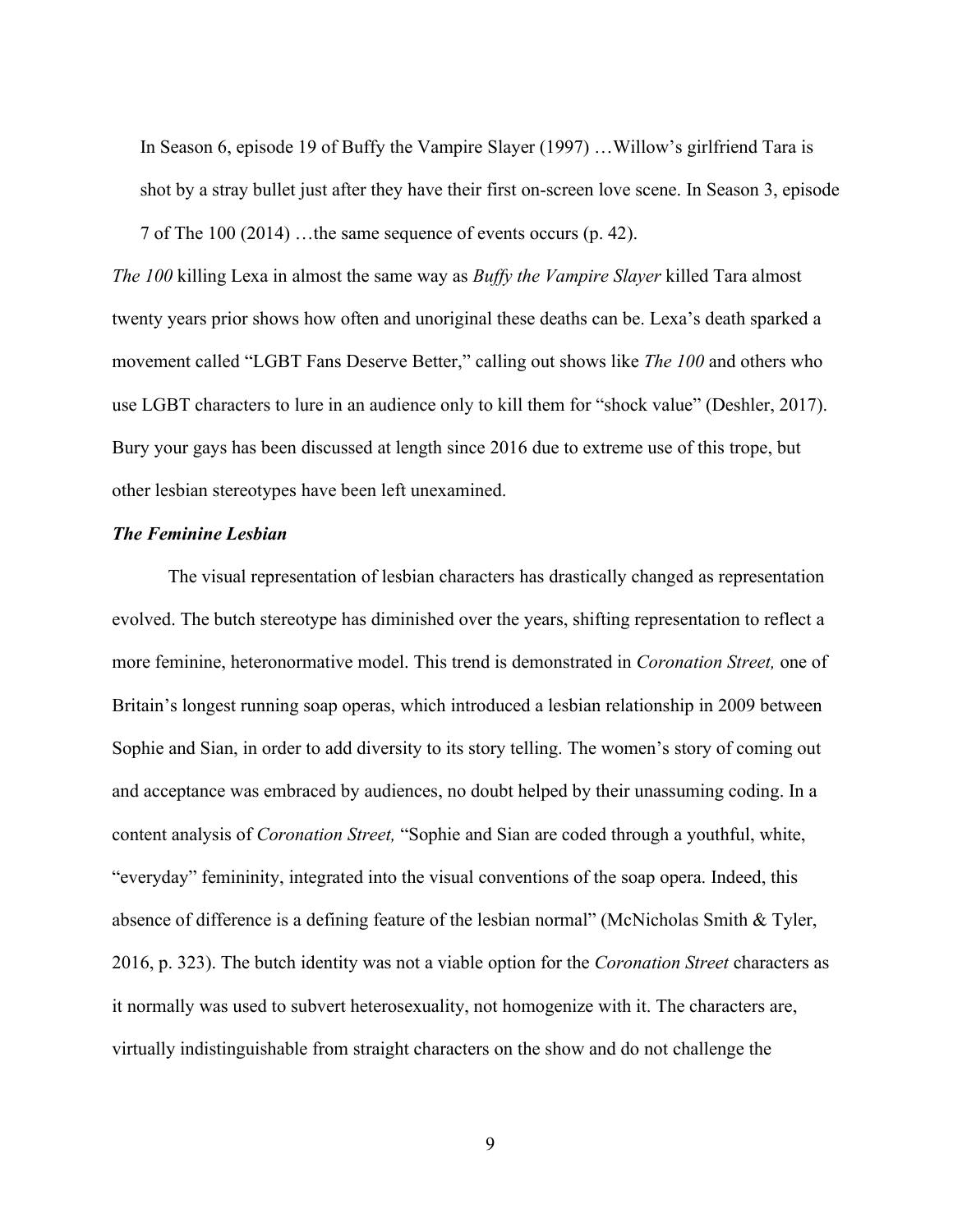heterosexual norms (McNicholas Smith & Tyler, 2016). The feminine, "straight passing" lesbian has become the norm, creating a more homogenized group.

In the United States, *The L Word*'s cast of characters embodied the unthreatening, feminine lesbian, leaving butch representation completely out of the narrative. While the show was deemed groundbreaking at the time, "the hype surrounding *The L Word…*ushers in a new era of lesbian visibility and representation to the mainstream, which presents fashionable and glamorous images of lesbianism to counter 'the stereotype' of lesbianism" (Beirne, 2016, p. 94). This show transformed the visible lesbian from the "butch lesbian" to the "lipstick lesbian" with the majority of the main and supporting cast fitting into a homogenized white, thin, feminine look. The couples also moved away from and challenged the "butch/femme aesthetic" and into a "femme/femme aesthetic" (Beirne, 2016). *The L Word* further homogenized lesbian visibility on television and enforced the new normal.

Modern television shows follow the "lipstick lesbian" model more often than not. Monaghan stated, "'the lesbian normal' is reflected in soap operas that associate lesbianism with conservative white middle-class ideals of femininity, which results in the establishment of hierarchies marginalizing lesbian identities that do not meet these patriarchal heteronormative standards" (Monaghan, 2020, p. 432). Some believe we have moved into a post-gay era of representation. This era of television can be defined as when audiences were ready for shows that didn't focus on a characters sexuality or coming out and they could just exist as another person on screen (Monaghan, 2020). While the thought is idealistic, post-gay representation can really mean reinforcing the normal, unthreatening stereotypes of the LGBT community.

Seif's content analysis examined current broadcast television show's representations of gay and lesbian characters. This analysis utilized Stuart Hall's representation theory to examine the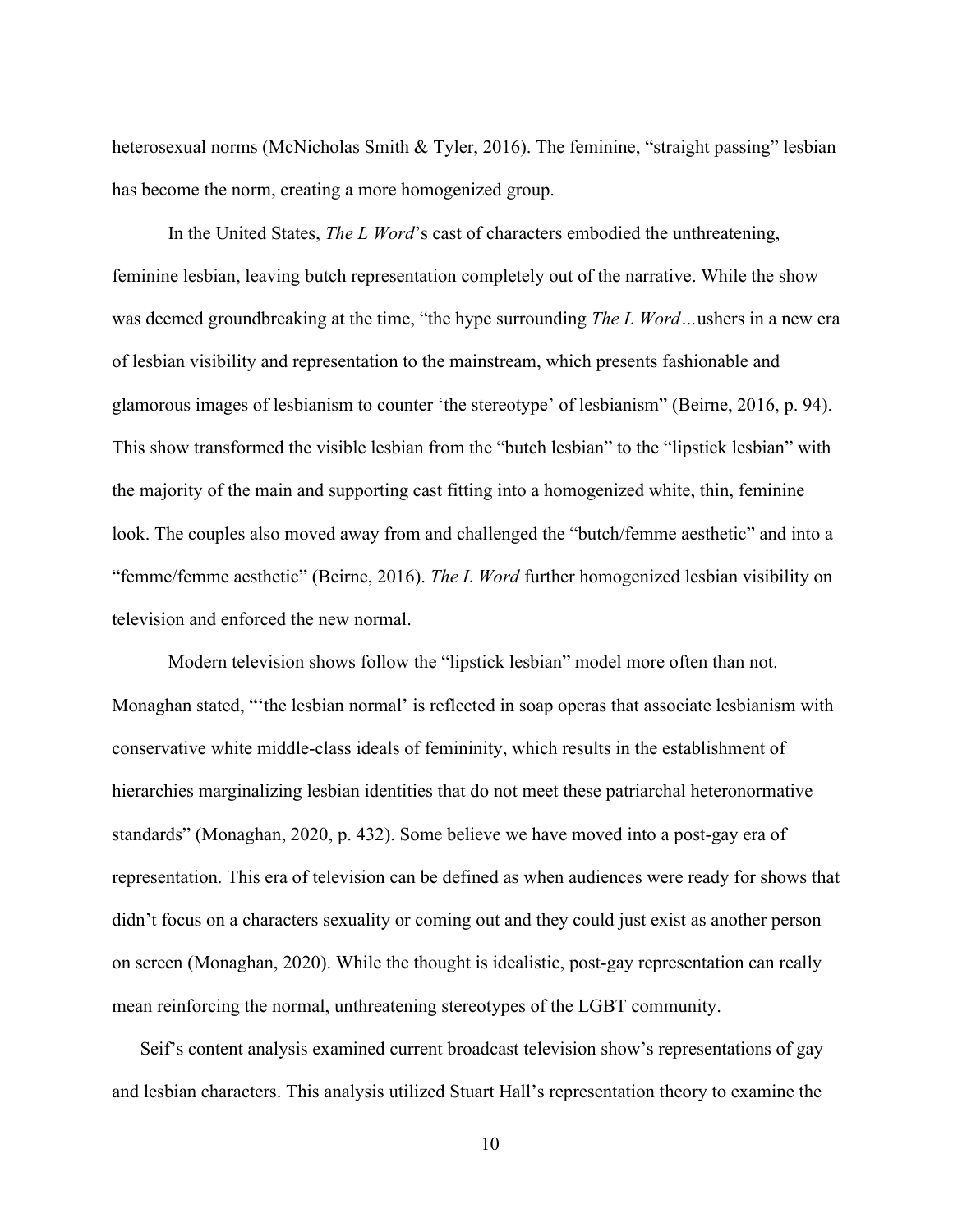ways in which these characters fit into heteronormative ideals. While Seif found that gay men were represented as effeminate, the lesbian characters all were depicted as more feminine (Seif, 2017). While gay male stereotypes has stagnated and persisted over the years, the lesbian stereotype has evolved.

# <span id="page-15-0"></span>*The Male Gaze*

The male gaze effects the way that women of all sexualities are presented to an audience. One article stated, "Through the male gaze, the female body becomes territory, a valuable resource to be acquired" (Ponterotto, 2016, p. 147). Media can portray women as objects to be conquered by men, and something to be desired. This not only affects straight women, but lesbian representation. A study focused on lesbian representation and lesbian perceptions said, "previous research has found that sexual minority women are primarily sexualized by men" (Annati & Ramsey, 2021, para. 8). The study goes onto say that this representation of a sexualized lesbian can negatively impact how young lesbians learn what lesbians should look like and what their romantic relationships should be like (Annati & Ramsey, 2021). .

*The L Word* was criticized for feeding into the male gaze ideals of what lesbians should be, and how their characters were portrayed as the model for lesbianism as a whole. In a study focused on how *The L Word* feeds into the male gaze, Wolfe and Roripaugh note,

Perhaps even more disturbing, the accommodation of this phallocentric male gaze is handled in such a way as to encourage the concomitant implication that the lesbians represented in the show are sexually available to men – men who, in true form to male pornographic fantasy, are routinely "invited" (an "invitation" that is thereby extended, by proxy, to the male television view) to "participate" in scenes of lesbian sex either as voyeurs, disruptive witnesses, or actual participants. Over and over again throughout the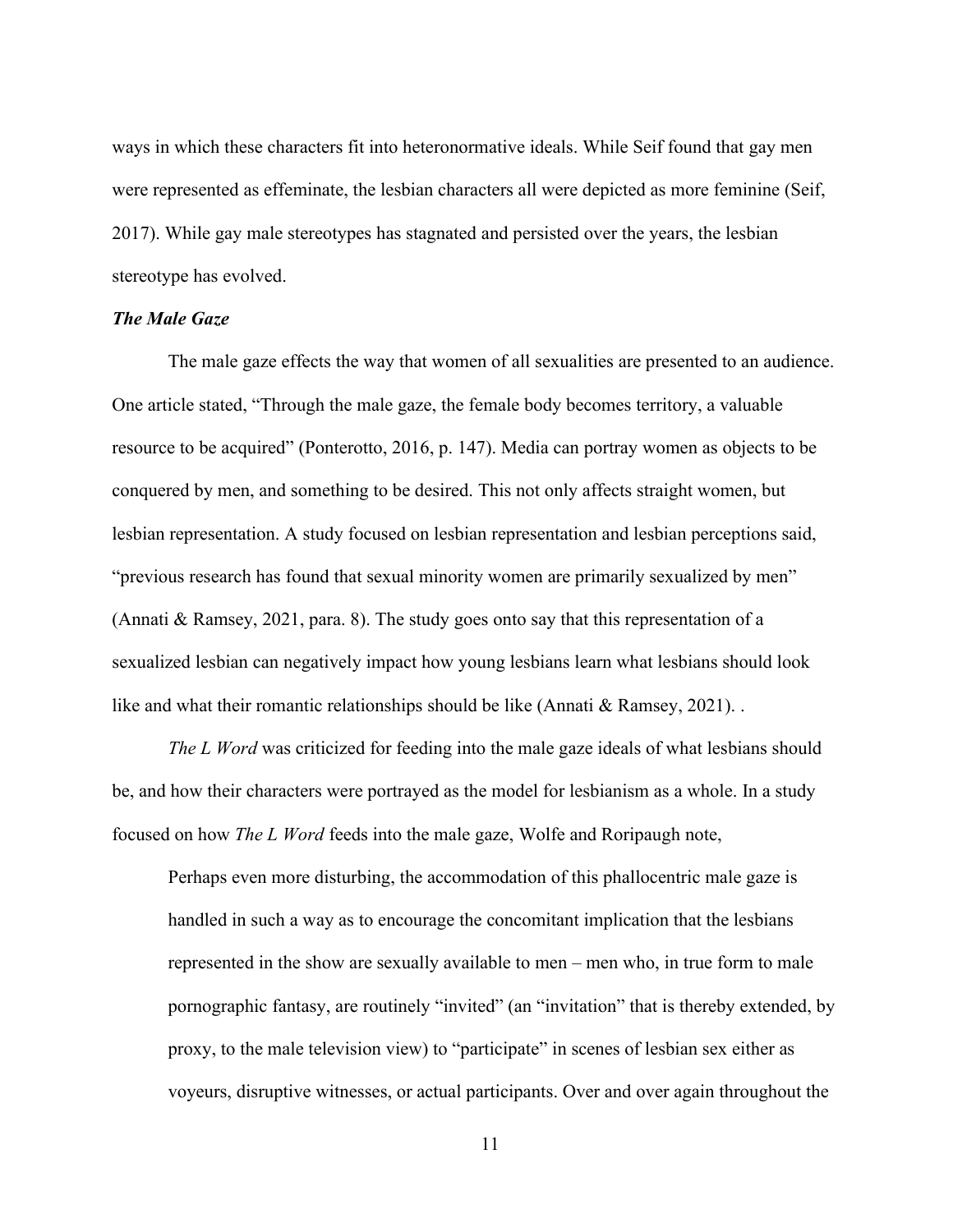show, male figures are repeatedly insinuated into scenes of lesbian sex, creating a series of bizarre triangulations or threesomes (Wolfe & Roripaugh, 2010, para. 5).

Through voyeurism or express invitation to men on the show, *The L Word* encouraged the male gaze to gain viewership. Having conventionally attractive, heterosexual passing lesbian characters be the dominant presentation of lesbianism on the show warped the perception of what a lesbian should be and encouraged the male gaze. Annati and Ramsey's study analyzed how lesbians feel about the lesbian representation they saw on screen. Their findings concluded, "Other common themes present in responses included that lesbian portrayals are negative (36.4%), for the male gaze (30.1%), and hypersexualized (20.5%)" (Annati & Ramsey, 2021, para. 36). This assessment of lesbian representation has not changed from the airing of *The L Word* in the early 2000s.

## <span id="page-16-0"></span>*Tokenism*

One way that television shows can avoid criticism about the lack of diversity is through tokenism. Grant (2017) defines tokenism as, "the practice of appeasing or placating a demand for a particular course of action. This act of placation is generally perceived as both instrumentally unsatisfactory and morally inadequate" (p. 2). This inclusion usually involves only having one of each character "type;" one gay character, one Black character, one woman, etc. These characters tend to fit overused stereotypes, as the intention is low effort representation. Tokenism in a television show can make it feel like there is a checklist that writers are working through, only including one of each character type. By only including one of each character type, the narratives in different shows can appear identical to each other or predictable. This kind of writing can become obvious to viewers, and they start expecting certain story lines for certain types of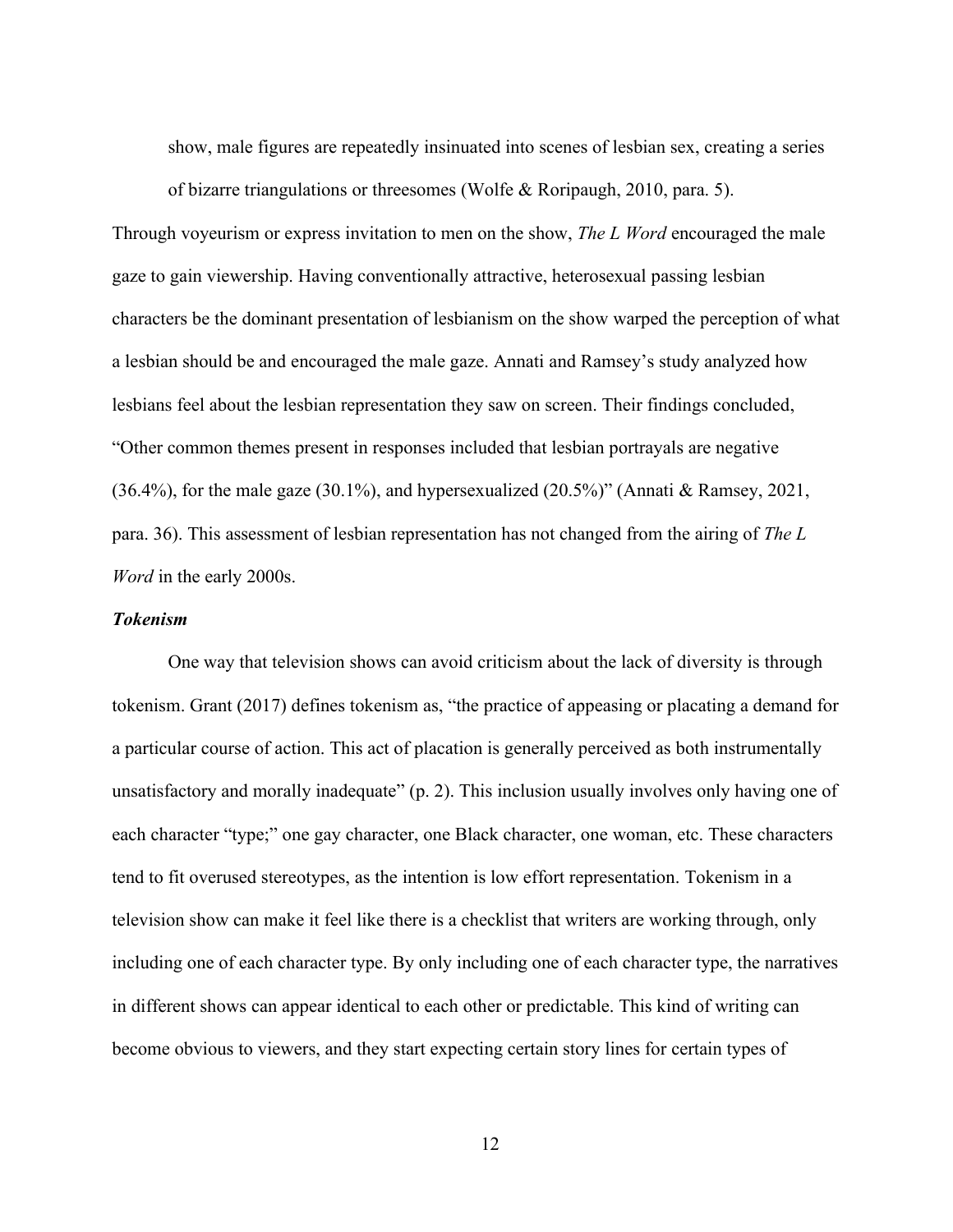characters (Kessler, 2011). Every character fits a type or mold, making the story telling predictable and unreflective of the real world.

Kohnen (2015) analyzed how ABC Family's *The Foster's* diversity was an intentional way to maintain the company's brand. While on the surface, *The Foster's* can be viewed as a diversity triumph, Kohen notes,

The phrase "programming reflecting today's families" is of particular significance to *The Fosters*—this is the type of contemporary family that ABC Family imagines its target millennial audience will find "relatable." The phrase "diversity, passion, humor, and heart" frequently appears in trade press articles about ABC Family, underlining the centrality of diversity to the channel's brand (Kohnen, 2015, p. 91).

While *The Foster's* was praised for its diverse stories by audiences and critics, Kohnen argues that their use of diversity in their mission statements and press releases highlights the intentionality of creating this show, and how the brand wants to be celebrated for it. Including diverse stories in shows is an intentional choice by a media company. However, by only including the bare minimum, it can leave audiences bitter and bored.

## <span id="page-17-0"></span>*Why Representation Matters*

The way minority groups are portrayed on television can influence public perception. Huston et al. found that even if people recognize the source material is fictional, its messages and images shape beliefs about the real world. Negative messages and images can create stereotypes that can enforce racism, bigotry as well as have negative effects on the self-esteem of members of that group (Huston et al, 1993). This holds true for LGBT representations and perceptions as well. A 2012 report by The Human Rights Campaign found that 92% of LGBT youth ages 13-17 hear negative messages about being LGBT from school, religious and elected leaders, family,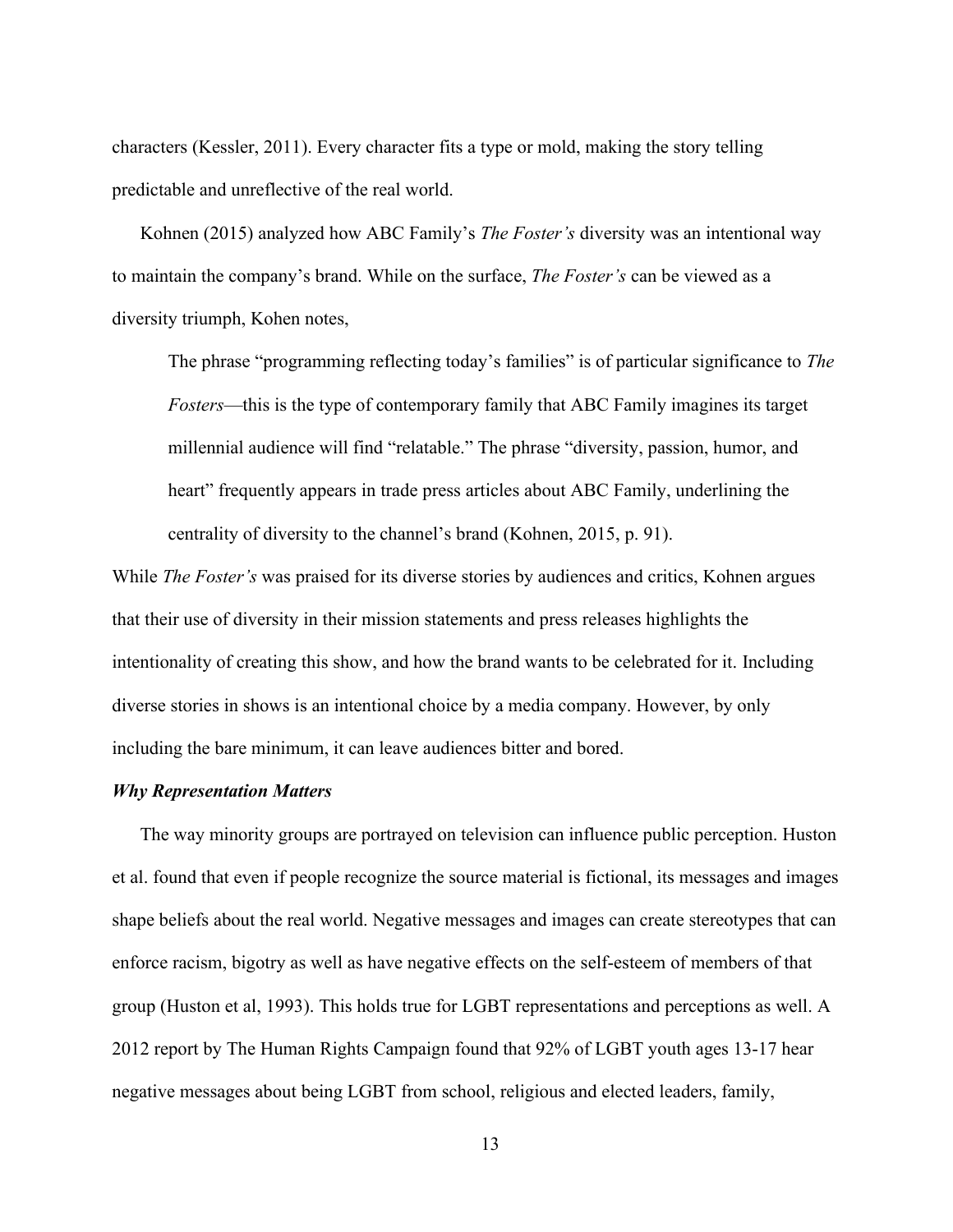internet, and television/movies. From that 92%, 46% reported these messages came from TV and movies (Growing Up LGBT in America, 2012).

LGBT representation can have positive impacts as well, giving a voice to a marginalized group. Pop culture can bring awareness and comfort to viewers, making it easier to identify with LGBT characters. One study found that "Individuals in popular culture who personally identify with the LGBTQ community offer appropriate empathy and portrayals regarding the difficulties in coming out, fleeting family support, and labeling" (Comer, Bower, & Sparkman, 2014, p. 47). This study also discovered that pop culture can play a role in normalizing feelings and reinforces exposure to the LGBT community (Comer, Bower, & Sparkman, 2014). Media representation can have positive and negative effects on an audience. However, negative messages, including stereotypes, can have a strong effect on public perceptions of minority groups.

By analyzing LGBT representation in television and film across cultures, Gilad found that "bullying and bashing of gay, lesbian, bisexual, transgender, and queer (GLBTQ) persons (particularly adolescents) have become common themes in popular communications of the 1990s and 2000s" (Gilad, 2007, p. 105). Cook's 2018 study analyzed representation on broadcasting and streaming shows. The shows in the study were chosen using a LGBT-oriented TV guide "The Lavender Tube" or GLAAD resources. Characters were selected based on "a) appeared onscreen; b) was named; and c) spoke dialogue at some point in the five analyzed episodes" (Cook, 2018, p. 18). The shows were coded by character interactions like homosexual jokes, sexual encounters, violence, self-harm, etc. (Cook, 2018). Out of the 40 characters analyzed that were victims of violence, 5 were LGBT identifying (Cook, 2018). The Human Rights Campaign reported that 17% of surveyed individuals reported being physically attacked for their sexuality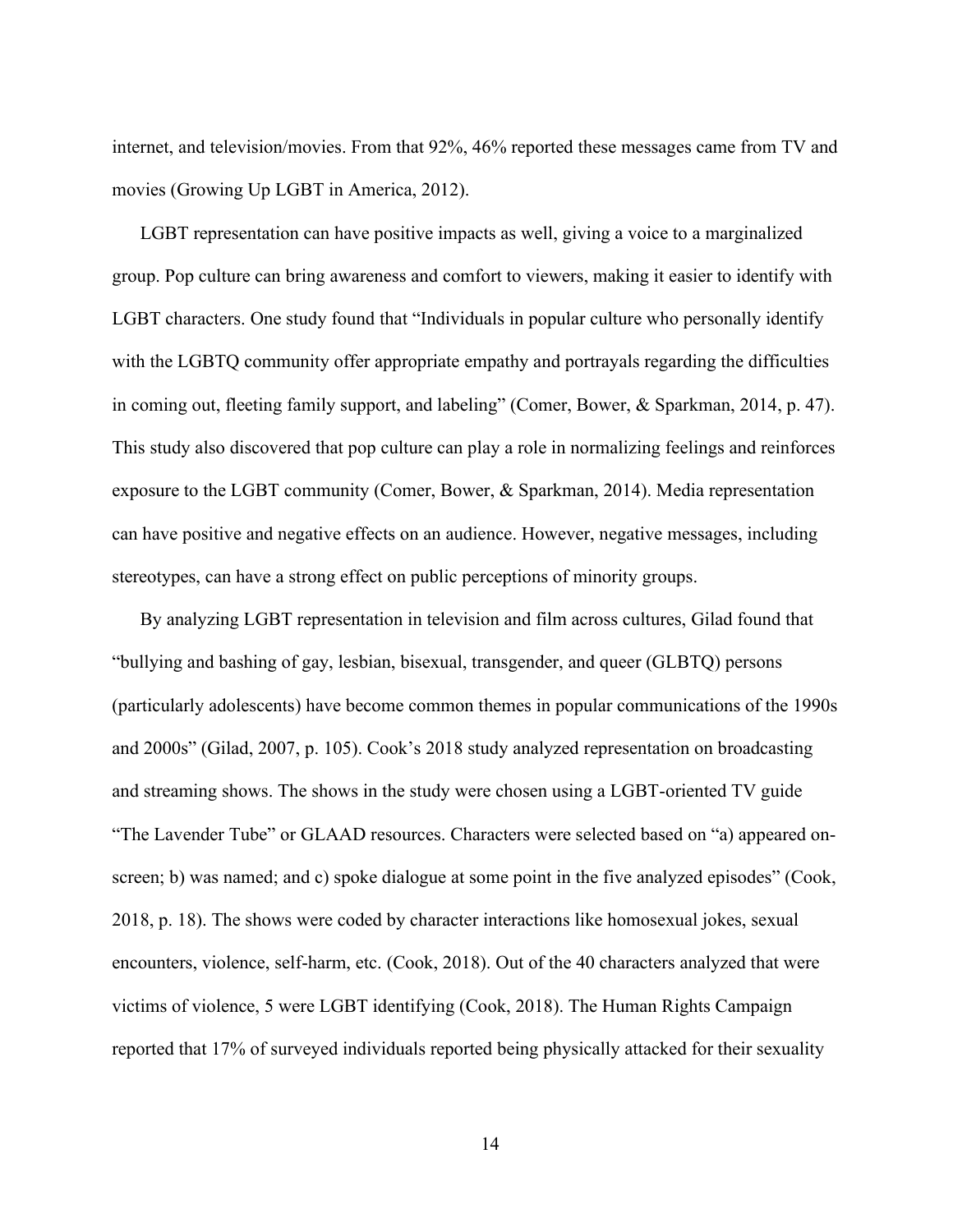(Growing Up LGBT in America, 2012). Violence toward the LGBT community on television can affect individuals viewing these television programs.

The use of these stereotypes can have an impact on LGBT individuals and how they view themselves and their place in the world. One study interviewed 18 to 22-year-old LGBT identifying individuals who consume some form of traditional media 20 hours per week to gain a better understanding of how LGBT representation impacts them (McInroy & Craig, 2017). Questions asked by the researchers included, "How does media representation of LGBTQ young people impact you?", and "What role do you think media plays in the lives of young people generally, and LGBTQ young people specifically?" (McInroy & Craig, 2017, p. 36). The study found that representation on television can be validating, with one interviewee stating, "'It was probably on *The L Word* [that I first saw a LGBTQ character]. I was 15 or 14 and that's what was so exciting…They were like right there in the real world. And it felt legitimizing'" (McInroy & Craig, 2017, p.38). On the other hand, the people being interviewed highlighted the limited storylines given to LGBT characters and the expected trajectories, and that they are mostly broad, unnuanced strokes of the LGBT experience with one person noting, that LGBT characters primary conflict is the struggle with their sexuality. If the only focus of a LGBT character is their struggle, then that is all that is being perceived about being queer (McInroy  $& Craig, 2017$ ). Another participant stated, "'So we have the jock, we have the cheerleader, we have the nerd … and now we're starting to … have the queer kid, the transgender kid, the gay kid, the lesbian kid … But they're not as represented as they should be'" (McInroy & Craig, 2017, p. 40). While seeing gay characters can be validating, the overall flat representation can leave viewers disheartened and disappointed.

### <span id="page-19-0"></span>*Cultivation Theory and Framing Theory*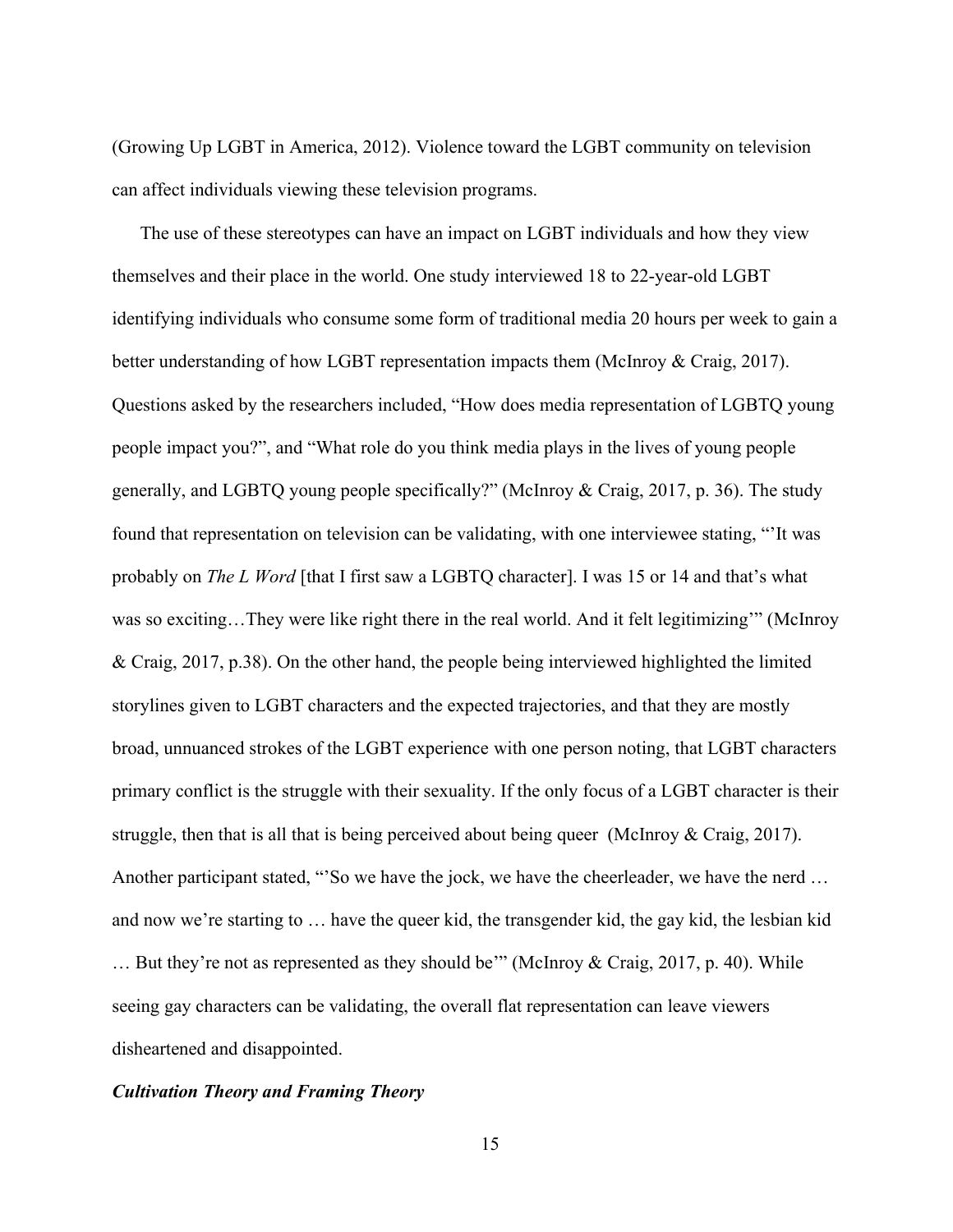Cultivation and framing theories go hand in hand when understanding messaging. Framing theory is defined as "...select [ing] some aspects of perceived reality and mak[ing] them more salient in the communicating text, in such a way as to promote a particular problem definition, causal interpretation, moral evaluation and/or treatment recommendation for the item described" (Entman, 1993, p. 55). Two uses of framing that will be leveraged for this study are valence and storytelling. Valence framing represents information in either a positive or negative light: (Hallahan, 1999). Storytelling is a form of framing that, "involves (a) selecting key themes or ideas that are the focus of the message and (b) incorporating a variety of storytelling or narrative techniques that support that theme" (Hallahan, 1999, p. 207). By framing only certain aspects of the LGBT experience or one perceived look of a LGBT person, framing in media can influence the way the public relates to or understands LGBT individuals.

Cultivation theory looks deeper into how media's story telling can influence public perceptions. Gerbner (1998) explained cultivation as,

Institutional needs and objectives influence the creation and distribution of massproduced messages which create, fit into, exploit, and sustain the needs, values, and ideologies of mass publics. These publics, in turn, acquire distinct identities as publics partly through exposure to the ongoing flow of messages (p.180).

Media messages can enforce or change social norms and ideologies, influencing the way the public views themselves or marginalized groups. Enforcing stereotypes or framing a group in a negative light on television can have impacts in the real world and how those people are perceived. Gerbner notes that cultivation is not a static process, but rather changes as society does. He states, "A radical change in society may, of course, lead to change in the system of messages and consequently to the cultivation of new and different perspectives" (Gerbner, 1998,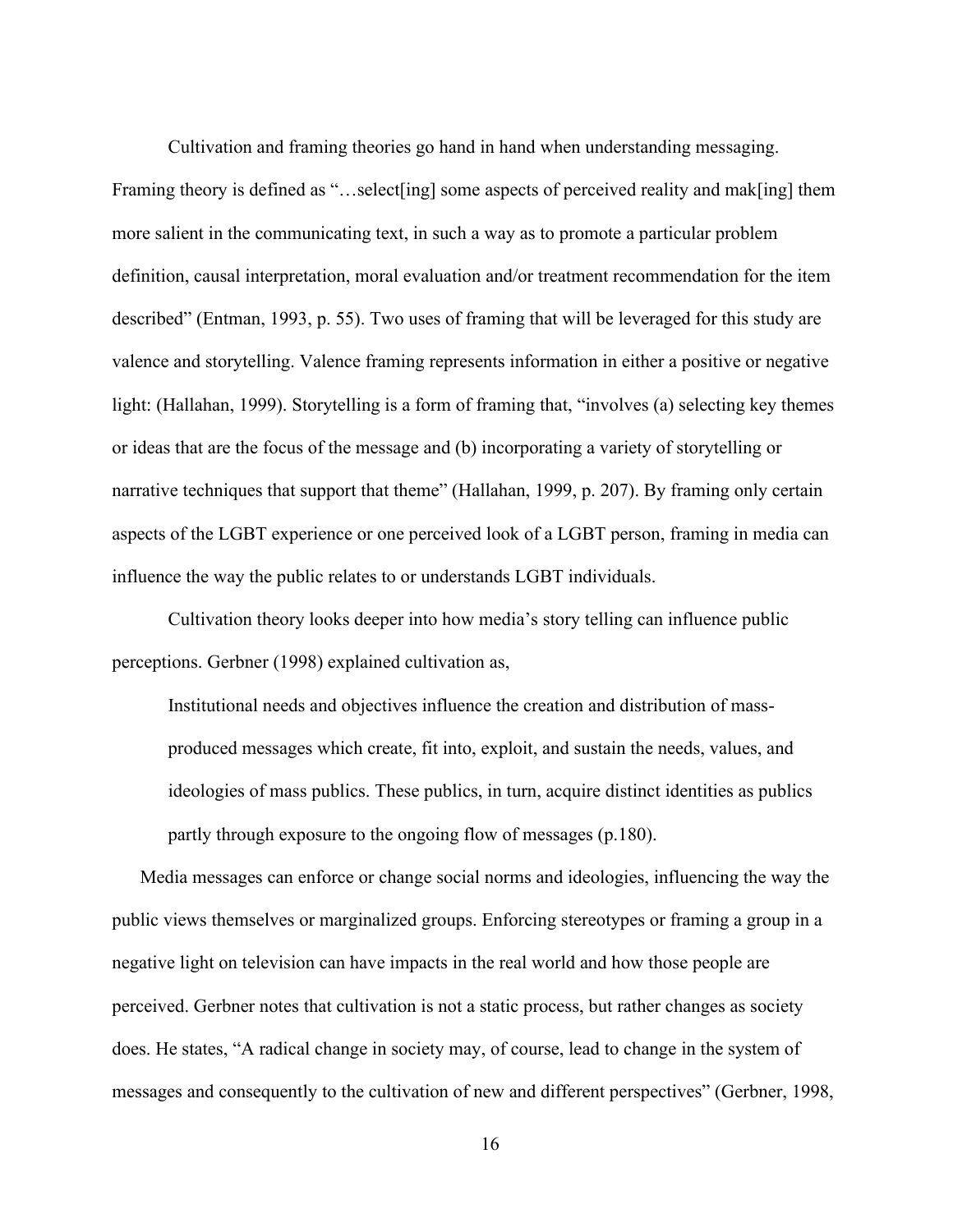p.180). Using cultivation theory as a lens for this analysis will allow for a more in depth understanding of how social norms can influence and change media representation and vice versa.

Overall, the literature highlights how far representations have come, but also how many negative tropes and messages are still around today. Tropes such as bury your gays or the male gaze limits how lesbian characters are presented, making it difficult to move past the expendable character or one that is only there for the benefit of the male audience. The impact of these messages has a direct effect on viewers, who struggle to see themselves represented in an accurate or positive way. This analysis will utilize the existing work to discover any shared themes or ideas that were previously noted in the literature review. This will also be used to support any commonalities between the content analyzed in order to show how themes can persist. The research questions for this analysis not only focus on if lesbians are represented, but rather the context of this representation through narrative, themes, and romantic plot lines.

In order to better understand how lesbians were portrayed, analyzing how they were included in narratives was key. Lesbians and LGBT characters in general are rarely the protagonist of a show, and therefore could not be involved in every plot relevant arc. However, that doesn't mean they have to be excluded from key narratives. Most shows have a number of plots running in tandem per episode and noting where the lesbian characters were placed could help better understand the character's importance in each series. Additionally, these characters do not live separate from others on their show. How other characters talk about the lesbian ones adds additional insight into how the series valued them.

While there are many pre-existing tropes for lesbian characters, that doesn't mean that there aren't other common themes emerging. Omitting established tropes from this thesis would have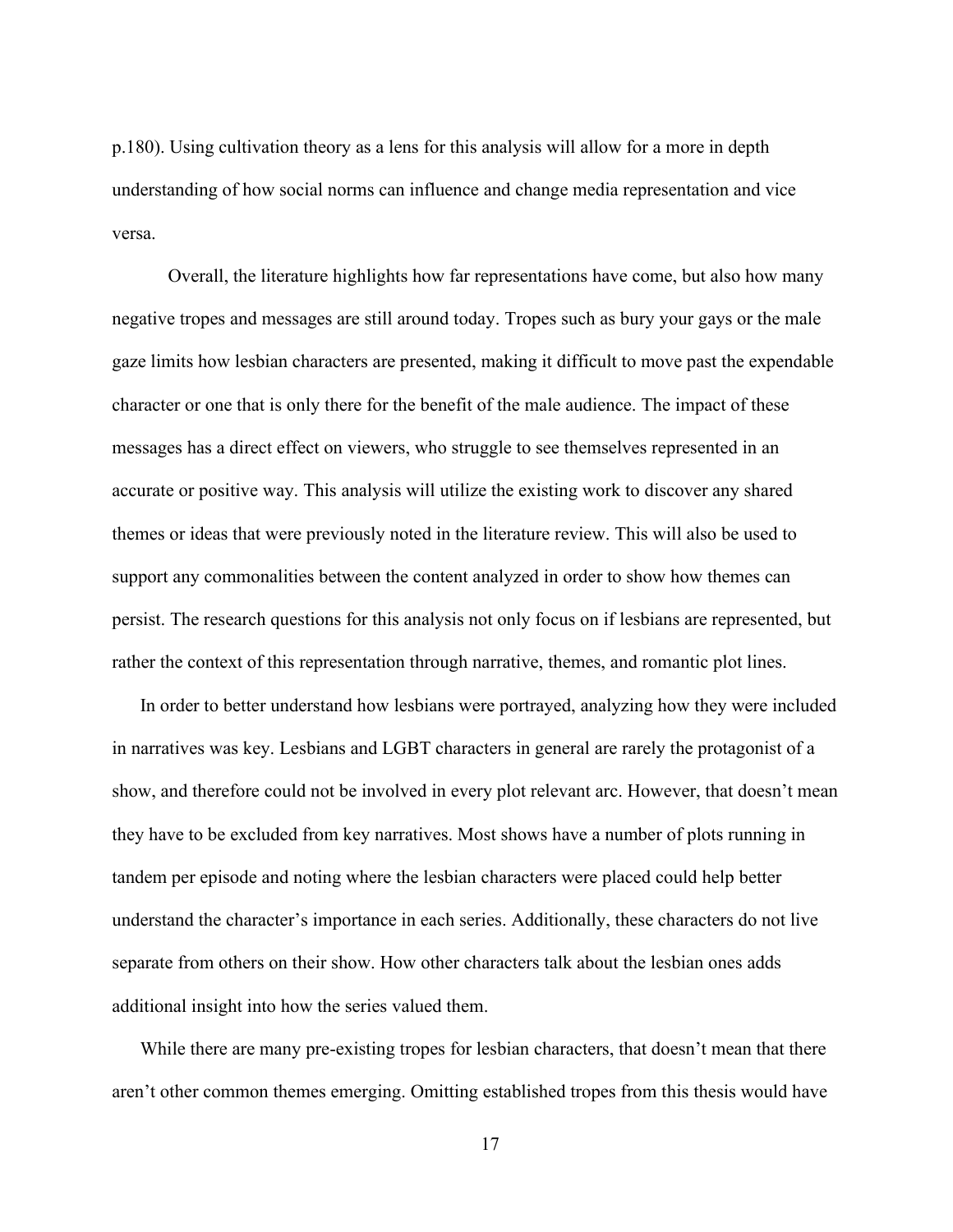been difficult, however making new discovers about emerging themes was also key for analysis. Combining the two concepts into one research question allowed for new and old themes into the analysis and strengthening any findings.

Finally, as romance is the focus of so many lesbian characters, it was vital to include this as a research question. Romance can be exciting and fun for an audience, however it can be limiting for lesbian characters, only allowing their inclusion in the narrative to be in this way. Ideas about romance can also be varied, with some stories revolving around the fight to be together while others are about just trying to find that one person. Lesbian romances are often the ways that characters explore their sexuality, as they never had feelings for another girl before. Lesbian love stories are often tragic or end up with both parties unhappy, so it was important to give space to these types of issues for this analysis. This research question was chosen to ensure that the love lives of lesbian characters were focused on in order to better understand the messaging around them.

#### **Research Questions**

<span id="page-22-0"></span>**RQ1:** In what ways are lesbian characters included in the main narrative of a show? How are these characters discussed by others?

- **RQ2:** What themes or tropes are explored through these characters?
- **RQ3:** What messages about romance are told through the lesbian relationship(s) on the show?

#### **Methodology and Research Design**

<span id="page-22-1"></span>A qualitative content analysis was selected in order to accurately analyze the portrayals of lesbian characters using specific examples from media in order to understand the common themes between characters written between 2010 and 2019, including new and emerging themes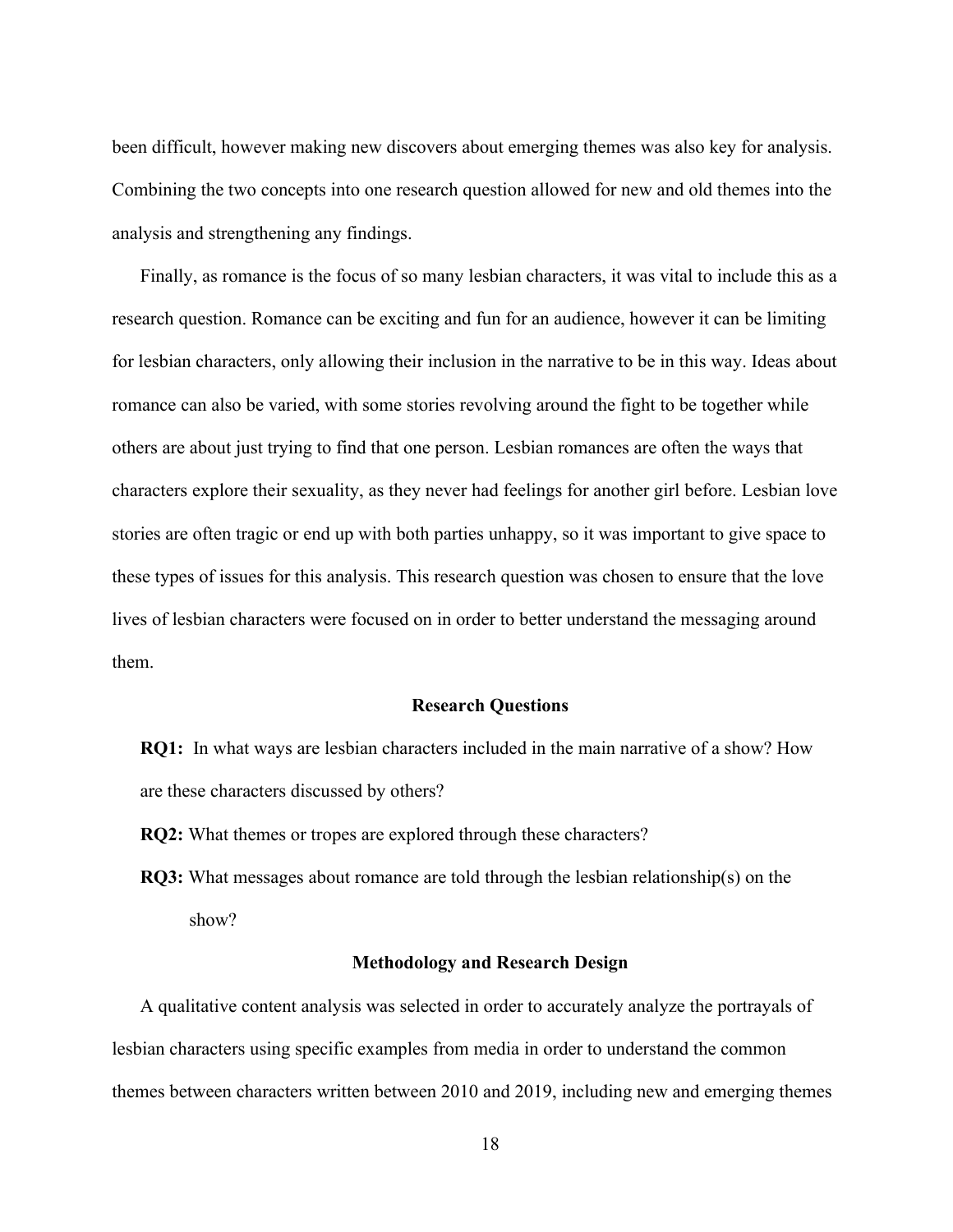as well as existing tropes. This method of research, "begins with assumptions, a worldview, the possible use of a theoretical lens, and the study of research problems inquiring into the meaning individuals or groups ascribe to a social or human problem" (Creswell, 2007, p. 37). This method allowed for an analysis of visual messaging (how characters are physically presented) and belief messaging (what the show is telling the audience about lesbian identities). Miller utilized content analysis for his study on how transgender Youtubers can be utilized as an educational resource in order to understand and examine themes, specific issues raised in videos, and the educational value for viewers (Miller, 2017). Jacobs and Meeusen leveraged content analysis in order to understand how LGBT individuals were framed in news media as acceptance progressed (Jacobs & Meeusen, 2020). Content analysis was used for Signorielli and Bacue's study to examine the treatment of prime-time TV characters over the course of 30 years. Content analysis allows for a breath of studies, whether it's broad ones like Himes and Thompson's analysis on fat stigmatization in movies and television between 1984 and 2004 or more specific studies like Sink and Mastro's (2017) random sampling of one week's worth of primetime television to analyze their depictions of gender. This method can be utilized for a broad scope of studies and can fit the needs of the current study. Content analysis also allowed for an in-depth view into television shows on networks that were among the top broadcast and cable networks for quantity of LGBT representation (Where We Are on TV Report, 2021). For this study, embedded analysis was leveraged to explore lesbian representations over multiple artifacts in order to find common themes amongst different genres of teen television (Creswell, 2007).

As a lesbian who avidly watched lesbian and bisexual characters on television during my youth, I am aware of commonly used tropes and messages about lesbian characters and look at this representation with scrutiny. My sexuality and experiences have provided me knowledge of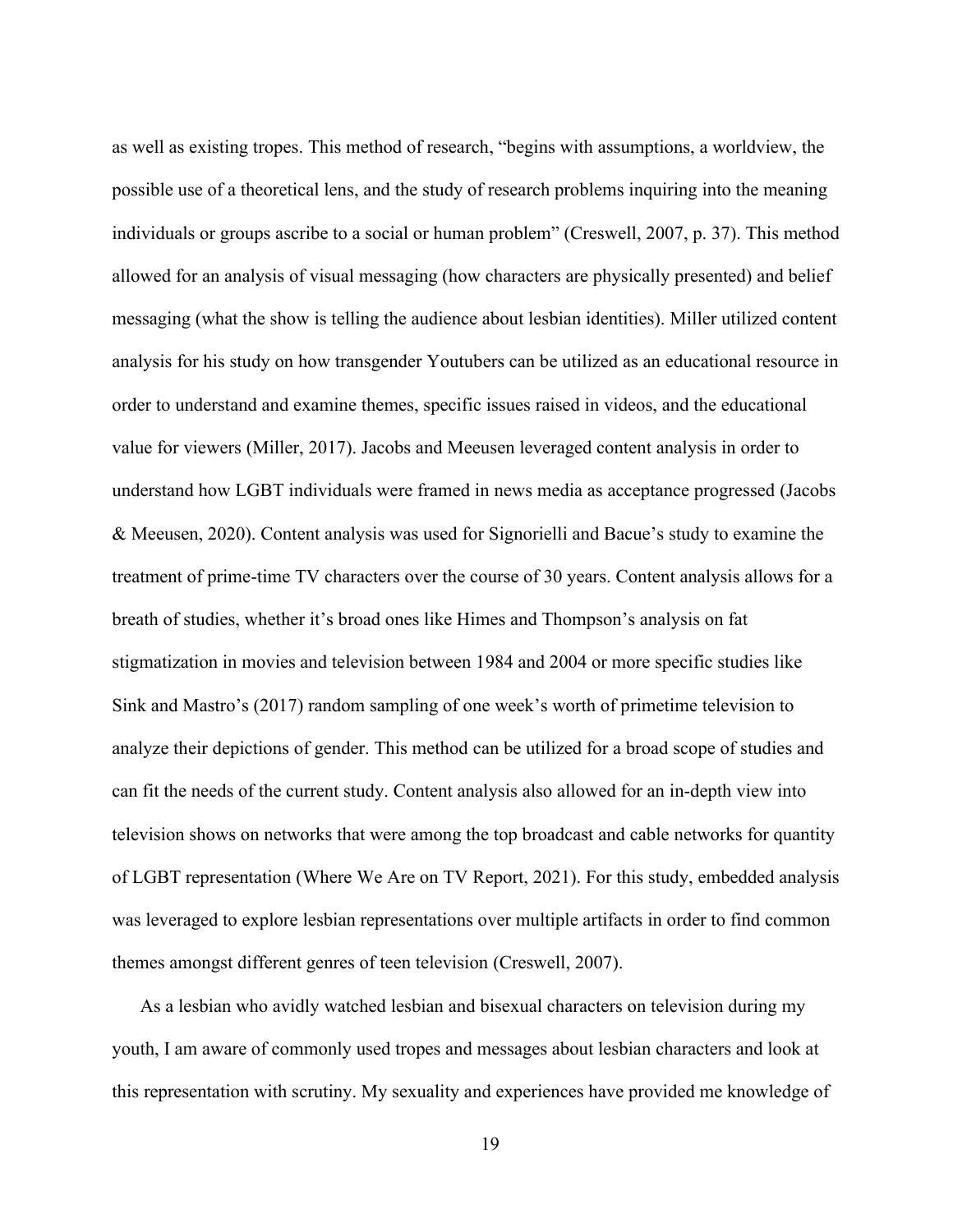stereotypes and how they align or stray from the varied experiences of being a lesbian. Through my own viewings and previous research, I am aware of named tropes such as "bury your gays" and am familiar with the narrative patterns of LGBT media. While my knowledge of existing tropes makes it easier for me to identify them, this insight is only a surface level analysis, and will not bias it. The purpose of this thesis is to objectively observe patterns on television, and I only aim to note the existing stereotypes as part of the analysis.

## <span id="page-24-0"></span>*Artifact Selection*

Television series were initially selected based on the networks in which they aired. Networks was selected as a factor as some networks' target audience are teenagers and young adults. By having this age range as a target audience, teens are more likely to view these series. Freeform (previously ABC Family) was identified as a network as their target audience is ages fourteen to thirty-four (Wagmeister, 2015). The CW was selected based on the target demographic being ages eighteen to thirty-four (Gough & Hibberd, 2008). Netflix was selected based on the wide variety of series, including shows for kids to adults and for its popularity, with 214 million subscribers worldwide (Chan, 2021). Drama series airing on the CW, Freeform, and Shows with TV parental rating of either PG or TV-14 were then selected after the networks were chosen. TV PG is defined as "parental guidance suggested and can contain images unsuitable for younger children" (The V-chip: Options to restrict what your children watch on TV, 2020). Popular shows that have been rated TV PG include Modern Family, Avatar: The Last Airbender, and A Series of Unfortunate Events. The TV-14 rating is defined as the content not suitable for children under the age of 14 (The V-chip: Options to restrict what your children watch on TV, 2020). Popular TV-14 shows include Arrow, Glee, and New Girl. Drama and comedy series were selected over genre series (i.e., Fantasy, Super-hero, etc.) as their settings were rooted in a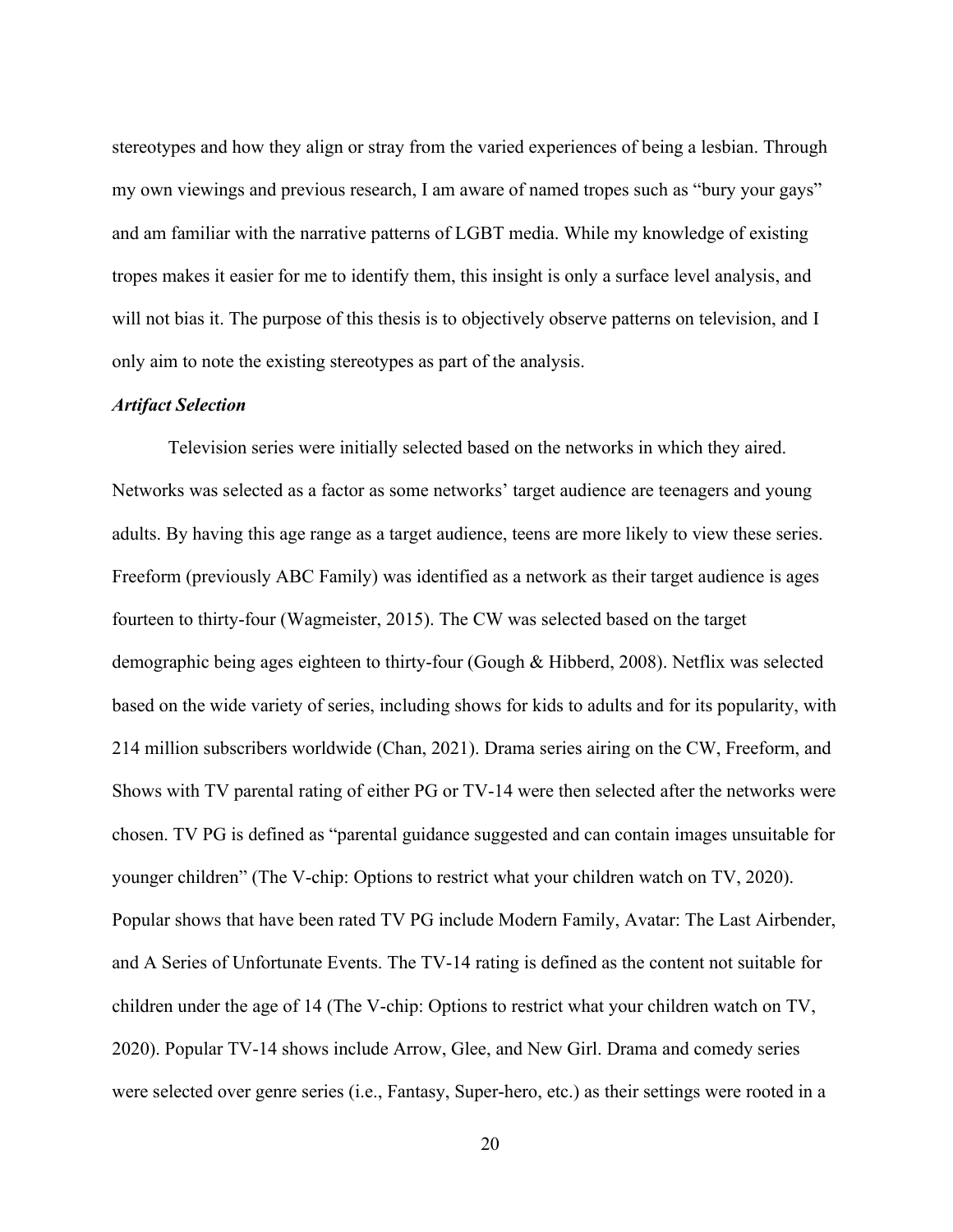reality similar to the viewers. As the goal of the study was to examine how lesbian characters and their relationships are portrayed and what messages are being shown to younger audiences, genre television shows did not fit the needs. While fantasy and sci-fi shows can have canonically LGBT characters, messages about otherness can be muddled with metaphors. When discussing vampirism, for example, Jami McFarland states, "Monsters offer some of the most egregious representations of race, gender, class, ability, and sexuality. Far from being apolitical creatures that simply fascinate and frighten, monsters embody constitutive difference or 'otherness'" (McFarland, 2016, p. 2). In *The Vampire Diaries,* people "come out" as vampires, with one character undergoing "conversion therapy" to try and turn her back to human. Shows with lead or reoccurring lesbian characters were selected to ensure that the research questions could be fully analyzed. Lesbian characters might not appear or come out until later seasons, but they would still be analyzed as such. Finally, shows were selected if they were completed or cancelled.

Three shows were selected for this analysis: *Pretty Little Liars, Jane the Virgin, and One Day At a Time*. *Pretty Little Liars* was a drama series that followed four friends reunited a year after the mysterious disappearance of their friend, Allison. Once the girls reconcile, they start being blackmailed by "A", an unknown omnipresent threat. The friends dealt with the trials and tribulations of high school as well as forced to solve evolving mysteries surrounding the identity of "A" and the perceived murder of Allison. Airing on Freeform (previously ABC Family), *Pretty Little Liars* premiered in 2010 and was met with high acclaim from organizations like GLAAD for their inclusion of a lesbian character and her relatable coming out storyline. Emily Fields was one of a handful of LGBT characters on screen and helped propel representation forward. However, by the series finale in 2017, it appeared that television representation as a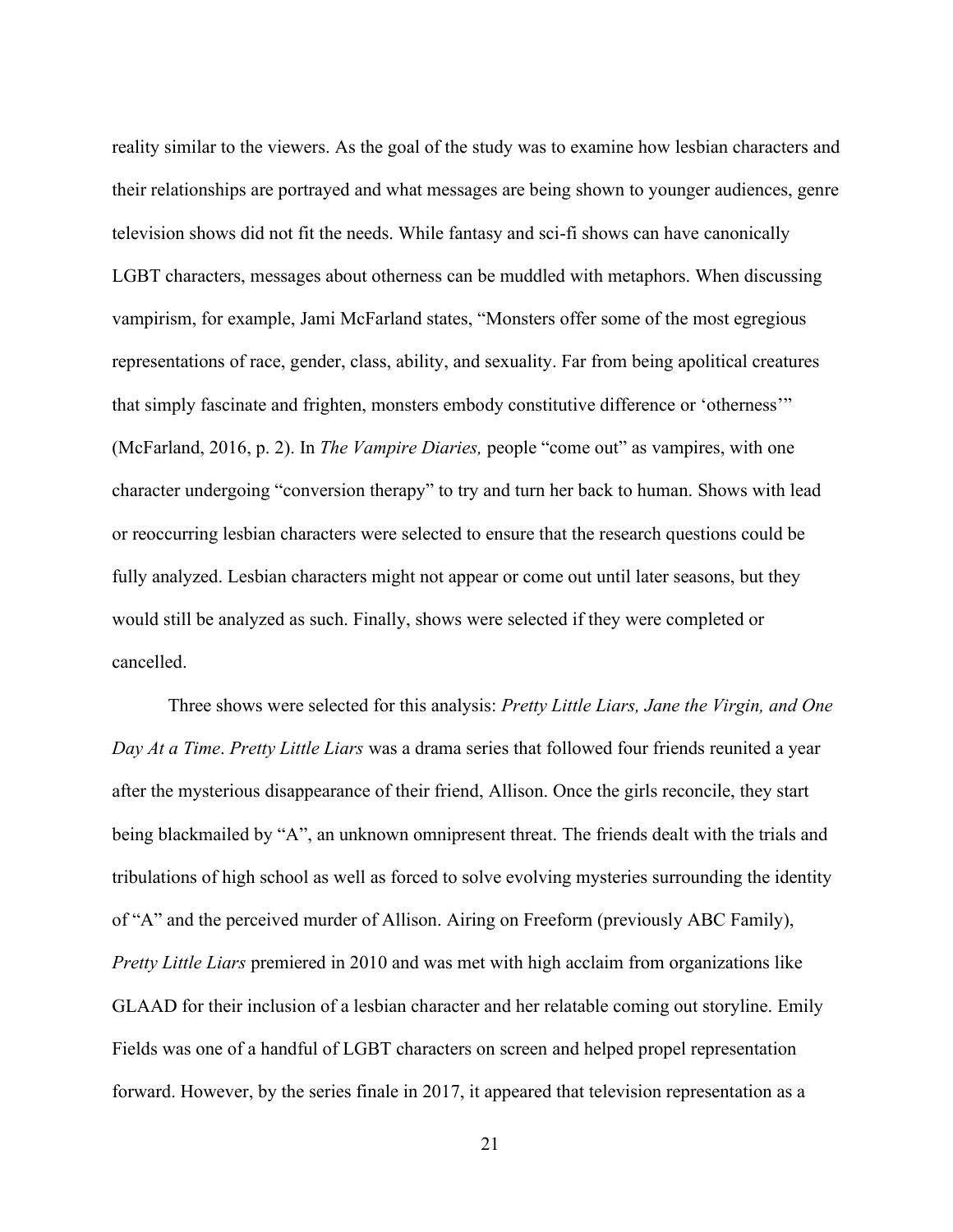whole had outpaced the show. *Pretty Little Liars* ran for seven seasons and at its peak in 2011 had on average 4.2 million viewers (Levin, 2017). The largest demographic of viewers were women ages 12-34 (Ng, 2013). *Melissa and Joey*, another show airing on Freeform, ran for four seasons starting in 2010 and "was the networks highest rated sitcom" (Goldberg, 2015). No further ratings information was discovered for *Melissa and Joey*.

*One Day At a Time* followed the life of a recently divorced woman, her two kids, and her own mother trying to navigate life in L.A. This sitcom, originally premiering on Netflix, dealt with real life issues like military PTSD, blossoming teen romance, and the reality of being an immigrant in the United States. Airing between 2017 and 2020, the show was celebrated for it's coming out narrative and inclusion of a nonbinary character. Elena, the lesbian daughter, explored the intersectionality of being a lesbian and Cuban-American, highlighting the unique struggles that brings. This series was also highly acclaimed by GLAAD for its intersectionality and stories about a community that is not well represented in media. After being cancelled after three seasons, Pop TV picked it up for a fourth, ultimately being cancelled after that. One Day at a Time peaked in viewership in season three with 1.63 million viewers (White, 2019). *Unbreakable Kimmy Schmidt*, was another sitcom airing at the time and ran for four seasons. However Netflix rarely discloses their viewership data making it difficult to gauge audience numbers. In 2015, one report found 7.3% of subscribers tuned in for the first day of *Unbreakable Kimmy Schmidt*'s release (Rich, 2015). No further data was discovered for this thesis

*Jane the Virgin*, a dramatic comedy, followed the story of Jane, a 23-year-old student who accidentally becomes pregnant after a medical mix up. The CW's telenovela follows these characters through their daily lives like work and relationships, and heightened drama like faked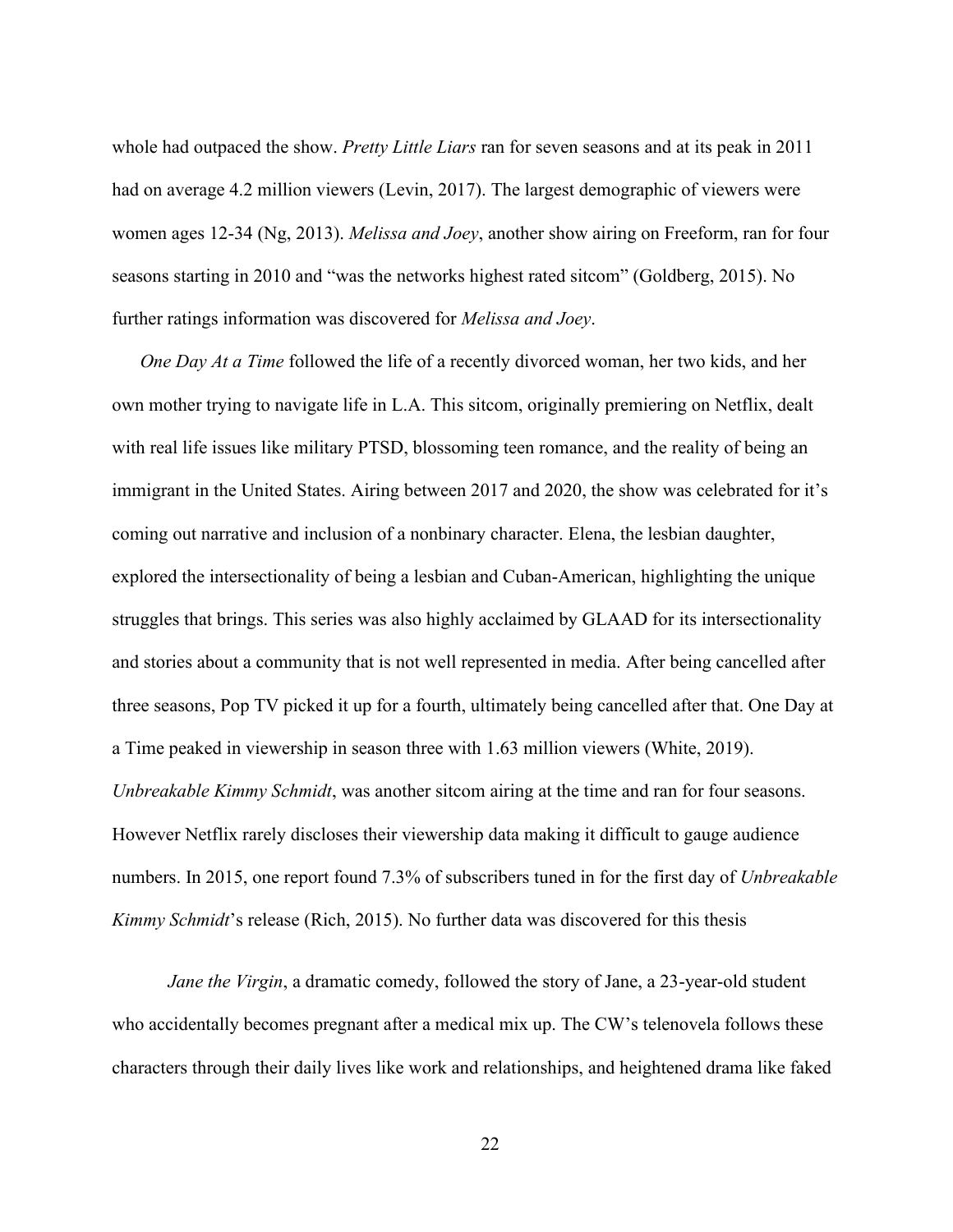deaths and over the top betrayals. Airing between 2014 and 2019, there were several reoccurring queer female characters in the series including Luisa, Rafael's sister, and Petra, Rafael's ex-wife. Luisa was an out lesbian from the outset of her character introduction and did not have to go through a self-acceptance phase or a coming out on screen. She did have to deal with her manipulate evil ex-girlfriend, who popped in and out of the series. In later seasons, Petra realized she was attracted to women as well as men, and spent a number of episodes coming to terms with her sexuality as well as coming out. She eventually found a romantic connection with another woman, Jane Ramos. *Jane the Virgin*, while not equally celebrated by GLAAD like the other series, was deeply loved by queer viewers. Autostraddle, a queer media website, reviewed and recapped the show from the beginning, "It's only been the first episode of the show but the way they portrayed a queer Latina is a breath of fresh air compared to other portrayals of queer Latinas" (Yvonne, 2014). While the series main focus is not the queer woman, it was still an important aspect of the narrative that kept viewers coming back. *Jane the Virgin'*s season four had on average a 0.2 rating with its series finale clocking in 660,000 viewers (Ramos, 2019). *Crazy Ex-Girlfriend*, also airing on the CW around a similar time, ran for four seasons. When the show premiered it was averaging 1.05 million viewers, however similarly to *Jane the Virgin*, viewership for its finale and final season dropped to 582,000 viewers (Porter, 2019).

All three television shows were chosen for their inclusion of lesbian characters where their lesbianism was discussed by themselves and others. *Pretty Little Liars* and *One Day At a Time* were also selected as they included coming out storylines. *Jane the Virgin* was selected for having an out character from the start. All three series were selected for including romance plots for their lesbian characters having some variety in story lines will allow for better analysis overarching messages and themes throughout teen television.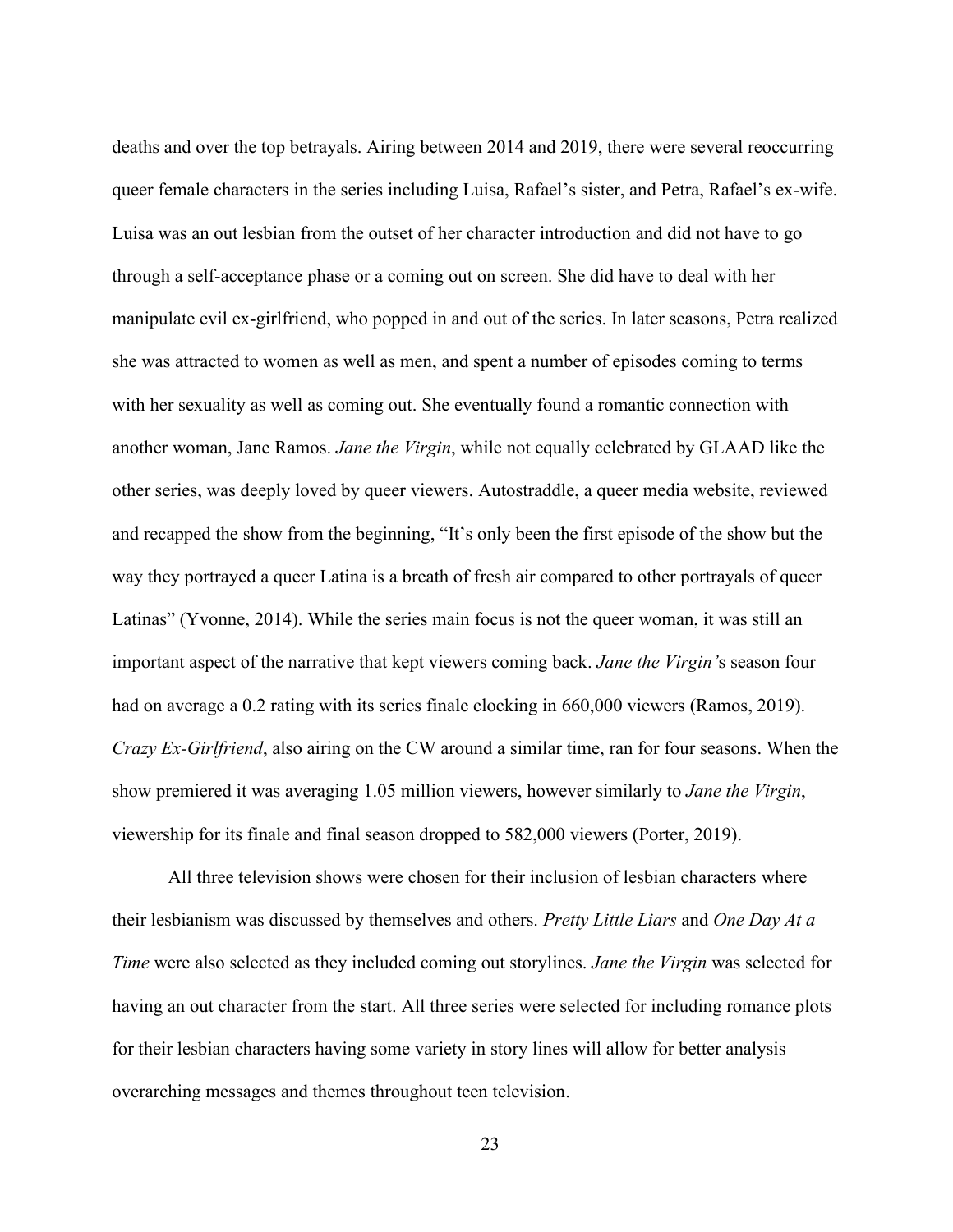Examining series with different genres will help gain a better understanding of messaging across a spectrum as opposed to exclusively focusing on one category like sitcom or drama. How the messaging differs or is similar will help gain insights on improvements needed or where commonalities lie, making it easier to pinpoint reoccurring tropes or emerging themes.

## <span id="page-28-0"></span>*Procedures*

Character descriptions were completed for each lesbian character presented in the episodes analyzed. Character descriptions included physical description, personality, and any tropes based on appearance (i.e., butch lesbian). Themes, messages, or key discussions surrounding the lesbian character were noted and highlighted for further review. The dynamic of romantic relationships were also highlighted. Dialogue was either notation or pinged in the script of the episode to further analyze verbal messaging. Notes in relation to narrative inclusion, themes or tropes, and romantic messaging were taken for each episode of television viewed.

## <span id="page-28-1"></span>*Data Analysis*

Once each season of television was viewed in full, the notes for each episode were compiled and analyzed. For *Pretty Little Liars* all seven seasons were initially viewed, and episodes that included storylines that focused Emily and explicitly Emily's sexuality were noted for further review. These could be episodes where she has the most screen time, episodes where coming out was discussed, or discussions about her sexuality or love life were present. In total seven forty-five-minute episodes were watched for the purposes of this analysis. These episodes were viewed on HBOMax, as they have the streaming rights to the show. All four seasons of *One Day at a Time* were viewed for the same purpose as before, making note of Elena focused episodes. Five thirty-minute episodes of *One Day at a Time* were selected for analysis as Elena had more plot centric episodes and screen time as compared to the other characters chosen for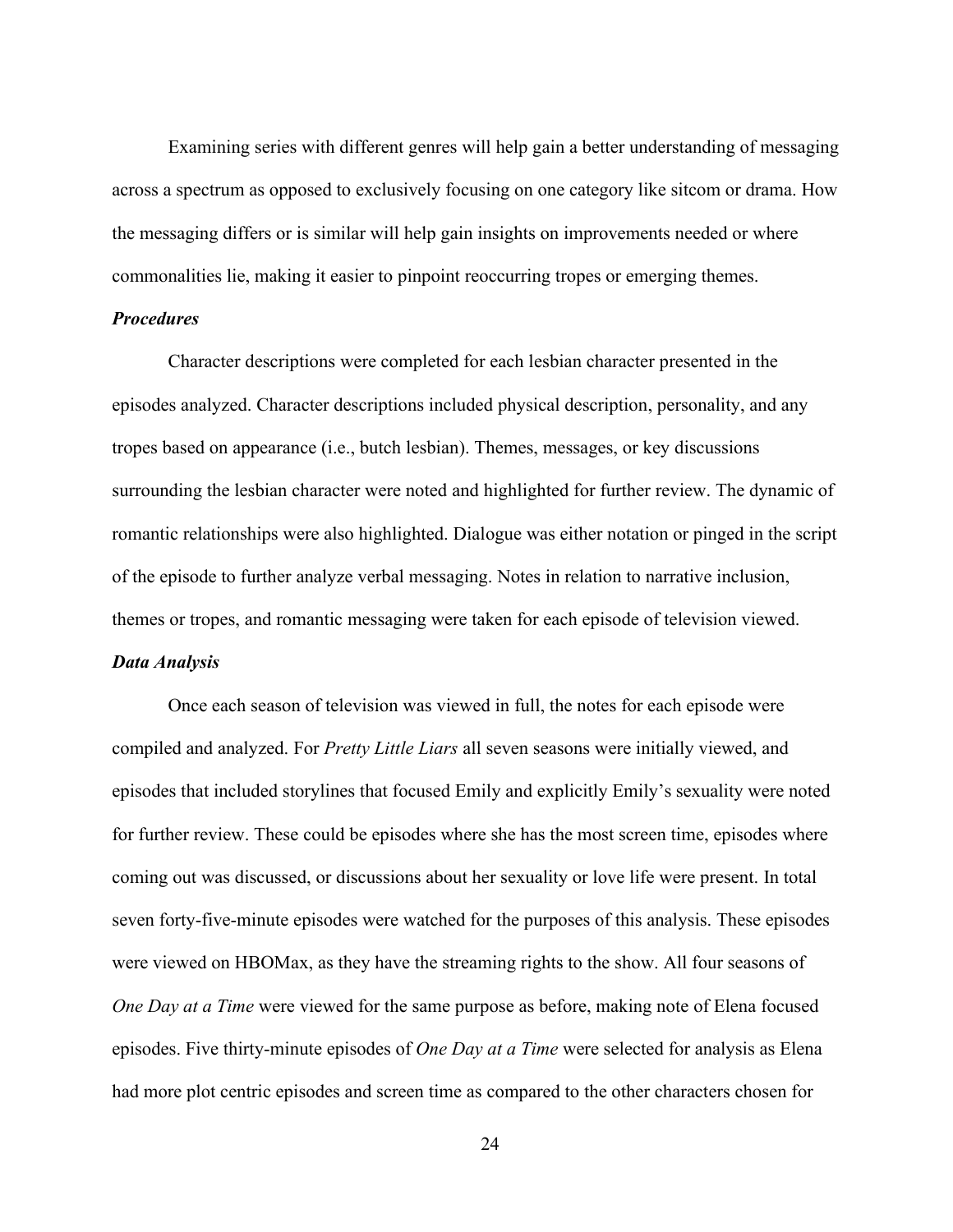this thesis. This show was viewed on Netflix and PopTV as Netflix does not have season four on their website. For *Jane the Virgin,* all five seasons were viewed and Luisa's episodes noted. In total, ten forty-five-minute episodes were selected for review due to Luisa's limited screen time. *Jane the Virgin* was viewed on Netflix as they have the streaming rights. Each episode was viewed and analyzed independently in order to collect findings per show. Notes were taken for screen time, when the characters were discussed and how, including quotes, appearance, and any additional interesting findings during viewing. Time stamps were also noted during viewing to refer back to during analysis. Only once the individual analyses were complete were the shows considered in relation to one another. After this consideration, common findings were grouped and assigned a topic based on the related research question. Any additional findings not included in the research questions were also noted for further analysis and discussion. Additional coders were not considered for this thesis due to the timeframe and scale of the project.

#### **Results**

<span id="page-29-0"></span>The following section discusses the results discovered from the content analysis. It is first organized by research question and then by subsequent themes found during analysis. Organizing by themes, and not only by research questions, will help provide further insight into the different subject matter that falls under each question and will help maintain a structure for the different findings. The focus of this section will be on any findings that more than one show shares in order to highlight the messaging enforced by multiple networks and series, however a handful of sections will highlight findings from only one show if they have fallen under a previously discussed theme or trope.

### <span id="page-29-1"></span>*The Lack of Narrative Inclusion*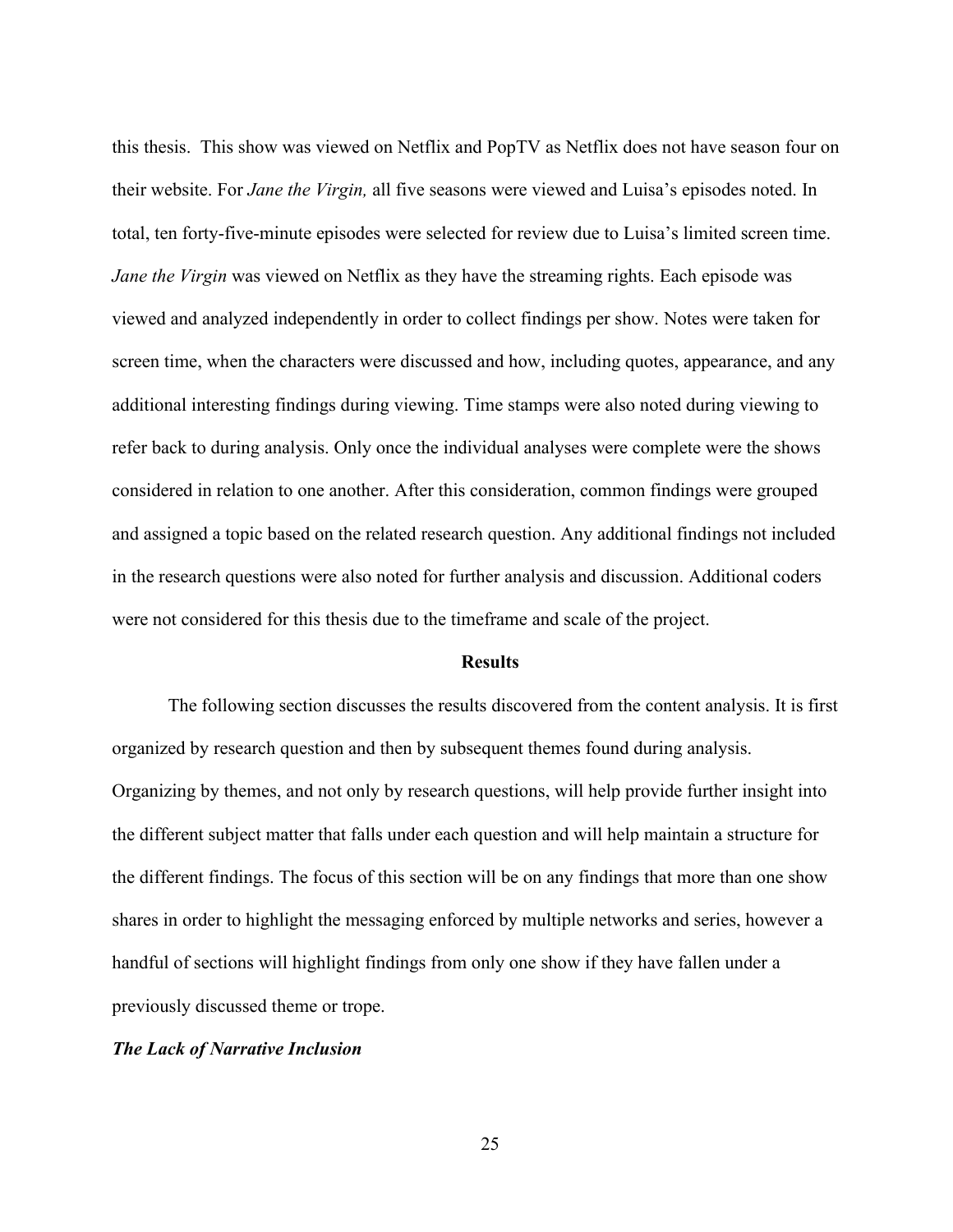**Taking the backseat**: The first research question asked, "In what ways are lesbian characters included in the main narrative of a show? How are these characters discussed by others?" The analysis found that overall, lesbian characters and their storylines rarely take the main storyline of an episode, even when in a lead role. In Pretty Little Liars, while Emily Fields in in the main four of the cast, her narratives tend to be lesser plots, only taking up a small amount of screen time each episode. Pretty Little Liars' main cast consists of a group of friends, four girls, who are reunited a year after the disappearance of their friend Allison. While all four lead characters are involved in the narrative surrounding the main mystery, Emily focused narratives tend to take the backseat to her straight counterparts. In the same episode that Emily comes out to her parents, the episode after she comes out to her friends, one of the main four girls, Aria, reveals she is dating their English teacher (Dougherty, 2011). The entire group engages in the conversation with Aria after her reveal. Hannah tells the girls that she saw Aria get into someone's car the night before, prompting Aria to tell her friends that she is dating their English teacher, Ezra Fitz. Her friends are obviously shocked, asking,

Emily: The call you got at the party, that was from [Mr. Fitz]? Aria: I couldn't tell. I couldn't tell anyone. I promised Ezra. Spencer: Ezra, whoa hold it. This is something that's been going on? You and a teacher? Emily: How long have you been seeing him? Aria: Since right before school started. Hannah: Okay so you don't have a boyfriend in Iceland…And you were seeing a teacher

when I fixed you up with Noel?

The scene continues with the girls asking questions about Aria and Ezra and is only interrupted when there is a knock on the door (Dougherty, 2011). In comparison when Emily came out to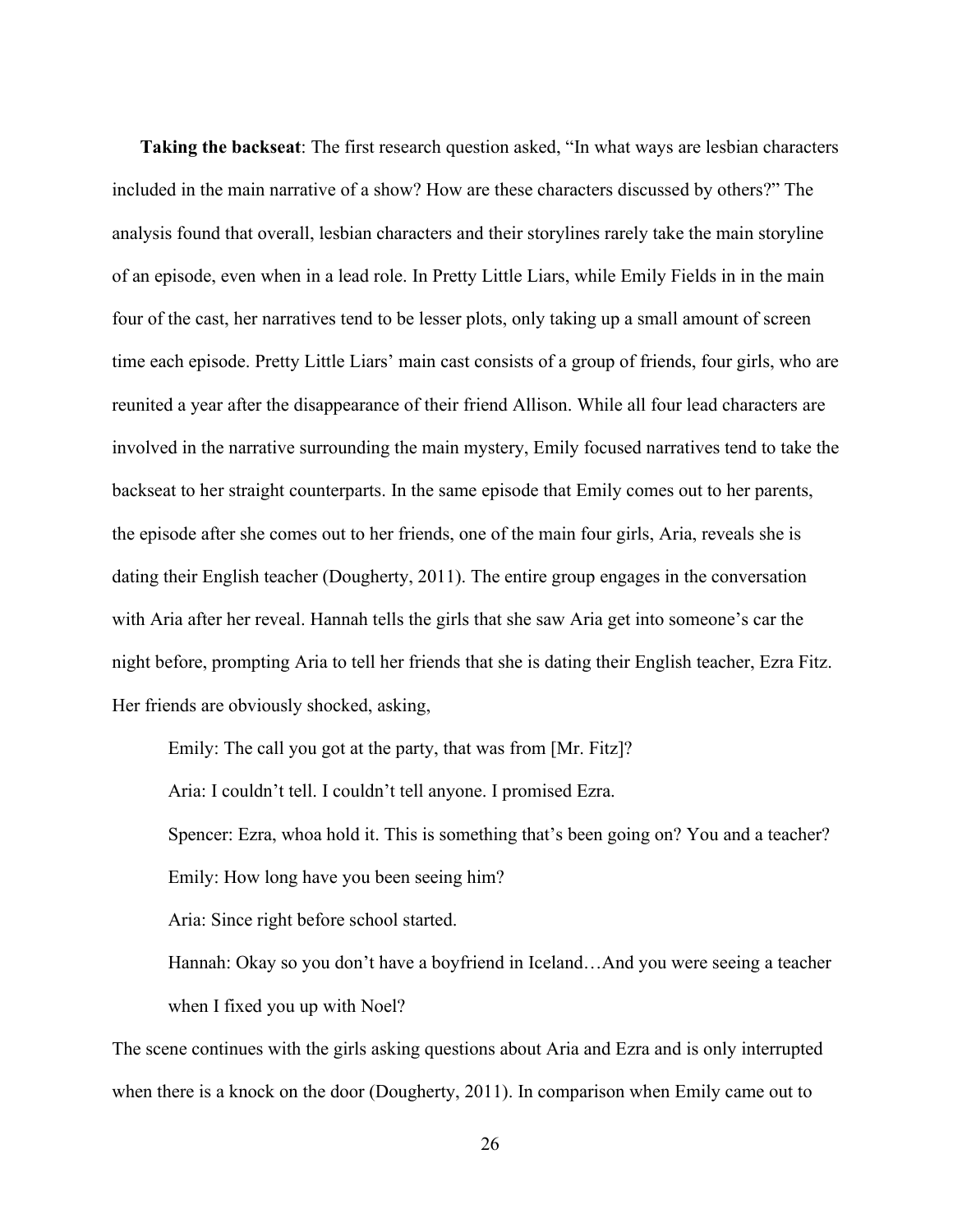her friends, and when she came out to her parents, only Aria asks any questions or is there to provide comfort. In Hannah's hospital room, Aria separately asks Emily,

Aria: You told them? How was that?

Emily: Rough.

Aria: Hey it's gonna be okay, Em.

Emily: I don't know what it's going to be, but I know it's going to be different.

Aria: I guess so.

Once this conversation is completed, the scene moves forward and Emily's coming out does not get mentioned again. (Dougherty, 2011). While the Aria reveal is a different kind of relationship outing, the show allows more time for the girls to process this than Emily's coming out, with all of them being involved in the conversation and asking questions. Emily is only given one friend for support. When it is revealed that A sent pictures of Emily and Maya kissing to Pam, Emily's mother, it is dropped within the same episode and never brought up again (King, 2010). Emily, for the most part, must deal with her struggle alone.

In *Jane the Virgin*, Luisa's narrative is given less priority than the rest of the cast's, even when her storyline drives the plot forward. In the pilot episode, Luisa is the one who accidentally inseminates Jane, giving the show its title and main narrative. Luisa is introduced in the pilot episode during a conversation with Rafael. The audience learns in that conversation that Luisa is Rafael's sister, Raf wants to divorce Petra, and that Luisa has a wife, Allison (Snyder Urman, 2014). Later in the episode as Luisa returns home a text overlay that reintroduces her to the audience*. Jane the Virgin* relies on these text overlays to introduce and remind audiences who each character is throughout the run of the show. The text says, "Dr. Luisa Alver. Rafael's Sister. Married\*. \*In Some States" (Snyder Urman, 2014). This overlay is there to remind the audience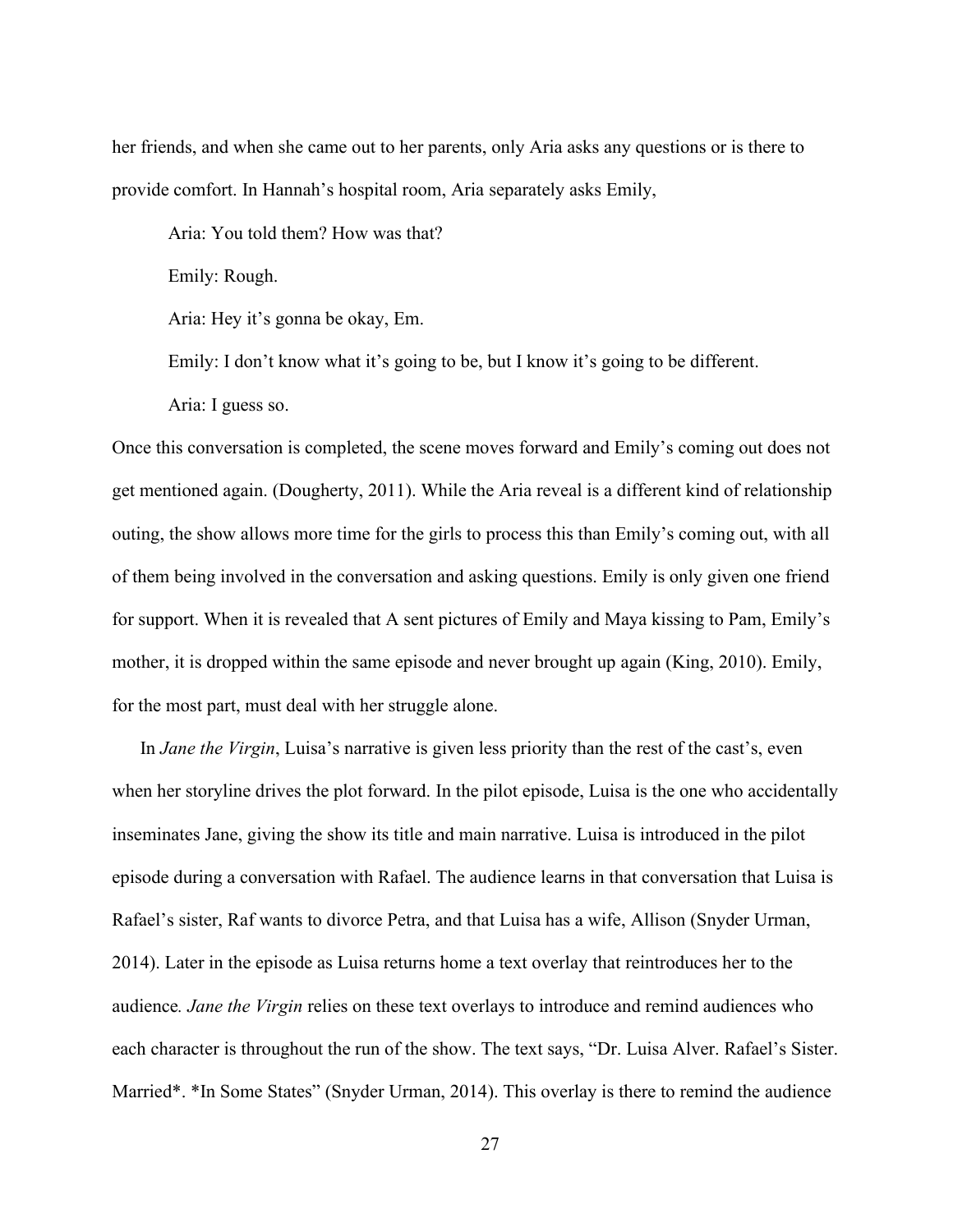that Luisa is gay and to provide us the information that she is a doctor, which will be important later on in the episode. In this short scene, Luisa discovers that Allison is cheating on her. This incident is the catalyst for Luisa accidentally inseminating Jane, introducing us to the main narrative of the show. However, the reason behind this mix up, Luisa's wife cheating on her, is a subplot that doesn't make it past the first episode. Allison is never shown, and we only hear her through phone calls. Even her divorce happens entirely off screen. Once Luisa's mistake is out in the open, her plot relevance drops significantly.

Luisa's on again off again lover, Rose, is also introduced in the pilot episode. The narrator states, "Later, when asked about the so-called Immaculate Conception of Jane Gloriana Villaneuva, Luisa Alver would say that it was the biggest mistake of her life." [Enter Rose] It wasn't" (Snyder Urman, 2014). The text overlay for Rose states, "Ex-Friend, Ex-Lover" (Snyder Urman, 2014). Luisa reaches out to Rose because she needs a lawyer and we learn through their conversation that Luisa is on probation with her job and that she has issues with alcohol. Once Rose's true identity is revealed in season one as the drug lord Sin Rostro, her plot becomes the looming background threat, only popping up occasionally each season. Despite her label as the villain of the show, her narrative is sperate from the main cast's. When the lesbian characters are involved in the main plot of an episode, it doesn't focus on their sexuality or rarely moves the plot along.

**A separate story:** In general, *Pretty Little Liars* tends to keep romantic partners separate. Partners don't interact with the main four girls often, only having scenes with whichever girl they are dating. However, the partners and romantic plans of the straight characters are discussed between the four main girls. Emily doesn't get the same treatment. While the main plot of the series, the mystery of A, involves the other character's love interests and friends, it does not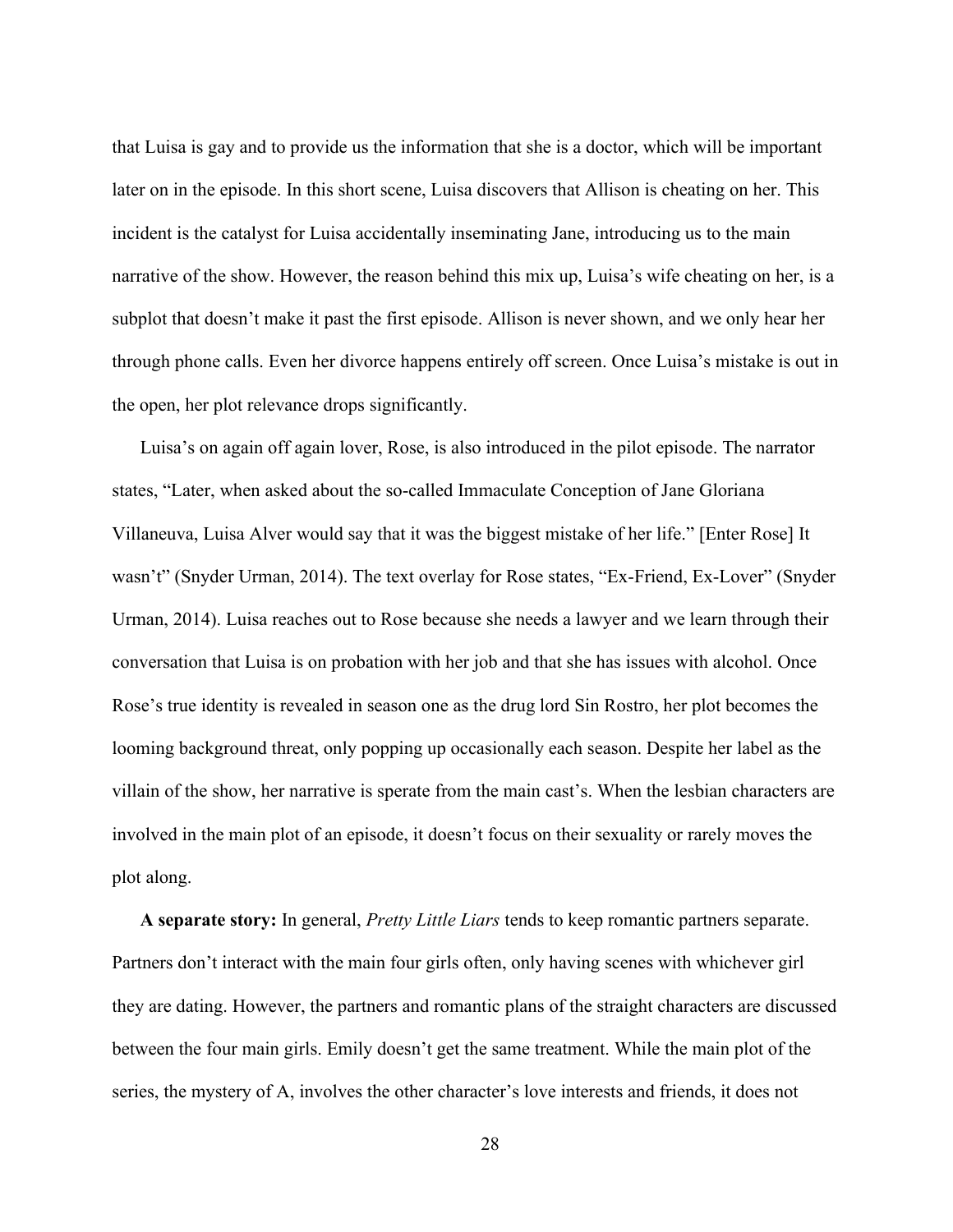include Emily. In season one, episode fifteen, Spencer helps Aria with her date with Ezra, providing her tickets to an art show. Aria shares this information with their friend, Hannah,

Aria: Spencer got these tickets for me and Ezra!

Hannah: You're taking Mr. Fitz?

Aria: Okay I really wish you'd just call him Ezra. And yes I'm taking him, he just doesn't know it yet, it's a surprise. I don't know I- I just figured that a date out of town would give us a chance to actually have a date.

Spencer: Yeah I get it, you guys do have the social lives of shut-ins (Goldsmith, 2011).

In season one, episode twenty, Hanna finds a gift from her boyfriend Caleb that she thinks is a surprise for her. Hanna excitedly shows Aria and Emily, prompting Aria to ask, "It's so pretty Hanna, when did he give it to you?" (Dougherty, 2011). Emily asks, "Why an owl?" as the gift is an owl necklace (Dougherty, 2011). Hanna goes on to explain why the animal has such significance to them. Within the same scene Emily sees her ex-girlfriend, Paige, talking to a boy, but Emily can't express her hurt at this because their relationship was a secret (Dougherty, 2011). In season one episode twelve, Aria wishes Maya luck about dinner with Emily's parents, "I'll see you guys later. Have fun tonight but FYI, if you decide to wear jeans, iron them" (Goldstick, 2011). The group of friends don't talk about Emily's romantic life unless her girlfriend is present for the conversation, unlike the how the girls discuss boyfriends as a group.

In *Jane the Virgin*, the trope of establishing lesbian characters as inherently separate from the show's main story arch is established by presenting Luisa as completely outside of Rafael and Janes life. When Rafael discusses Luisa, it's to exclaim what a burden she is, that she's probably drinking again, or that she is a pain. When it is revealed that Luisa's girlfriend, Eileen, might have killed someone, Rafael says frustratingly, "It must be connected to Rose. I knew my sister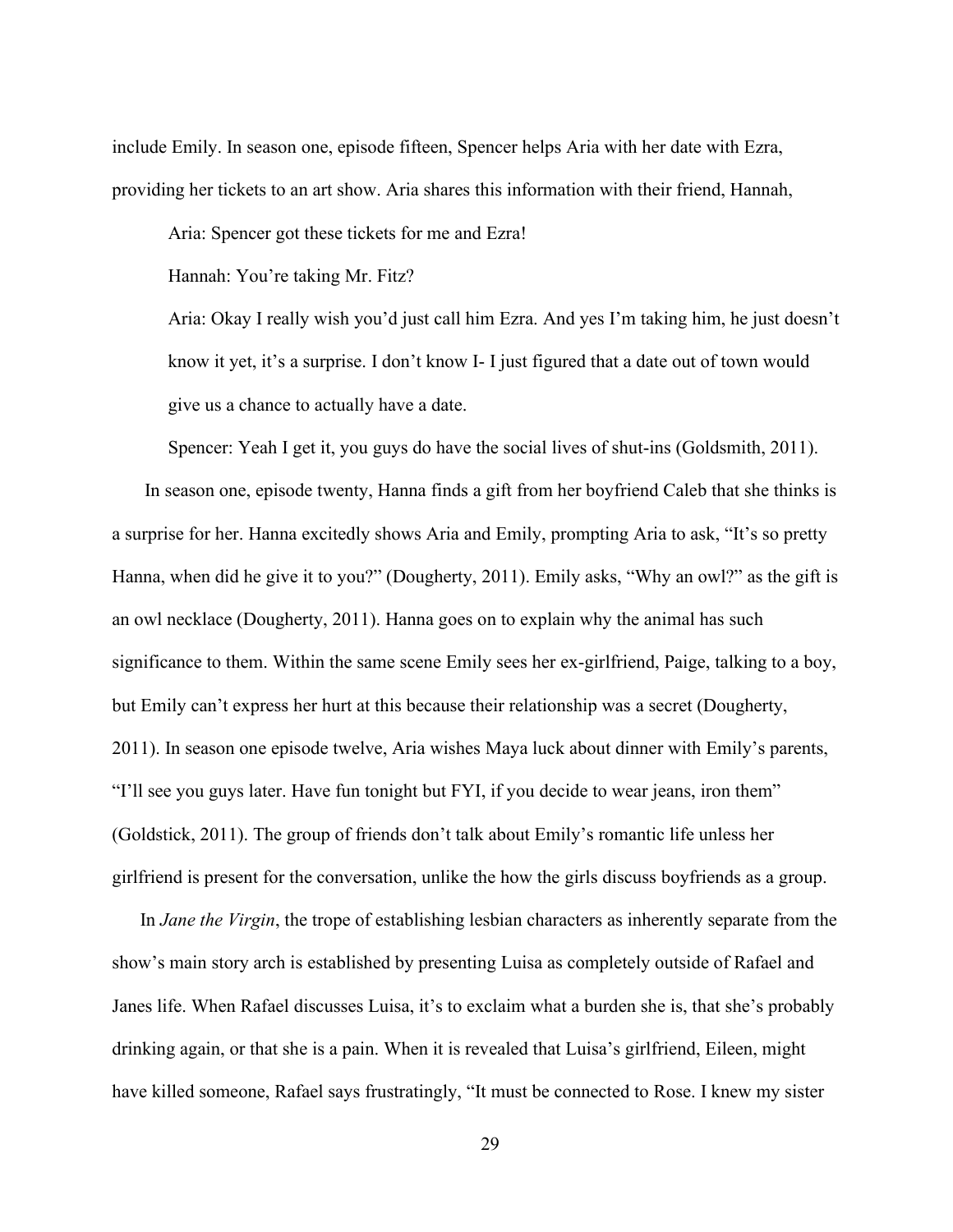was still involved with her!" (Sciarrotta, 2017). Rafael does the same thing to his ex-wife, Petra. In the pilot episode, Rafael wants to divorce Petra, telling her that "I think we bring out an ugly side in each other, don't you think?" (Snyder Urman, 2014). However, Rafael annoyance or anger with Petra is discussed with her, not to a third party. The characters are allowed to talk out their issues with each other and come to a resolution. Luisa is not allowed the same with Rafael.

When Luisa is in episodes, her narratives do not start until one third to halfway through the episodes and cliffhangers involving her aren't resolved in a timely manner. In the season one finale, Jane and Rafael's son is kidnapped by Rose. In the premiere episode of season two, this cliffhanger is resolved and the child is returned safely. When it comes to cliffhangers revolving Luisa, she is not given the same treatment. In season three episode one, Luisa is kidnapped and it's revealed that Rose has taken her to a submarine at the end of the episode. It is not further explored, however, until season three episode three, where the narrator has to jump in and say, "Ah. Here's Luisa. So yeah, I definitely need to catch you up on these two" (Rivera & Schraft, 2016). The narrator goes on to share that Luisa has been missing for two months, which doesn't seem like a worry for Rafael. Her story is very much on the outside looking in. These lesbian characters are stuck on the outskirts of the main focus of the show.

**How lesbians are discussed by non-lesbian characters:** While *One Day at a Time* is a sitcom, there aren't jokes aiming at Elena's sexuality that are cruel or intended for the audience to laugh at Elena. Rather, any gay jokes are presented as friendly, inside jokes that allow the viewer to laugh with (rather than laugh at) Elena. When Elena's mother struggles with accepting Elena's sexuality, there are serval conversations about Elena without her present. After Elena comes out to her grandmother, she tells Penelope she does not accept her due to her religious beliefs,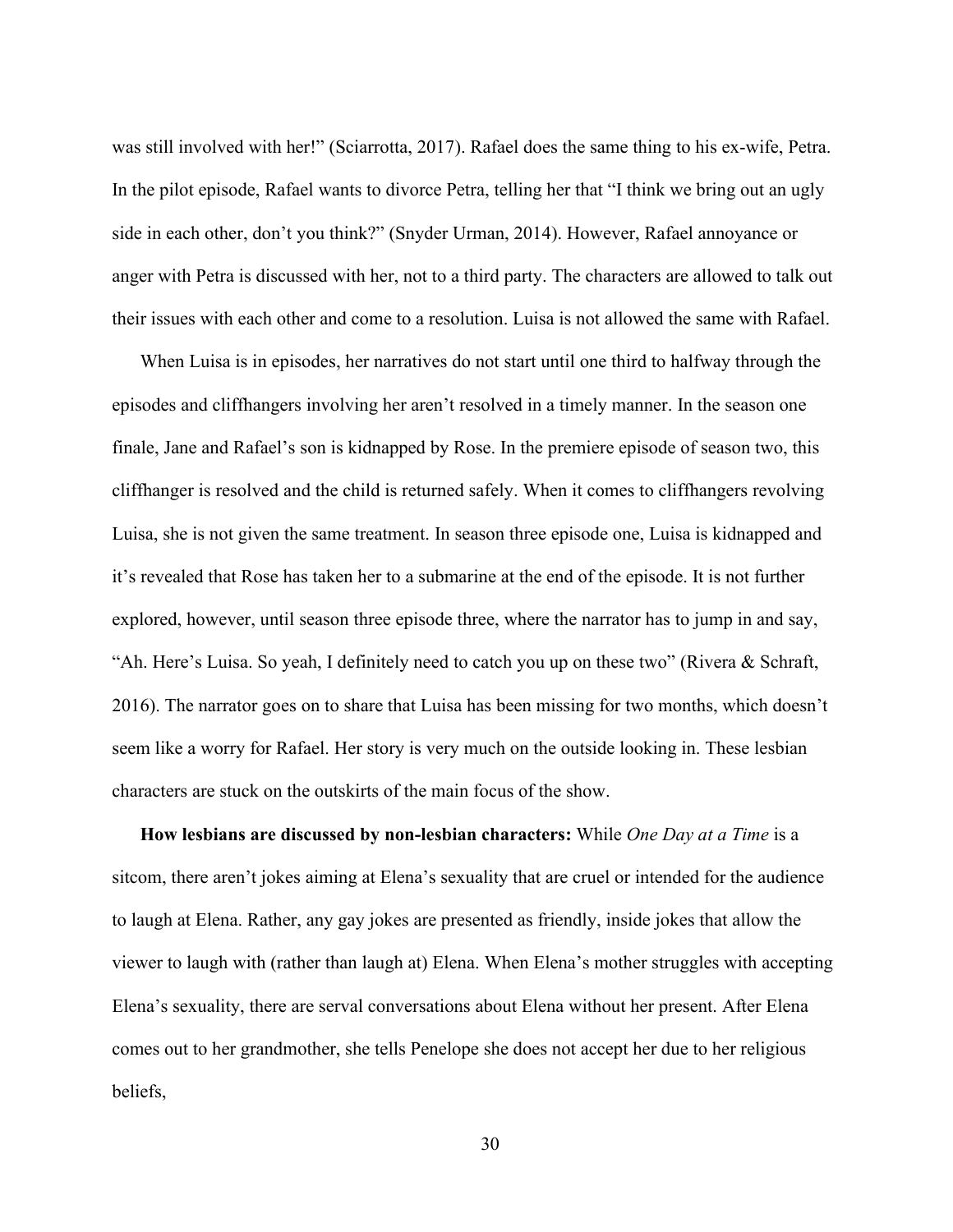Look, I know you are cool with this, but you have to understand. I am a religious woman. And I'm sorry, I have a problem with Elena being gay. It goes against God! Although, God did make us in his image. And God doesn't make mistakes…And when it comes to the gays the pope did say 'Who am I to judge?' And the pope represents God. So what, am I going to go against the pope and God? Who the hell do I think I am? Okay. Okay. I'm good (Jones  $\&$ Roth, 2017).

Penelope also struggles with accepting Elena and talks it out with a lesbian friend. She struggles over the fact that no one else seems to be affected by this news, stating,

My daughter came out to me and I'm not totally okay with it. And I hate myself for it…I should be feeling really happy that she feels comfortable enough to come out to me. But I just keep thinking it's not the way I pictured it (Jones & Roth, 2017).

These discussions are not in front of Elena, and the adults in the show work out their acceptance separate from her. When Elena's father doesn't accept her and tells her she's confused, Penelope steps up and stands up for Elena (Calderón Kellett & Royce, 2917). After her coming out, conversations around Elena's crush or relationship are lighthearted, and no one continues to think her sexuality if a phase.

In *Pretty Little Liars*, Emily's issues are rarely brought up with her group of friends, only when she is one on one. With other characters like Aria and Hannah, their personal or relationship issues are discussed as a group. Even if these characters ultimately have to deal with something alone, the other girls are there for support as a unit. After Emily is forced to come out to her friends by revealing she was in love with Alison, only Aria comes to comfort her. After the reveal Aria seeks out Emily separately and says, "I wish I'd known. Look, hey, Allison loved you, and I don't know if it was in the way that you wanted her to, but I know that she did"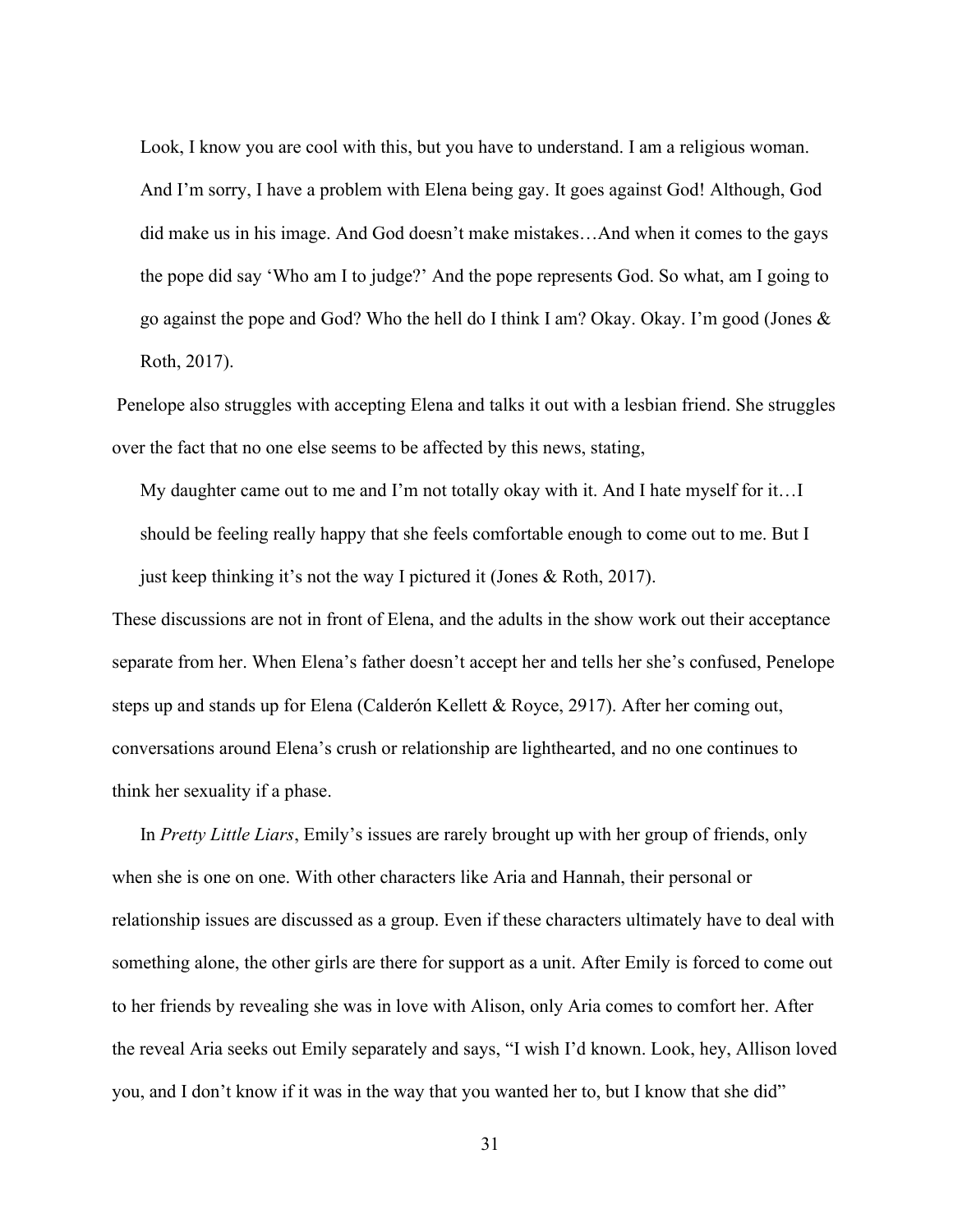(Goldstick, 2010). Emily is subject to hearing her mother and father discuss how being gay is a phase and that something is clearly wrong. In an argument with her husband, Pam says, "this isn't something that she came up with on her own, it's that girl from California, Maya…How are we going to fix this…that's not who she is, this is what someone else is making her into…Maybe she's experimenting" (Dougherty, 2011). After a tense dinner with Maya, Pam tells Emily to her face that she's "...not okay with it. The whole thing makes me sick, sick to my stomach" (Goldstick, 2011). As the fallout of Emily's coming out progresses, this comment is never addressed by Pam, and Emily never shares what happened with her friends. Conversations about her coming out or her relationships don't occur unless Emily is present.

For the majority of *Jane the Virgin*, Luisa's story is enwrapped with Rose and her abuse, or she is trying to get away, caught in the cycle. However, only the audience knows the extent of Luisa's attempts to leave or the emotional abuse to which she is subject. Her brother, Rafael, sees her as a burden for the majority of the show. When Rose kidnaps Luisa so they can run away together, Rafael assumes she just ran off in typical Luisa fashion (Rivera & Schraft, 2016). He also doesn't trust Luisa or her girlfriends. When introduced to Eileen, Raf doesn't trust her, immediately saying, "If you want to be in my sister's life, or mine, we need to do some medical tests…(Luisa) your last girlfriend was a criminal with a fake face" (Schraft & Snyder Urman, 2017). While their relationship starts to improve over time, Rafael still sees Luisa as a burden and acts annoyed or inconvenienced when she's in town. Once it's revealed the Eileen is in fact Rose, and Luisa thinks she wanted to change, Rafael loses it and says,

Oh my god you are completely delusional. Totally crazy! Just like your mother and you know what? I am done pretending that you're not. I don't care what you do now that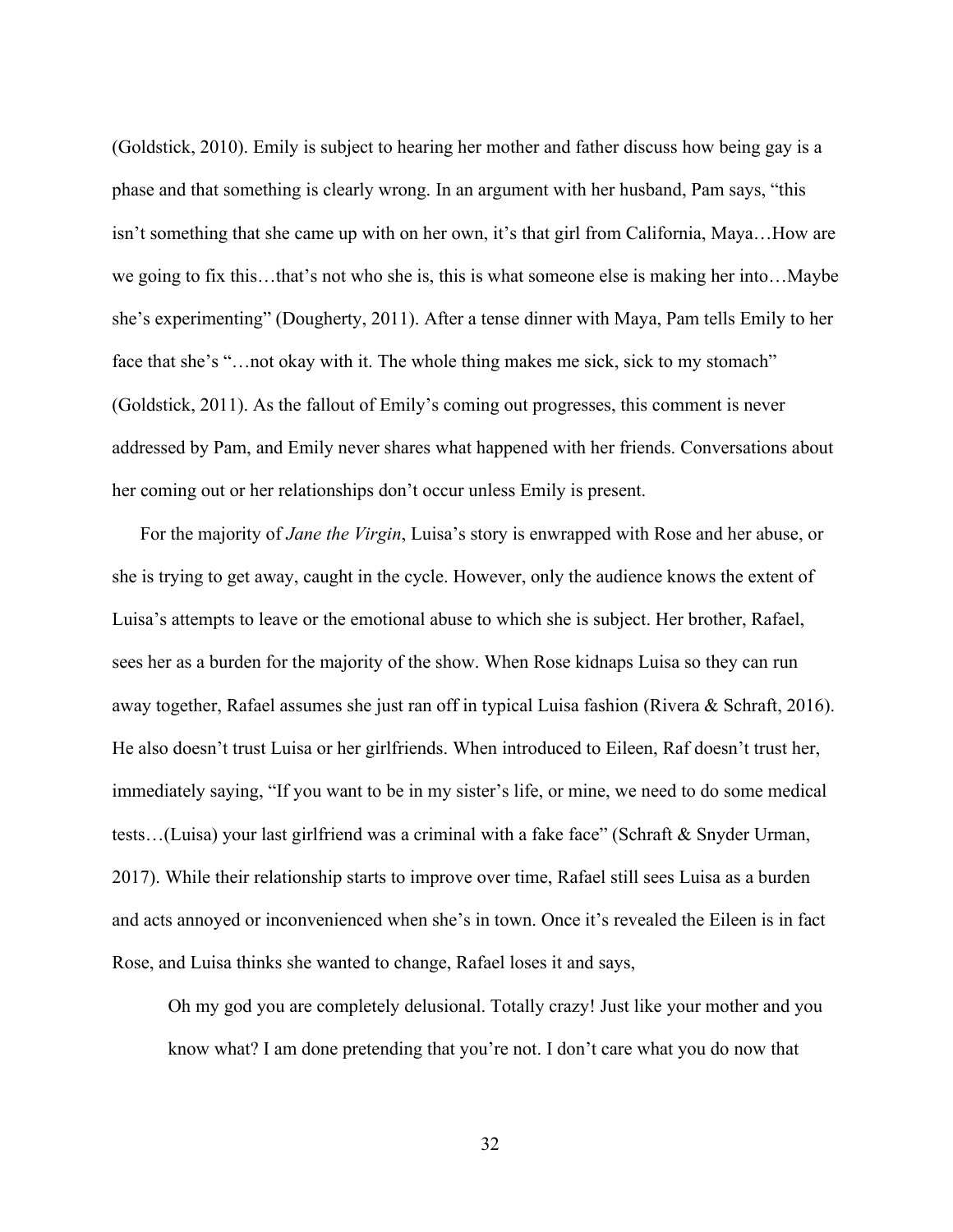Rose is behind bars, as long as you stay the hell away from me and my family! (Schraft & Snyder Urman, 2017).

This is not relation to her sexuality, but rather the woman she is dating, the crime lord who killed her and Rafael's father. Overall, how these characters are discussed varies between shows, however these characters aren't often discussed outside of themselves.

## <span id="page-37-0"></span>*Themes Old and New*

As indicated in the Literature Review section of this thesis, tropes were defined as "a common or overused theme or device" (Miriam-Webster, 2020). Tropes such as "bury your gays" and the "feminine lesbian" were identified as most commonly used per the Literature Review. Any themes that weren't common or overused were separately noted to track any new trends.

**The Feminine Lesbian:** The second research question asked, "What themes or tropes are explored through these characters?" All three lesbian characters analyzed in this thesis have more feminine attributes and are more feminine presenting, fitting into the conservative middleclass ideals of femininity that Monaghan (2020) identified. Emily, Luisa, and Elena all have long hair and wear some form of makeup. Emily and Elena wear a mix of skirts, dresses, and pants while Luisa wears almost exclusively sundresses. Elena does prefer suits and will lean more masculine in a formal setting fitting with Kite and Deaux's understanding of lesbian stereotypes, however this is the only instance of a more masculine appearance. Emily and Luisa wear dresses and heavy makeup for their formal looks, encapsulating the "lesbian chic" look popularized by *The L Word* (Beirne, 2016). Although Emily is labelled the "sporty one" she still presents in a feminine way (King, 2010). All three women fit the feminine lesbian definition as virtually indistinguishable from their heterosexual peers" and do not challenge the "norm" (McNicholas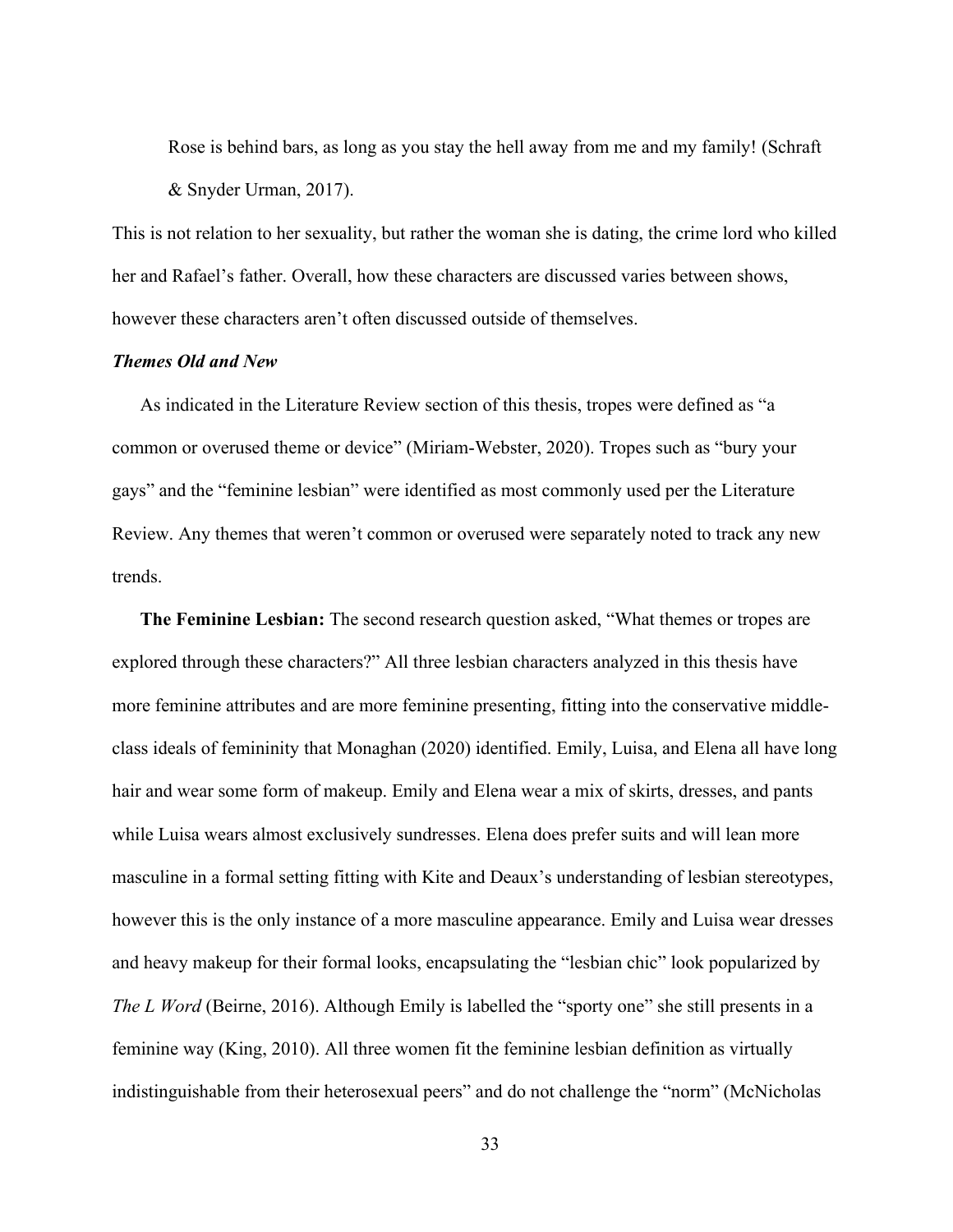Smith & Tyler, 2016). Even the romantic partners of the lesbian characters more often than not fit the "femme/femme aesthetic" that Beirne identified *The L Word* establishing in the early 2000s. These characters and their relationships perpetuate the ideal heteronormative ideology of femininity, enforcing the hierarchies of lesbian identities and perpetuating the heteronormative standard that Monaghan warned of. The feminine lesbian has taken hold of lesbian characters throughout all the shows analyzed.

**The Evil/dead lesbian:** Millward et. al (2017) previously defined the evil/dead lesbian trope as a way to dehumanize a lesbian character by making her expendable. This was done through killing her or by making under unidentifiable to audiences through evil or negative actions (Millward et al., 2017). *Jane the Virgin's* main antagonist, Rose, encapsulates this definition through her actions throughout the show. Rose, also known as Sin Rostro, is a Miami drug lord who also is in the business of changing criminals faces with an underground plastic surgery ring. She is married to Luisa and Rafael's father and wants to inherit his hotel business so she can continue her illegal plastic surgery. Once she is revealed to be the villain, Rose makes Jane and Rafael's life hell, making her expendable to viewers as they cannot relate to her actions. While she is the villain due to her action against Jane and her family as well as her threat to Rafael and the hotel he inherited, her main focus is her obsession and love for Luisa. To justify pretending to be another woman and tricking Luisa, she says,

I left some stuff in Miami that I needed to pick up –and I realized you wouldn't give me a second chance, not if you knew I was me…I love you, Luisa. I've always loved you…you are the only person I have ever felt this way about. And you fell in love with me twice, let's build a life together (Rivera & Schraft, 2016).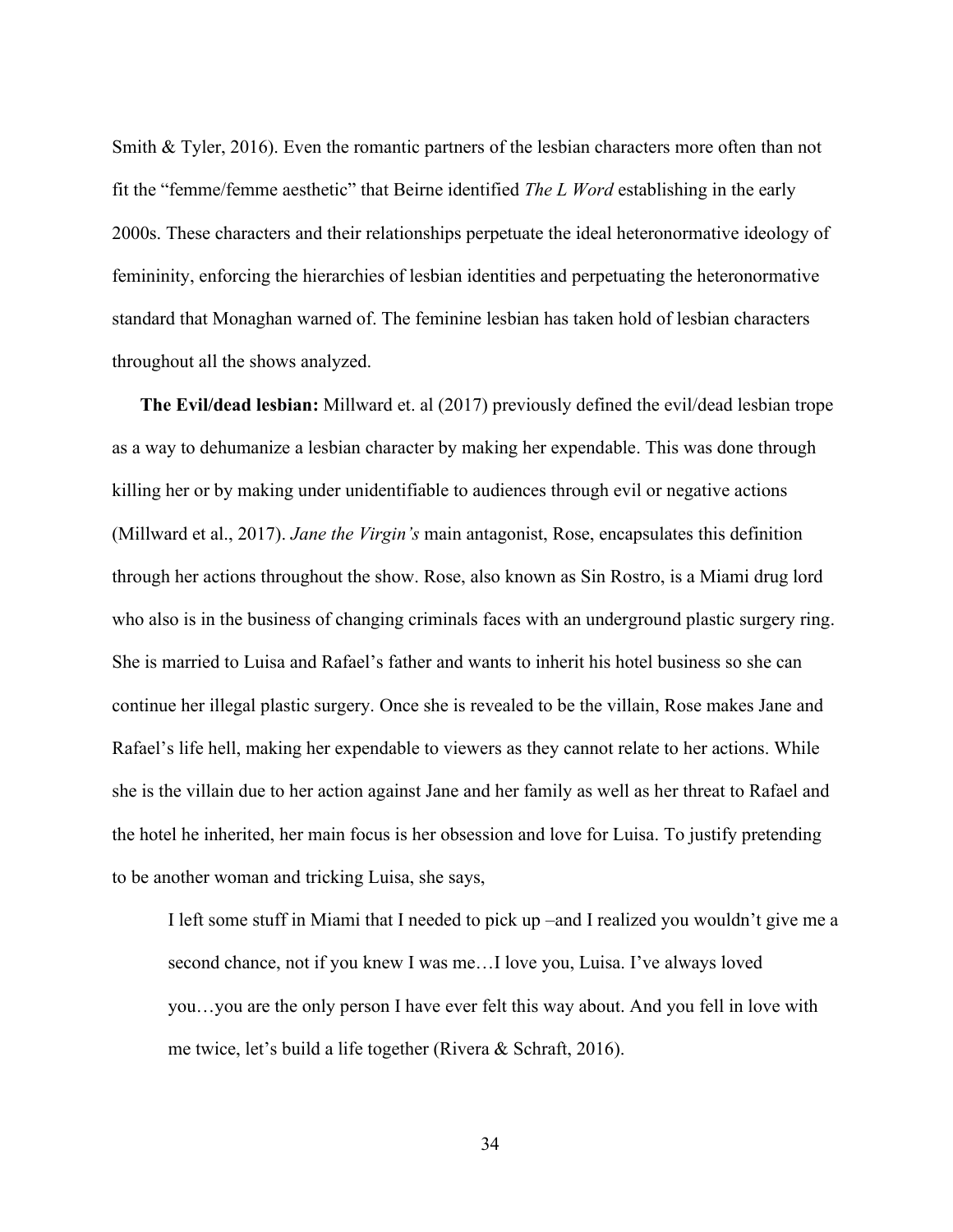Rose uses her love for Luisa to manipulate her into staying with her and being a part of her schemes. Eventually her actions drive Luisa away, but Rose continues to cause damage to Luisa and her family.

Jane fears for her life once Rose escapes prison, as she becomes the person who is preyed on. In a desperate act to get Luisa back, Rose takes Jane hostage, stating, "What do I want from you? I'm glad you asked. I need Luisa to meet me at your father's premiere party. And you're going to help me get here there" (Rivera, 2019). Even as she is holding the protagonist hostage, her focus is only on Luisa. However, by targeting the young, straight, female lead, the writers make Rose "a negative and unsympathetic force with which the audience cannot identify" (Millward et. al., 2017). By threatening Jane, Rose has gone too far. In a dramatic final confrontation with Rose Rafael, and Jane, Luisa comes out of hiding to save them, interrupting Rose to say, "Let them go! I won't go anywhere with you if you touch them" (Rivera, 2019). Rose's attention is then turned completely to Luisa, happily saying, "No problem. I knew you'd come. I told you, our is the greatest love story ever told" (Rivera, 2019). Luisa kills Rose during this altercation, freeing Luisa of her forever. Rose's death is a shock to the audience, as a show like *Jane the Virgin* doesn't kill off characters lightly. Waggoner identified using queer deaths as shock value is the new normal for these characters, and that their deaths rarely impact the overall plot. Similar to characters like Nora Hildegard and Mary Louise in *The Vampire Diaries* or Jenny Shecter in *The L Word*, Rose's actions ostracize her from the audience, making her death an expendable and acceptable one.

**The Token Lesbian:** Emily and Luisa encapsulate aspects of tokensim as discussed by Grant. In *Pretty Little Liars*, once Emily has come out, there is nothing left for her character. While she does face and overcome obstacles, her storylines do not directly impact the main plot,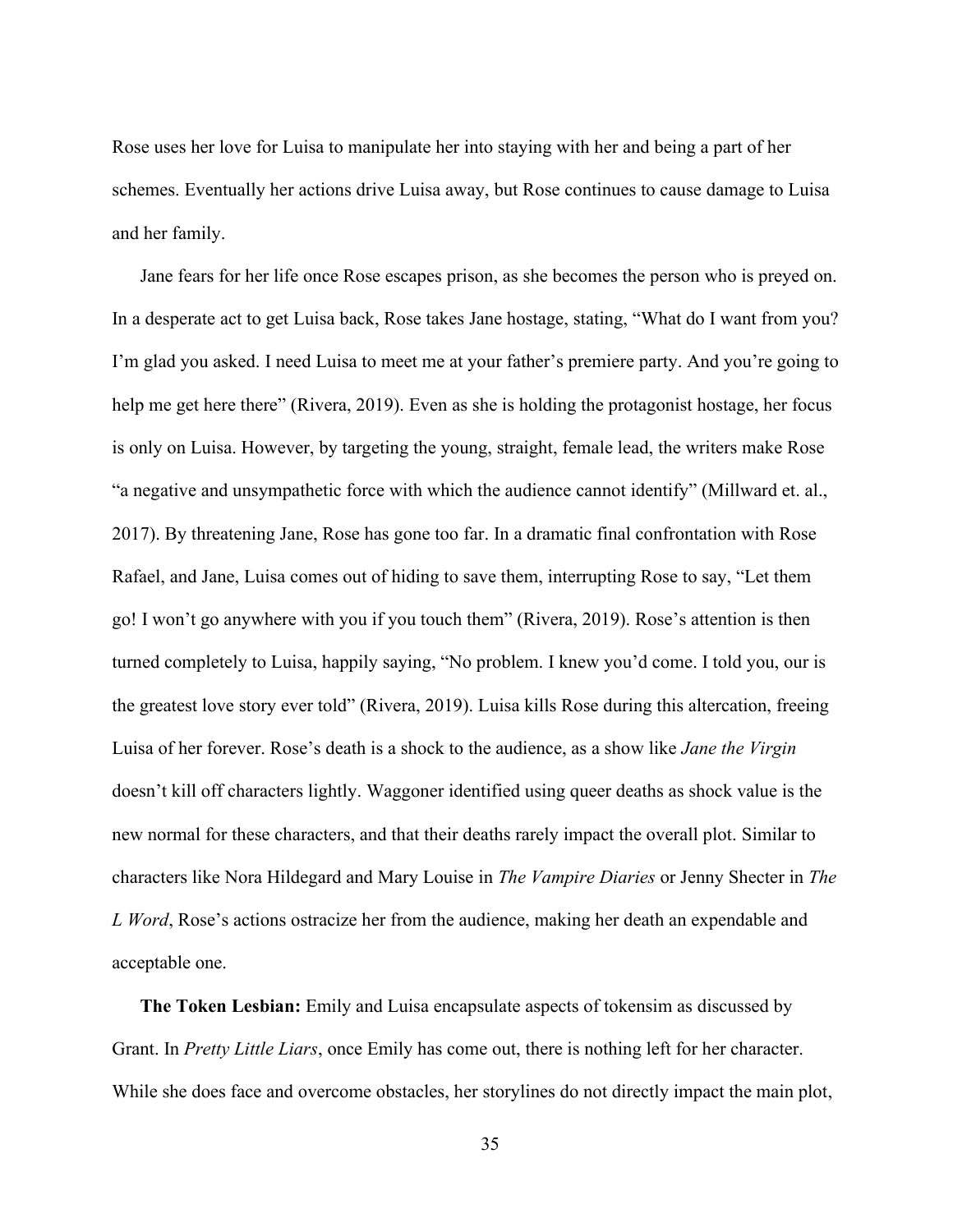and her character doesn't add anything to the group. Within the main four friends, Emily is the only queer one. The other queer characters in the show are Emily's girlfriends, who come and go quickly and don't have significant impact to the story. For four and a half seasons of *Jane the Virgin*, Luisa was the only queer character in *Jane the Virgin* that had direct ties to the main narrative. While Rose was the villain, her plot was in the background of the show for most of the series run with the occasional direct impact. There were no other reoccurring queer characters for four and a half years other than the villain Rose until Petra comes out in season 4 (Snyder Urman, 2014). Both of these characters fit the "token" model identified by Grant. These inclusions are there to fit a "type" of character and the shows do very little to expand their queer characters until late, if at all (Grant, 2017). The placating of audiences in this way is not satisfactory, as one character type cannot and should not express an entire group.

**The Coming Out Narrative:** In *One Day at a Time*, the coming out narrative is explored heavily in the first season. Elena comes out to her mother, Penelope, halfway through season one. Elena says, "I feel more when I look at a picture or Kristin Stewart than I do when I kiss [Josh]" (Mann & Sielaff, 2017). The subsequent episodes involve other characters learning of Elena's sexuality and learning to accept it. Penelope goes to their family friend, Schneider, to talk about her coming out. Looking for an open ear and a friend, Penelope share, "Elena just came out to me" to which Schneider exclaims, "Finally! That is a load off my mind" (Jones & Roth, 2017). This conversation reveals that Elena's brother, Alex knows as well. However, Elena coming out to Alex was not shown to the audience. The majority of this storyline revolves around Penelope learning to accept Elena and eventually defends her from Elena's father's homophobia. Victor tells Penelope, "This isn't who she is Lupe, it's not. It's a phase. It's what kids do. It's like, cool now to be gay" to which Penelope replies, "Oh yeah, that's it, she wants a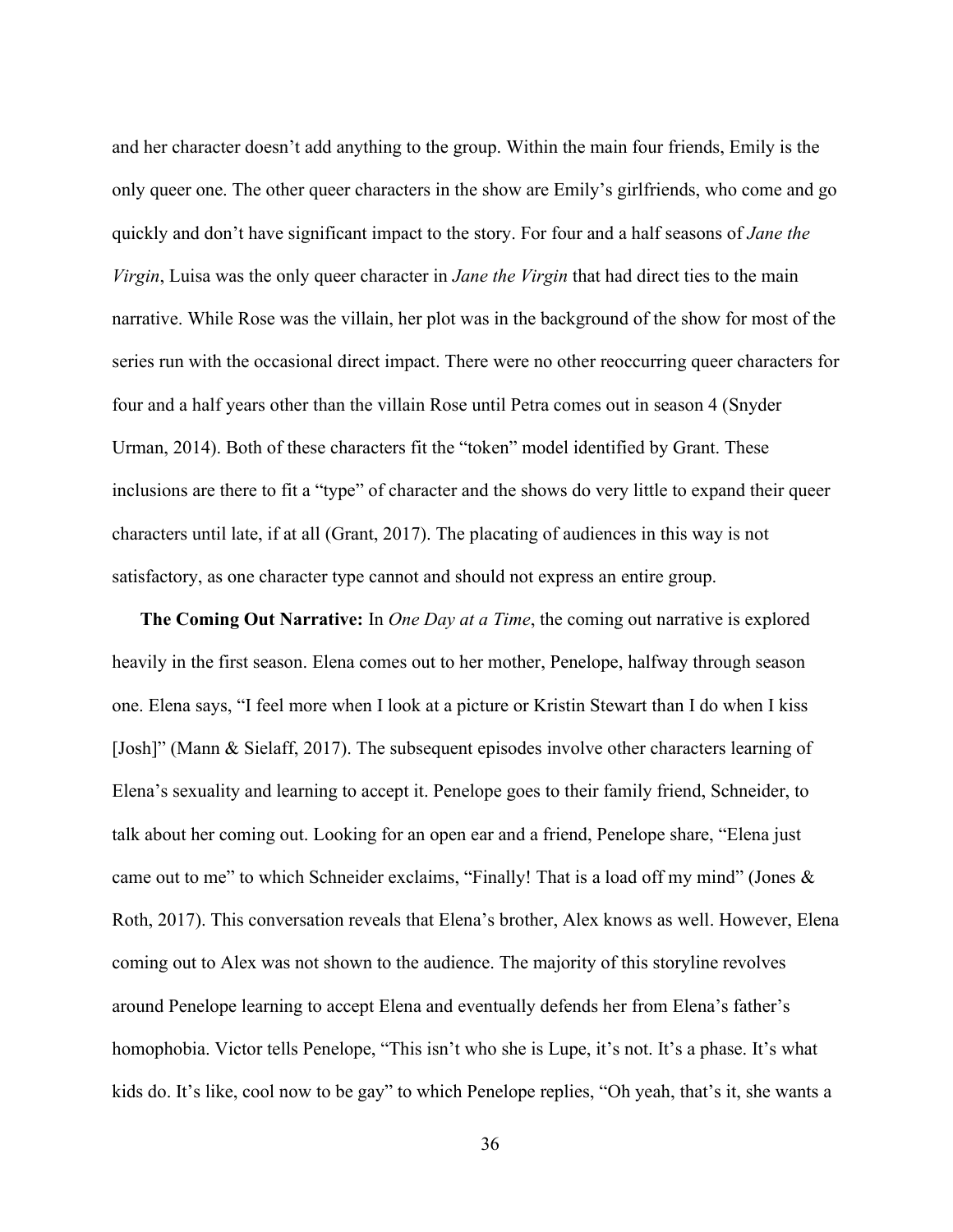piece of that sweet bullying and persecution" (Calderón Kellett & Royce, 2017). The growth in acceptance is not Elena, but Penelope.

Emily also explores the coming out narrative in *Pretty Little Liars*. The first season is very heavy with Emily's coming out storyline and her finding peace within herself, even helping love interest Paige with accepting her sexuality. When talking with her about coming out, Emily describes hers, saying, "I didn't come out of the closet, I fell out on my face. But I'm out, and whatever else happens I don't have to worry about it anymore" (Dougherty, 2011). Paige goes onto say, "If I say it out loud…If I say, I'm gay, the whole world is gonna change" (Dougherty, 2011). The weight of coming out and the fear of acceptance is explored between both Emily and Paige, highlighting how every experience is different. However, once her coming out is over, the show stops having conversations about Emily's sexuality.

**The lack of lesbian labels:** *Pretty Little Liars* as well as *One Day at a Time* avoid using the word "lesbian" to describe Emily or Elena. Elena tells her mother, "I don't think I'll ever fall in love with a boy…when I think about love, I see myself someday loving a woman" (Mann  $\&$ Sielaff, 2017). Elena later comes out to her father telling him, "I have grown up. And I've learned a lot about myself since you've been gone. And I've changed. Well, not changed, but um, I'm gay" (Calderón Kellett & Royce, 2017). In *Pretty Little Liars*, Emily tells her friends when being forced to come out, "I loved Ali as more than a friend" (Goldstick, 2010). Later, Emily comes out to her father, telling him, "I'm gay" (Dougherty, 2011). Even Paige calls herself gay, never a lesbian. In *Jane the Virgin*, Rose is described as a lesbian only by the narrator who says, "She was trying to close a deal all right. She was dating a man so she could use his hotel for her illegal plastic surgery ring, and her heart wasn't in it because, well, Rose was a lesbian" (Sciarrotta, 2015). However, the characters themselves never label their sexuality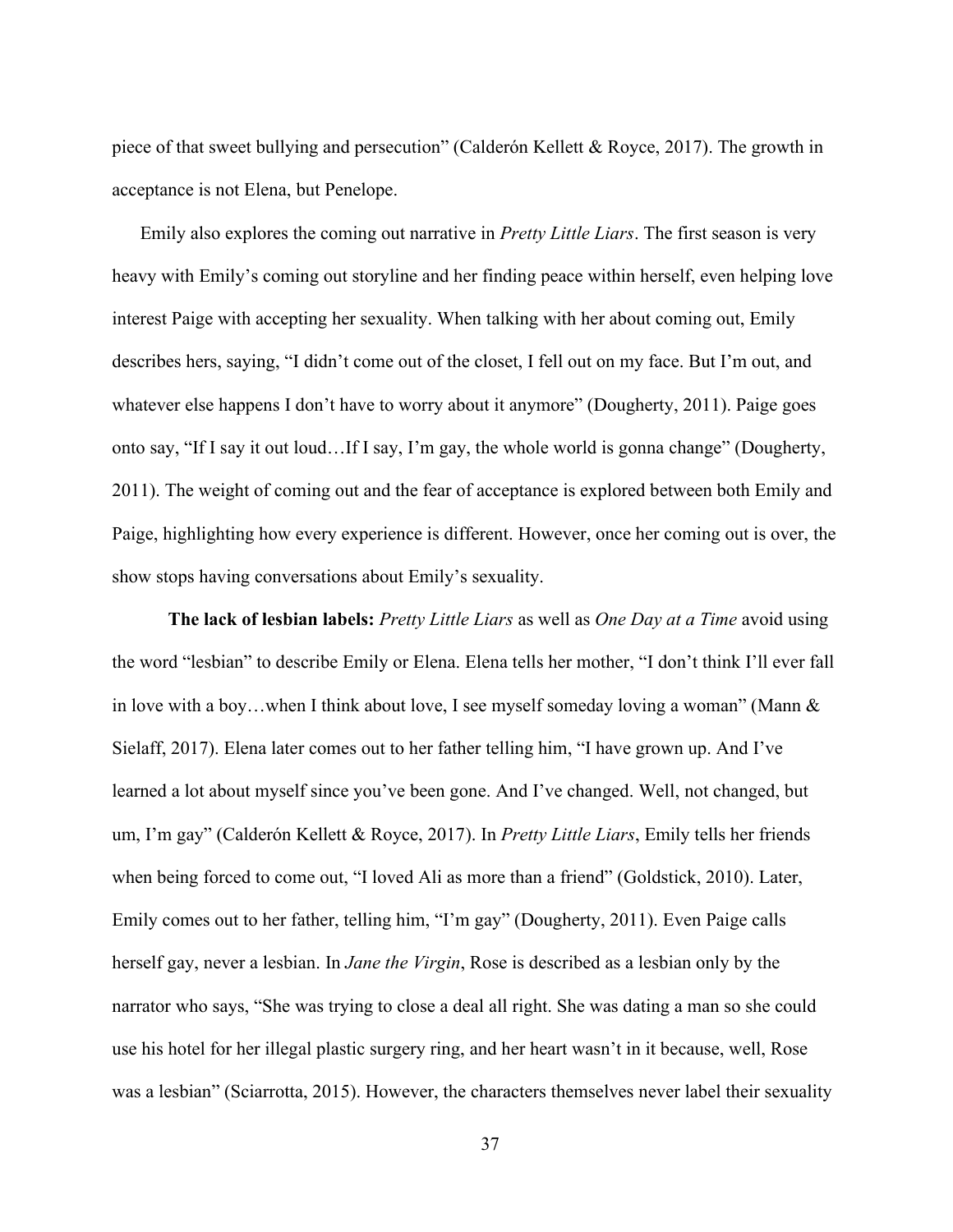except for Petra, who tells her ex-boyfriend, "By the way, I'm bisexual, it's you" (Snyder Urman, 2019). While being attracted to women, the characters in these shows never label themselves as a lesbian.

## <span id="page-42-0"></span>*Mixed Love Messages*

**Normalizing Conversations:** The final research question asked, "What messages about romance are told through the lesbian relationship(s) on the show?" While Elena identifies as gay, her partner is non-binary. This is met without questions about Elena's label or any pushback about Syd using they/them pronouns, albeit a few jokes about pronouns. Elena and Syd's relationship is treated like any other teen relationship. Elena has to keep her bedroom door open; they go on dates; they support each other and get into fights. It's normalizing this relationship. McInroy and Craig's study found that young people who identify as LGBT felt legitimized and validated by LGBT characters on screen. By treating Syd and Elena like any other teenage couple, it frames them as relatable to an audience. When Elena and Syd are caught buying a hotel room, Penelope patiently listens to what happens and provides support (Badillo & Levich, 2019). Penelope treats this discussion like any parent would with their teenager, no matter their sexuality. When discussing having sex for the first time, Penelope shares, "…it's very emotional…Sex is not a dirty thing that you should hide. But it's also not something that you should take lightly. And I just want to make sure that you're okay with what did or didn't happen" (Badillo & Levich, 2019). Comer, Bower and Sparkman (2014) found that pop culture and media play a role in contextualizing and normalizing LGBT feelings and identities and reinforce expose and qualify of these individuals. By including conversations that are usually seen between a parent and their straight child, *One Day at a Time* enforces that queer love is normal and acceptable. These discussion between Penelope and Elena highlights how queer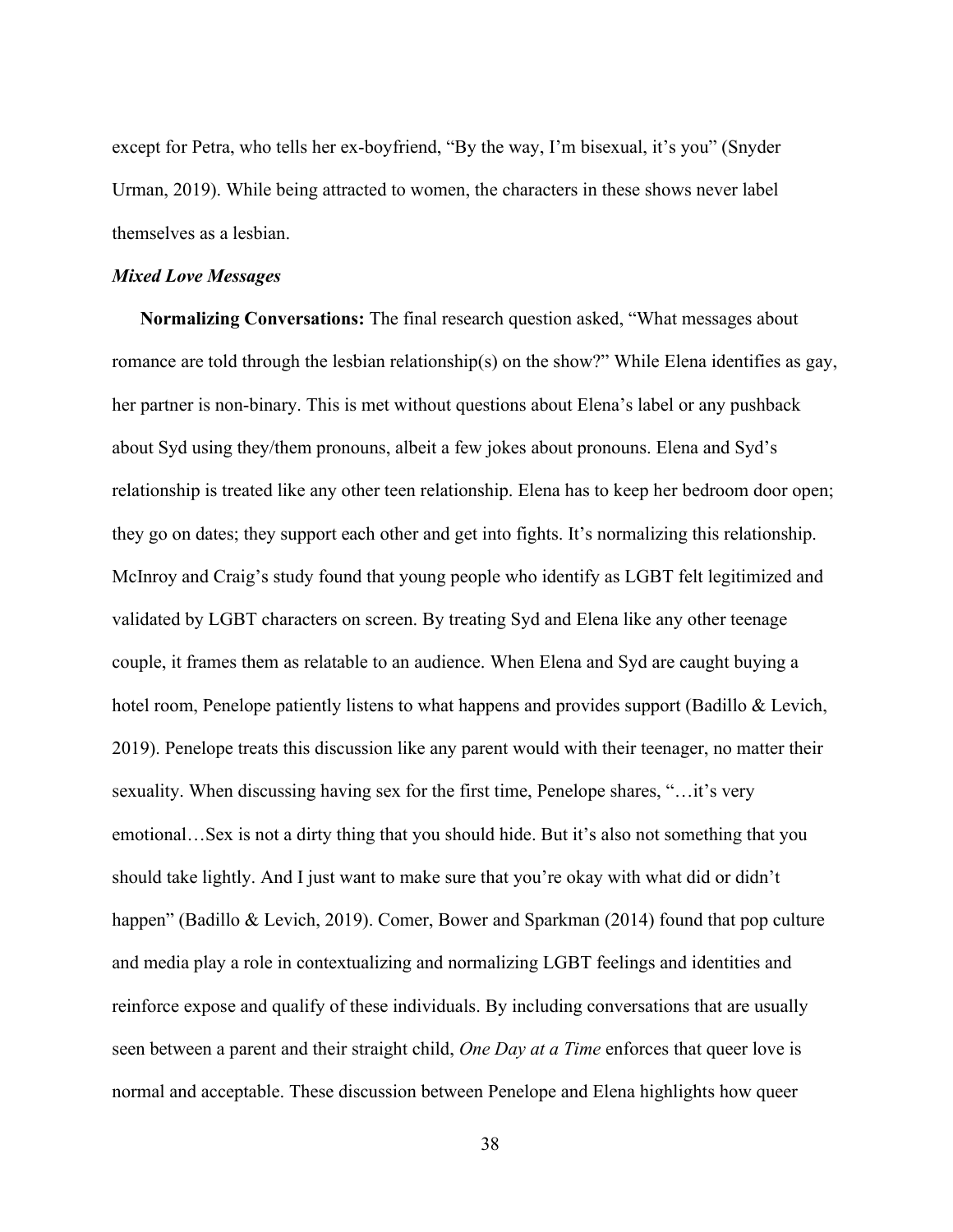relationships are relatable and normal to an audience and that the conversation doesn't stop after coming out.

**Reframing the Lesbian Male Fantasy:** The series analyzed did not pander to the male gaze as identified by Annati and Ramsy, unlike its predecessors such as *The L Word.* Elena and her partner Syd in *One Day at a Time* wear comfortable clothing and care about video games and social justice (Jones, 2018). They get together after Elena finds out her crush has a girlfriend where they exchange "me, me gay" confirmations (Jones, 2018). It's messy and nothing can be read as fetishizing or sexualizing of their relationship. The show allows the teenagers to act as such, even if their actors are older. The show doesn't linger on the couple kissing and when they discuss sex, it's about two people who love each other, not two female presenting people doing it for the male audience. In *Pretty Little Liars*, Emily is never shown in an overly sexual way with either Maya or Paige. They are all dressed like sixteen-year-olds, wearing jeans and t-shirts or causal clothes to school. Even during formal events, the outfits are not overly sexual or revealing. When shown kissing, the girls are framed in a romantic way through the music, lighting, and editing. Male characters and audiences are not invited to participate through character dialogue or lingering camera shots of these characters, two issues that Wolfe and Roripaugh previously identified. Maya's jokes about her and Emily being gay pertain to, "Are you worried my jeans are too butch?" not anything they do in private (Goldstick, 2011). The characters are not written for men and are attempting to portray lesbians in a more accurate way.

**The Abusive Behaviors/Relationships:** In *Pretty Little Liars*, Paige bullies Emily and holds her head underwater threatening her for a spot as captain. She also makes comments about "knowing which team you [Emily] really plays for" (Goldsmith, 2011). Later in the episode, Paige kisses Emily, asking she "tells know one" (Goldsmith, 2011). Once Paige's sexuality is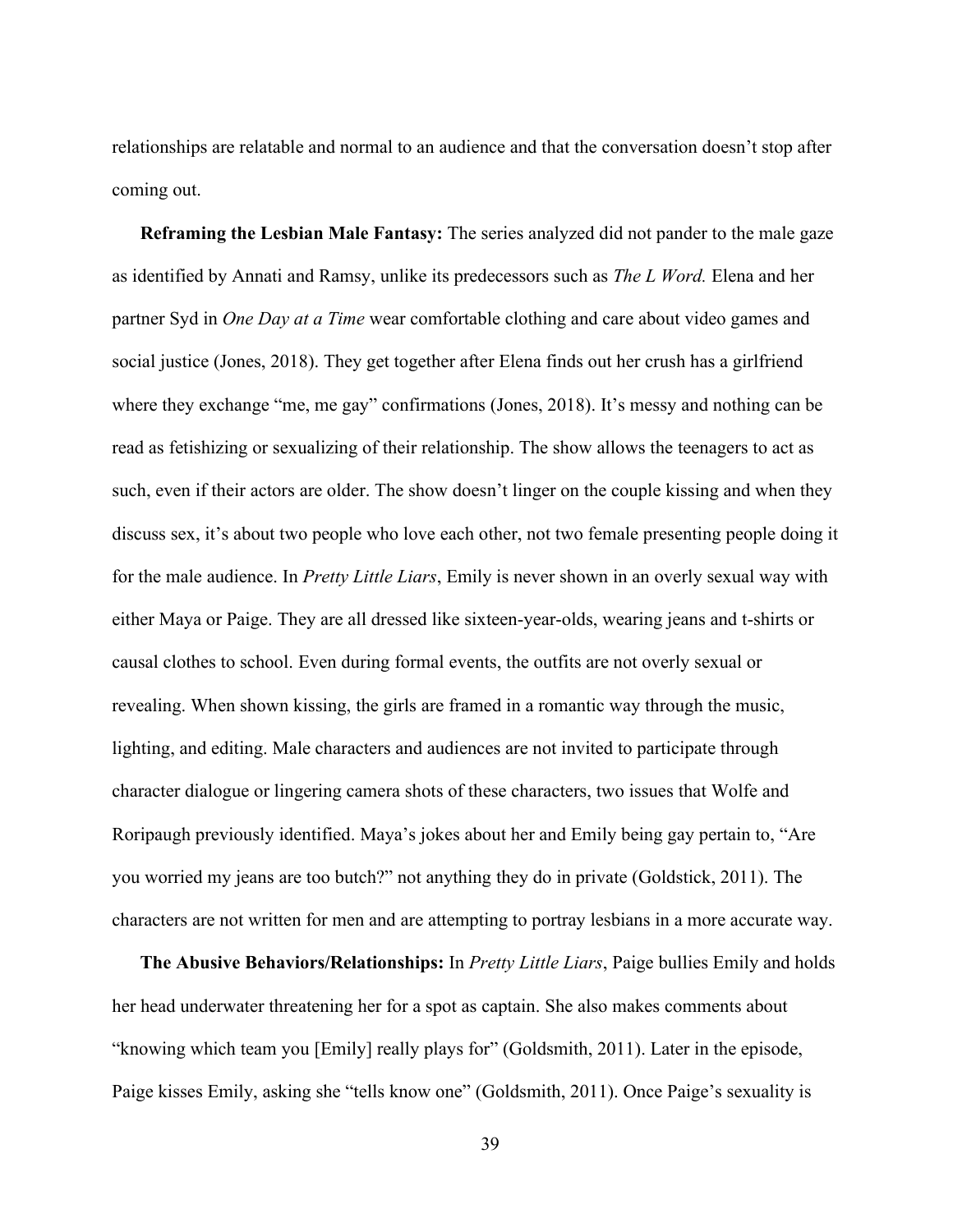revealed, Emily and her briefly date and the past abuse is not seen as an issue. Paige's fear of her parent's also keeps her in the closet, which makes her lash out at Emily for wanting to be more open with their relationship (Dougherty, 2011). This behavior is never addressed by Emily or other characters, letting it slide for the sake of a romance. Emily does eventually end things, but because she is out and doesn't want to feel shame anymore, not because of any abusive behavior. Paige tells Emily, "I can't risk being seen with you, I thought you understood" (Dougherty, 2011). Emily goes onto say, "I so understand, believe me I do. But hearing you say that I…ouch" (Dougherty, 2011). This is one of the only times Emily expresses how Paige's actions hurt her. While their relationship has its sweet moments, the violent start was never truly addressed.

The cycle of abuse is explored as much as it can be in *Jane the Virgin* with Luisa and Rose. What starts out to be a telenovela level passionate relationship between Luisa and her stepmother evolves into Rose's obsession with Luisa and her need to control and keep her. To Rose, theirs is "The greatest love story ever told" (Rivera, 2019). While this relationship is abusive, Rafael, Jane and Petra don't seem to identify this is happening, blaming Luisa's flightiness and her alcohol addiction for her behavior. No one tries to talk to Luisa about if she's okay or why she ran off and it met mostly with annoyance from her family. While *Jane the Virgin* is a comedy in the format of a telenovela, the fallout of Rose's arrest is offscreen, where the audience and the other characters can't see or reconcile. When Rafael tracks Luisa down to find out the identity of his birth parents, Luisa says she doesn't know but that, "Rose knows though...you can talk to her. Just please don't tell her where I am. I'm finally done with her. I feel like I broke that spell" (Shaw & Wells, 2018). In the end, Luisa kills her abuser and reconciles her relationship with Rafael and Jane. Rafael says, "Thank you for saving our lives' 'Oh psh, it was no big deal I…I couldn't let anything happen to you before your big day" Jane jumps in and adds, "We'd really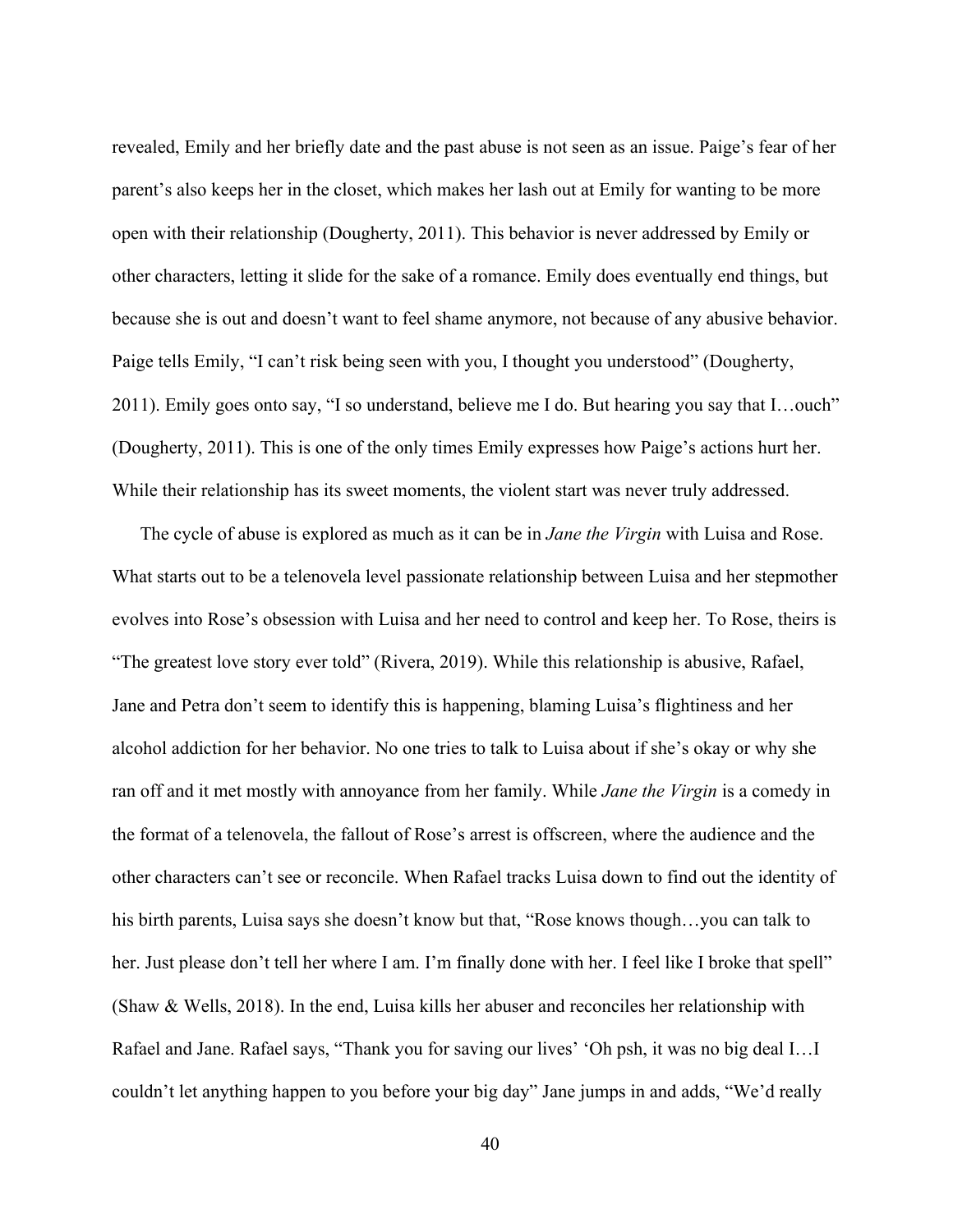like you to be there, actually" (Rivera, 2019). Luisa escapes the cycle of abuse after years of being in it and has her own happy ending with being reunited with her family. Unlike *Pretty Little Liars*, the gravity of Luisa's situation is addressed in the show through her discussions with Rafael and her helping the police officers find Rose.

#### **Discussion**

<span id="page-45-0"></span>This study's findings suggest that while lesbian representation continues to perpetuate over used tropes such as the feminine lesbian and tokenism, new findings such as the reframing of the male gaze have emerged. Recurring tropes and stereotypes as well as emerging patterns affected how these series framed the lesbian characters and have implications in regard to audience interpretation and influences on how the public understands lesbians.

The first finding in this study is that lesbian characters are most likely not to be included in narrative that drive the plot forward, but rather are only limited to their sexuality or their love interest. Similar issues have been noted in previous research. Netzley (2010) found that in the 1970s many shows included gay characters for sole purpose of having the straight character come into conflict with them, and ultimately accept them by the end of the episode. The study notes, "These stories often happened over the course of an episode, with a gay character who appeared once and never returned" (Netzley, 2010, p. 939). However, to have recurring characters exhibit this behavior is novel. Emily Fields in *Pretty Little Liars* is only included in narratives about her coming out, and her storyline has very little impact on the main overarching plot involving finding out who is blackmailing her and her friends. While the straight characters in the show get to talk about their significant others and plans about dates, Emily does not. *Jane the Virgin* does the same with Luisa. The majority of Luisa's interactions with her brother are negative and tense, and any positive growth quickly gets erased when it is revealed she is still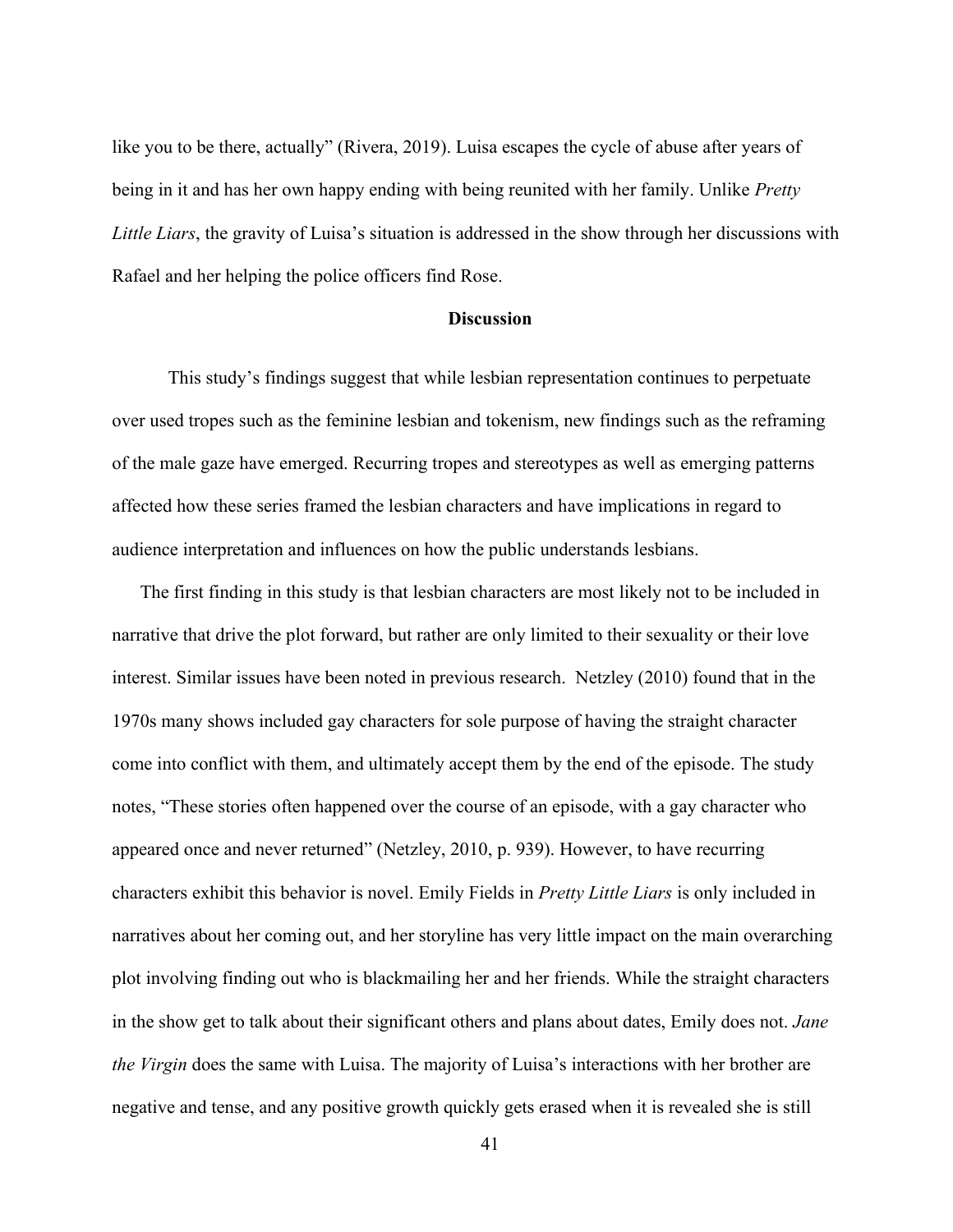involved with Rose. Luisa has to hide her relationship and has no one to turn to when Rose turns emotionally manipulative or obsessive. It is only when Rafael needs things from Luisa or needs to find Rose that she is allowed to be involved in the plot. Cliffhangers involving Luisa don't get resolved until episodes later, forcing the narrator and the show to remind the audience what is going on with her. This lack of inclusion could be based in tokenism, as both Emily and Luisa serve as the most stable examples of LGBT characters for their shows. Grant (2017) notes that tokens are used as symbols for the group they are representing. When these symbols are excluded from the main plot of a show, what messages are being sent to the audience? Yes these characters are visible, but as Kessler (2011) notes, by only including the bare minimum, story lines for these characters can become obvious and expected. While it was previously identified that some characters were there only to serve as a token of diversity, a character existing outside of the main narrative is a new discovery.

The second finding indicates the enforcement of older tropes but also the emergence of new ones. The feminine lesbian, first highlighted in *The L Word*, continues in all three series analyzed. All three lesbian characters don't challenge the heteronormative status quo in regard to their dress or appearance. McNicholas Smith and Tyler (2016) claim this feminization to be an effect of media companies trying to add diversity but in tandem, placate conservative audiences, stating, "…one of the key effects of mainstream television's attempts to diversify (and expand audience share), through the scripting of lesbian characters and storylines, is that it has become increasingly "straight" with regard to the prevailing gendered norms of femininity" (pp. 322- 323). Additionally, all their love interests fit into the "femme/femme" aesthetic that Beirne identified in a 2016 study. The "lipstick lesbian" has become the expected representation as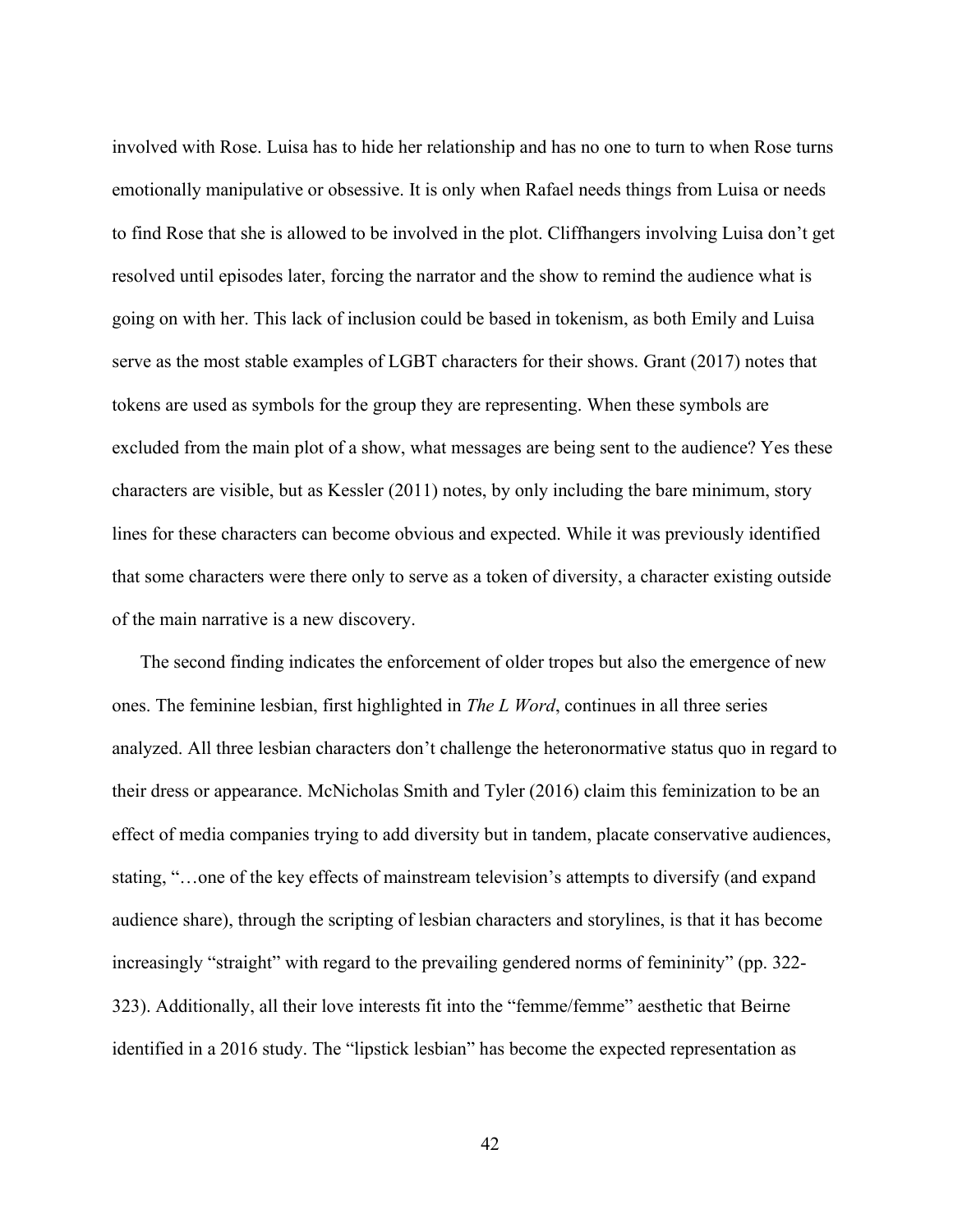noted by Monaghan (2020) and based on the findings in this study, this portrayal will not be going away.

*Jane the Virgin* perpetuates the evil/dead lesbian trope identified by Millward et. al (2017), with Rose being the main villain of the series, who is ultimately killed by Luisa. By season five, Rose is no longer an empathetic character, but a mad woman driven to cause harm to Luisa and her family, all in the name of love. As stated in the literature review "…to dehumanize her is to make her evil, a negative and unsympathetic force with which the audience (readers or viewers) cannot identify" (Millward et. al., 2017, p. 13). While Rose's death provides closure for Luisa, this is still another dead lesbian character.

The coming out narrative was featured heavily in *Pretty Little Liars* and *One Day at a Time*. While this narrative can be helpful to viewers to show self-acceptance and acceptance from family and peers, it also perpetuates an idea that this is the only story lesbian characters, and more generally LGBT characters, can tell. These coming out stories are also the expected ones, as an interviewee in McInroy and Craig's 2017 study noted,

The traditional coming out story … gay white boy comes out to the parents after he thinks he likes a boy. They go 'oh, no, it's just a phase' …He goes through some struggles and eventually some of his friends leave him, some of his friends support him, but eventually his parents go 'OK, I accept you. You're my son after all' …But you never hear the story of the trans kid such as me who was told that it's all in my head …You never hear the story of the kid whose parents tried to kill themselves…You never hear the story of the parents who are immigrants and who have trouble reconciling their cultural differences. We never see that because these are complicated stories. These are stories that are so hard to believe and they're stories that we don't want to accept as true, but they exist (p. 41).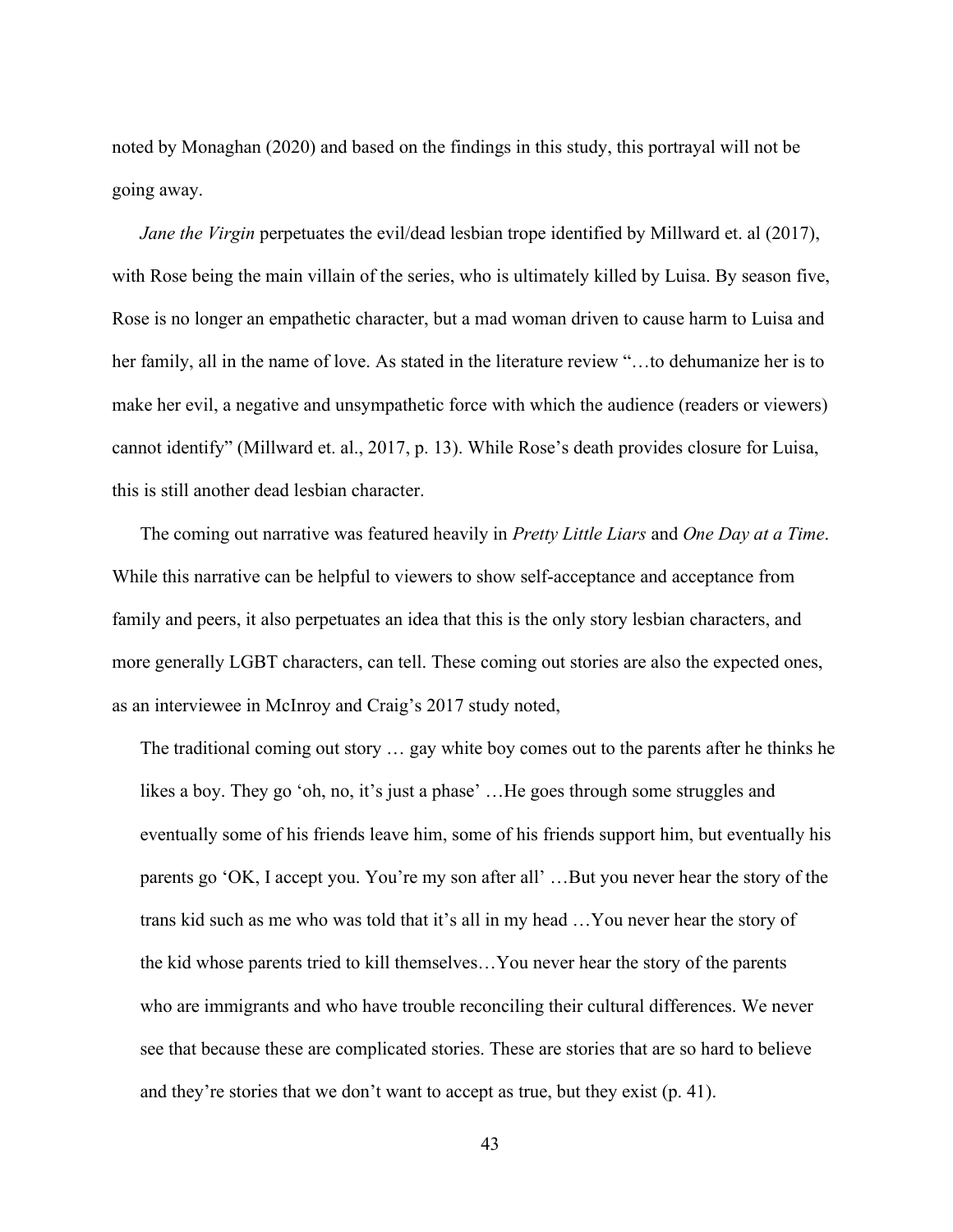While both Emily and Elena's mothers find it difficult to accept their daughters, it does not affect the characters in an impactful way. Despite saying hurtful things to Emily, her mother never reflects or apologizes and Elena is not privy to Penelope's struggles. Coming out can be complicated and it often does not end with a positive outcome. However, television does not explore the nuances in coming out, and would rather stick to a safe exploration of sexuality with a happy ending.

An emerging theme that was identified in this study was the lack of lesbian labels. No character in any of the series analyzed for this thesis referred to themselves as a lesbian, only as gay or not at all. Comer, Bower, and Sparkman (2014) found that, "Popular culture has been shown to help some LGBTQ individuals who are in the process of forming their sexual identity" (p. 43). However, if a sexuality is not explicitly labeled, how can representation help people form their own idea of their identity? The avoidance of the lesbian label perpetuates the idea that lesbian shouldn't be used, or that it is a dirty word. By not labeling characters as lesbian, the shows frame these individuals as not in a distinct group with its distinct history and culture.

A third finding was that despite the issues with the representation in these shows, there were improvements. These characters didn't feed into the male lesbian fantasy that so many others have. The analyzed characters were not sexualized for the sake of male audiences and reframe Annati and Ramsey's 2021 research regarding lesbian representation made for the male gaze. This study found that, "In the case of lesbians portrayed on American television, the message is sent to viewers that lesbianism is, in part, a performance that can be enacted for the attention of heterosexual men" (Annati & Ramsey, 2021, para. 9). Emily, Elena, and Luisa, unlike other lesbian characters, don't negatively impact or distort how young lesbians learn what they should look like, nor do they play up their sexuality or sexual desire for the benefit of the male audience.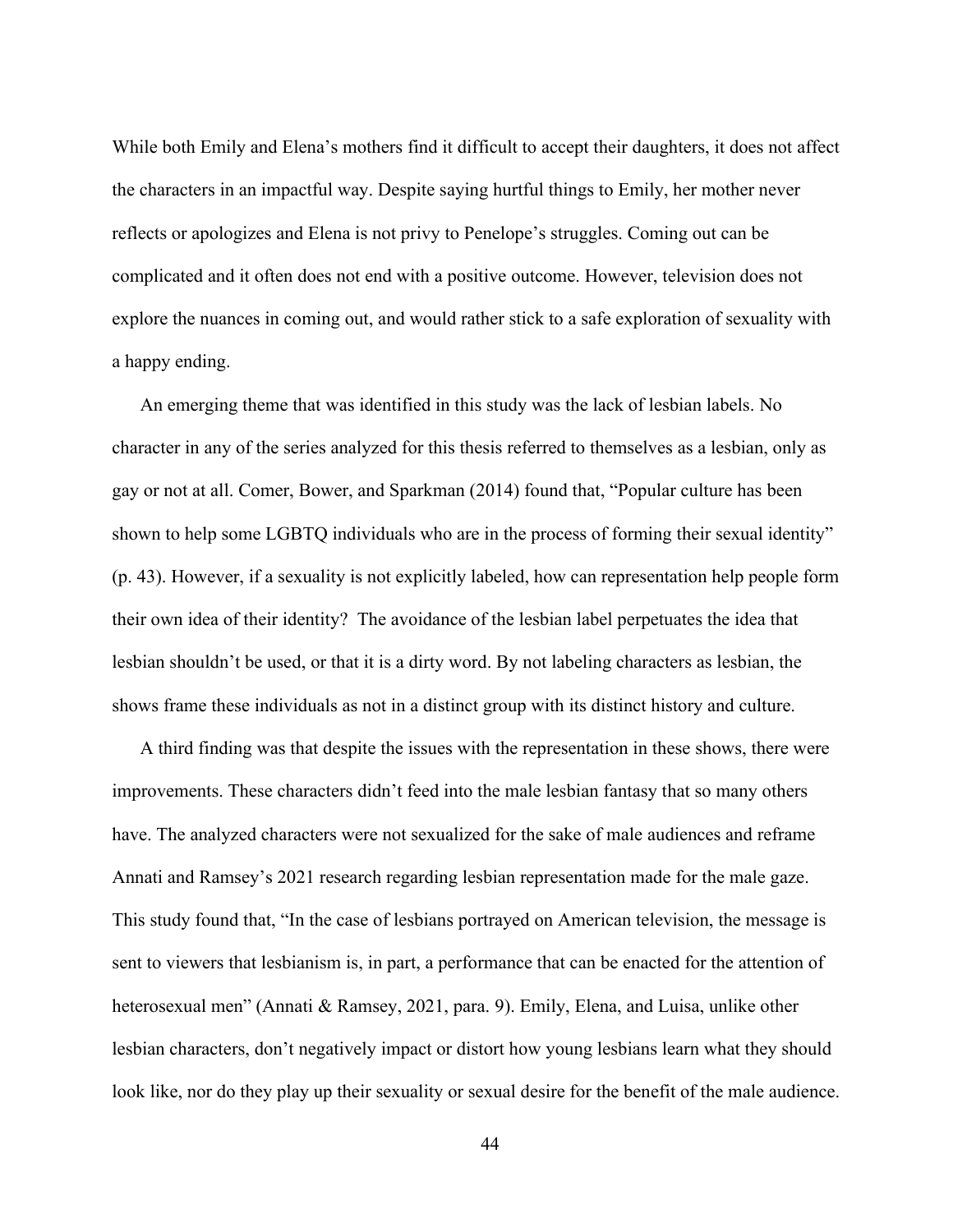The sitcom format allowed for *One Day at a Time* to have grounded, real conversations between Elena and Penelope about her sexuality, her relationship, and being a teenage girl. None of these discussions were implied to have happened or glossed over, there is even an entire episode surrounding Elena having sex for the first time that isn't treated as a joke or as a male fantasy.

Emily finding self-acceptance and using it to help someone else come out empowers her and the audience. By the end of the first season, Emily no longer feels shame about her sexuality and is proud of who she is. By helping Paige accept herself, we see how much Emily has grown within one season. McInroy and Craig (2017) found that participants in their studies sought LGBT media around the time of coming out in order to learn how to assimilate into that culture. To have a character like Emily go from being closeted to being out and proud can be validating to viewers.

To the extent that *Jane the Virgin* allowed, abuse in a lesbian relationship was explored. While Luisa was mostly alone in this journey, she does eventually break free of Rose's emotional abuse and manipulation. By the end of the series, she put herself in harm's way to save Rafael and Jane from Rose, and has the strength to confront and end Rose, finally finding peace. The National Coalition Against Domestic Violence reported that 43.8% of lesbian women, "have experienced rape, physical violence, and/or stalking by an intimate partner at some point in their lifetime, as opposed to 35% of heterosexual women" (2018). By including an example of what abuse can look like in a lesbian relationship, *Jane the Virgin*, helped raise awareness of this issue. While this is a dramatized version of an abusive relationship, exploring this between two women is rarely done on television, let alone television created for a younger audience.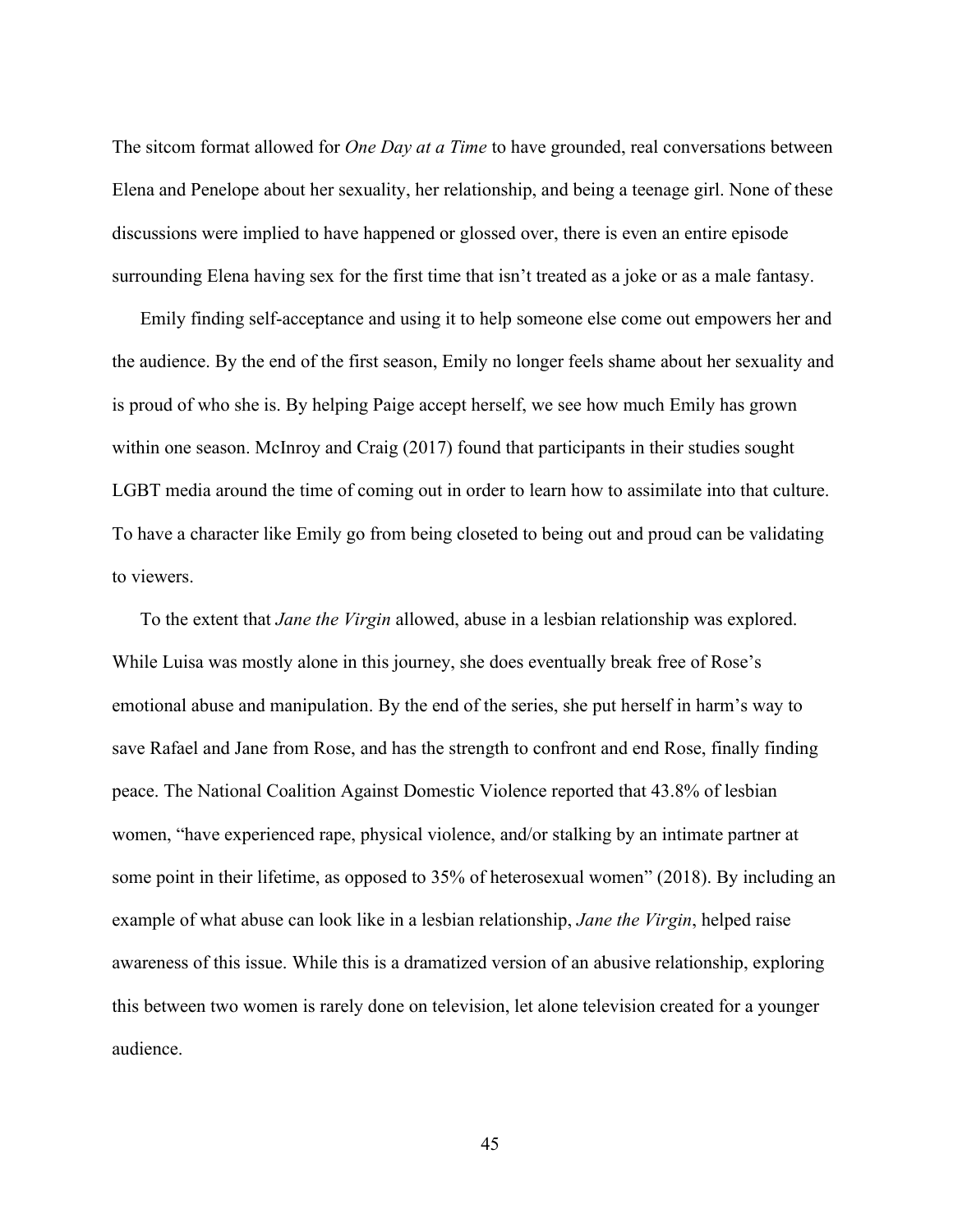Overall the analysis showed that while important steps have been made with how lesbian characters are portrayed, representation has stagnated in some ways. Tropes like the feminine lesbian as well as issues such as lack of narrative inclusion persisted throughout all three series analyzed. However, the findings were not all bad, with coming out narratives moving away from focusing on the struggles being a lesbian to other issues such as acceptance and love for a gay child. Additionally, characters were not created for the male gaze, making them more human and less likely to be objectified. Another positive finding was the exploration of abuse in lesbian relationships. While *Pretty Little Liars* failed to fully commit to this topic, *Jane the Virgin* explored how abuse can look in a lesbian relationship, and how difficult it can be to get out of this situation. These findings concluded that lesbian representation was a mixed bag, with some issues of representation continuing.

Through the lens of cultivation theory, the way in which these characters are portrayed can have both positive and negative effects on an audience. The ideas of how lesbians should look and act can affect public perceptions of real life lesbians who might not reflect what is seen on television. While people's understanding of the lesbian identity can be limited through these portrayals, the exposure the lesbian and LGBT characters can have an impact on public perception. Gerbner (1998), regarding cultivation theory, stated, "These publics, in turn, acquire distinct identities as publics partly through exposure to the ongoing flow of messages" (p.180). Exposure to people different from yourself is vital for acceptance. Between 2002 and 2020, acceptance of homosexuality in the United States rose from 51% to 72% (Poushter & Kent, 2020). The access to lesbian stories on television not only helps those struggling with their sexualities, but for everyone to humanize and understand others.

#### <span id="page-50-0"></span>*Limitations of the Study*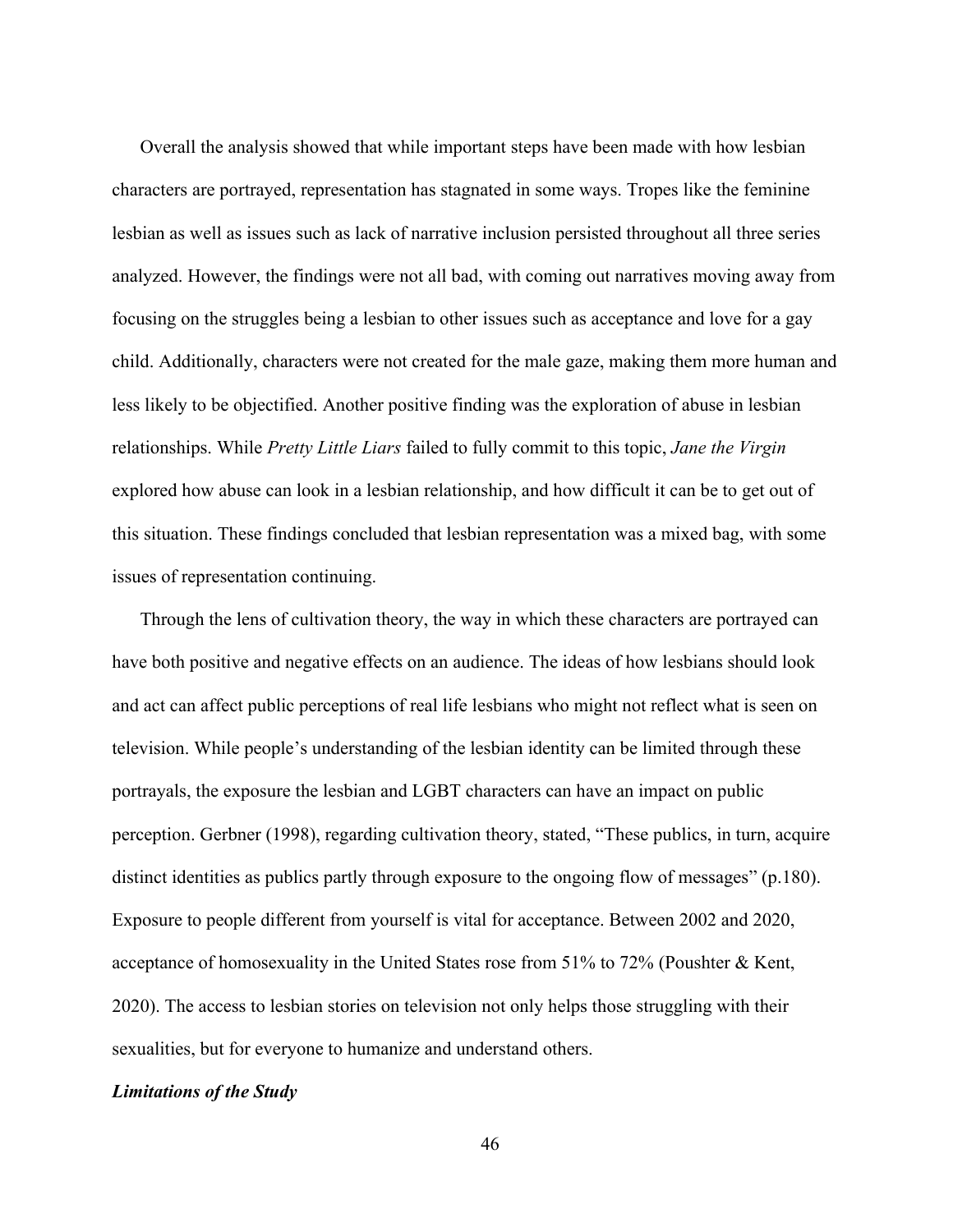One limitation of this study is that it does not have the ability to analyze these characters under multiple lenses such as intersectionality. While intersectionality plays a role in Elena's story in *One Day at a Time*, this study's research was only limited to analyzing her sexuality. Elena's story is centered on her being a Cuban lesbian young woman, all factors of herself that matter when understanding how she engages with the world. Lenses like intersectionality can add additional context and can help create a more well-rounded character and could be utilized for further research.

Another lens that was not utilized was historical analysis. Historical analysis can be defined as "research that examines past events to understand current or future events" (American Psychological Association). While this thesis analysis centered on shows that have previously ended, the study does not look to find meaning with these representations in older more historical shows, only to highlight the origins of repeated themes or stereotypes. One of the most groundbreaking television series for lesbian representation, *Ellen*, was not used as a framework for this study. Using this show as historical framework to understand a more modern, "Post-*Ellen*" representation could contextualize and provide further insights into why lesbian representation has evolved in the way that it has since her coming out.

Another limit of this research was limiting the artifacts to only drama or comedy series. There are a number of superhero, fantasy, and sci-fi shows who's target audience fit's this study that were not analyzed. Genre television shows require a lot of additional context and background information in regard to story, and many times a character's ability or superpower can be read as an allegory for queerness. While many teen genre series include lesbian characters, the additional context required around a storyline or major plot point would require additional research and literature.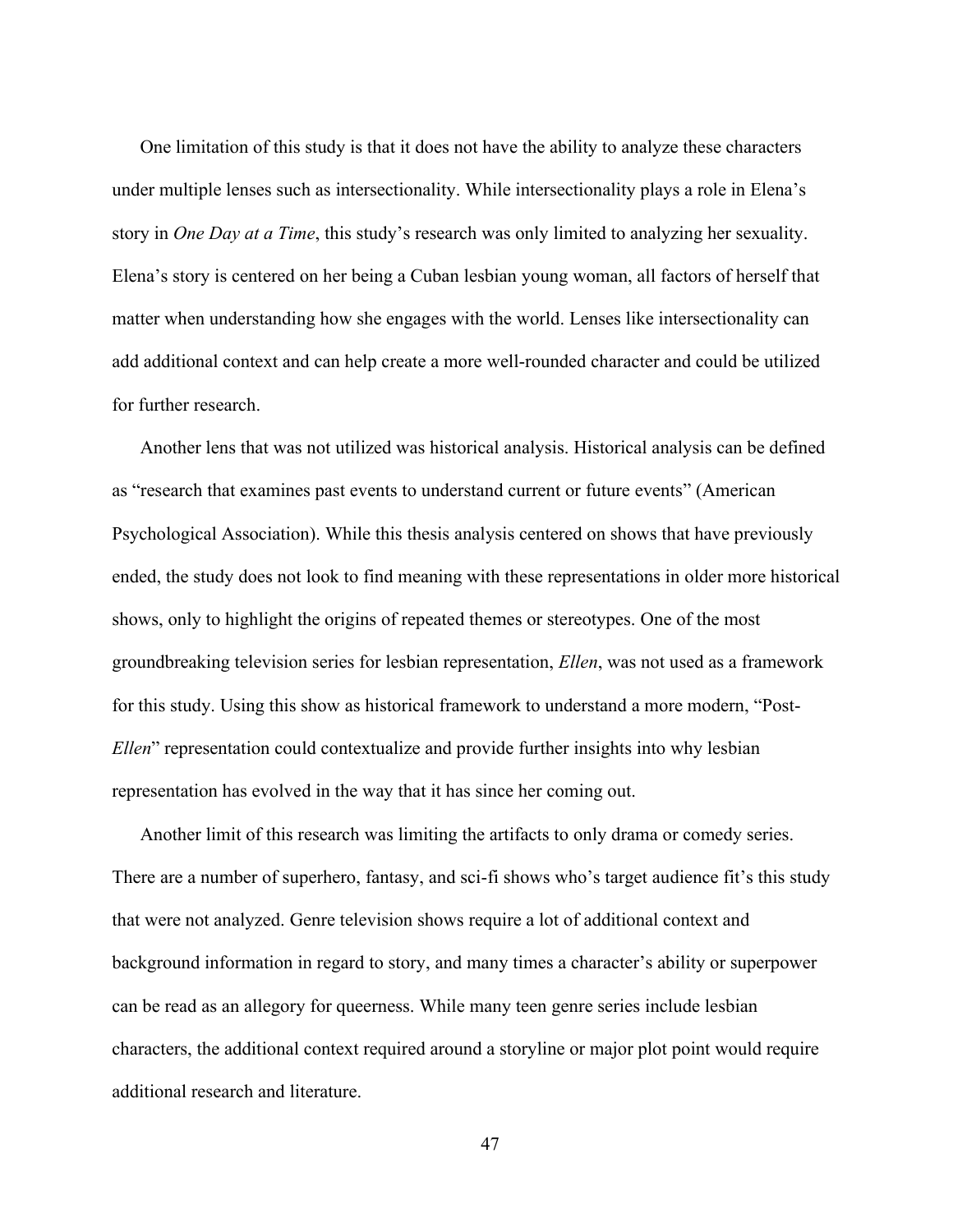Finally, a limit of this study is that it only focused on lesbian representation, excluding other queer characters from its analysis. Limiting the scope to just one representation can provide more detailed analysis, however, meant that gay (male), bisexual, transgender or asexual representation was overlooked for the purposes of this study. Petra from *Jane the Virgin* comes out as bisexual later in the series; however, this storyline was not analyzed as it didn't fit the criteria of this thesis. As mentioned previously, Elena's partner, Syd, is non-binary and uses they/them pronouns, but they were only analyzed as Elena's love interest, not their own character. Analyzing these series for LGBT representation as a whole could provide different findings and insights.

## <span id="page-52-0"></span>*Implications for Future Research*

Future researchers should look outside what has historically been deemed "good" lesbian representation. While GLAAD's mission to push media for better representation, what this study has shown is what was "good" ten years ago might not be good now, and that the number of LGBT characters does not equate to improving representation. With the endless number of streaming services and television shows at our disposal, looking to what lesbian viewers deem as good might provide a better understanding of what lesbians look for in their own representation.

Future researchers should also look to the Russo Test. This test developed by GLAAD and its criteria, "can help guide filmmakers to create more multidimensional characters, while also providing a barometer for representation on a wide scale" (GLAAD, 2017). The criteria includes,

The film contains a character that is identifiably lesbian, gay, bisexual, and/or transgender. That character must not be solely or predominantly defined by their sexual orientation or gender identity. I.E. they are made up of the same sort of unique character traits commonly used to differentiate straight characters from one another. The LGBTQ character must be tied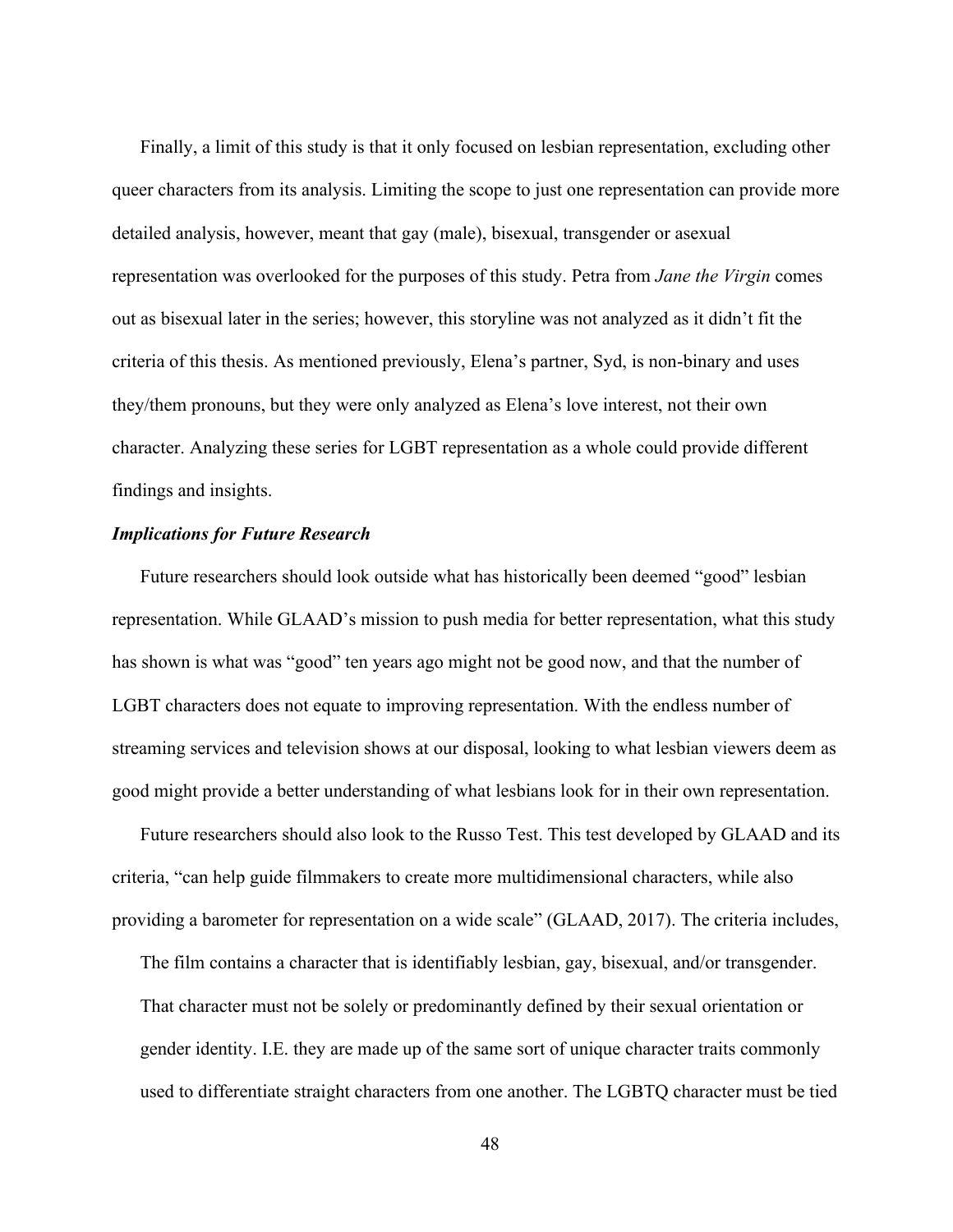into the plot in such a way that their removal would have a significant effect. Meaning they are not there to simply provide colorful commentary, paint urban authenticity, or (perhaps most commonly) set up a punchline. The character should 'matter.' (GLAAD, 2017). This test was not included in my own research as it's a more general baseline of representation, and in this iteration does not dig deeper into the context of these characters. At first glance, each of the shows selected pass the Russo Test, however this test is not highly utilized in media analysis and could not be utilized for this study. In the future, the Russo test should be used more when discussing LGBT characters so it can be honed and then used for additional analysis or artifact selection.

Social media and fan perception should be leveraged for further researchers. Live-tweeting and social media posts from lesbian fans could provide a better understanding about how these characters were received by the people these shows are representing. Analyzing the posts from fans and highlighting common insights could shine a light on the results discussed previously as well as provide additional findings not discovered during the initial research.

Finally, future researchers might opt out of leveraging tropes that have been exhaustively discussed over the history of television. "Bury your gays" have been discussed at length since the death of Lexa in *The 100* in 2016, and future researchers might decide that it no longer needs to be discussed. While this is an important topic to discuss there are many other issues regarding lesbian representation that should be explored and highlighted. If the bar is "stop killing lesbian characters," writers and showrunners could continue to create stereotyped or negative representation even if they are alive. Setting the bar higher and analyzing lesbian characters on a more personal level could help elevate storytelling and push writers past these tired tropes.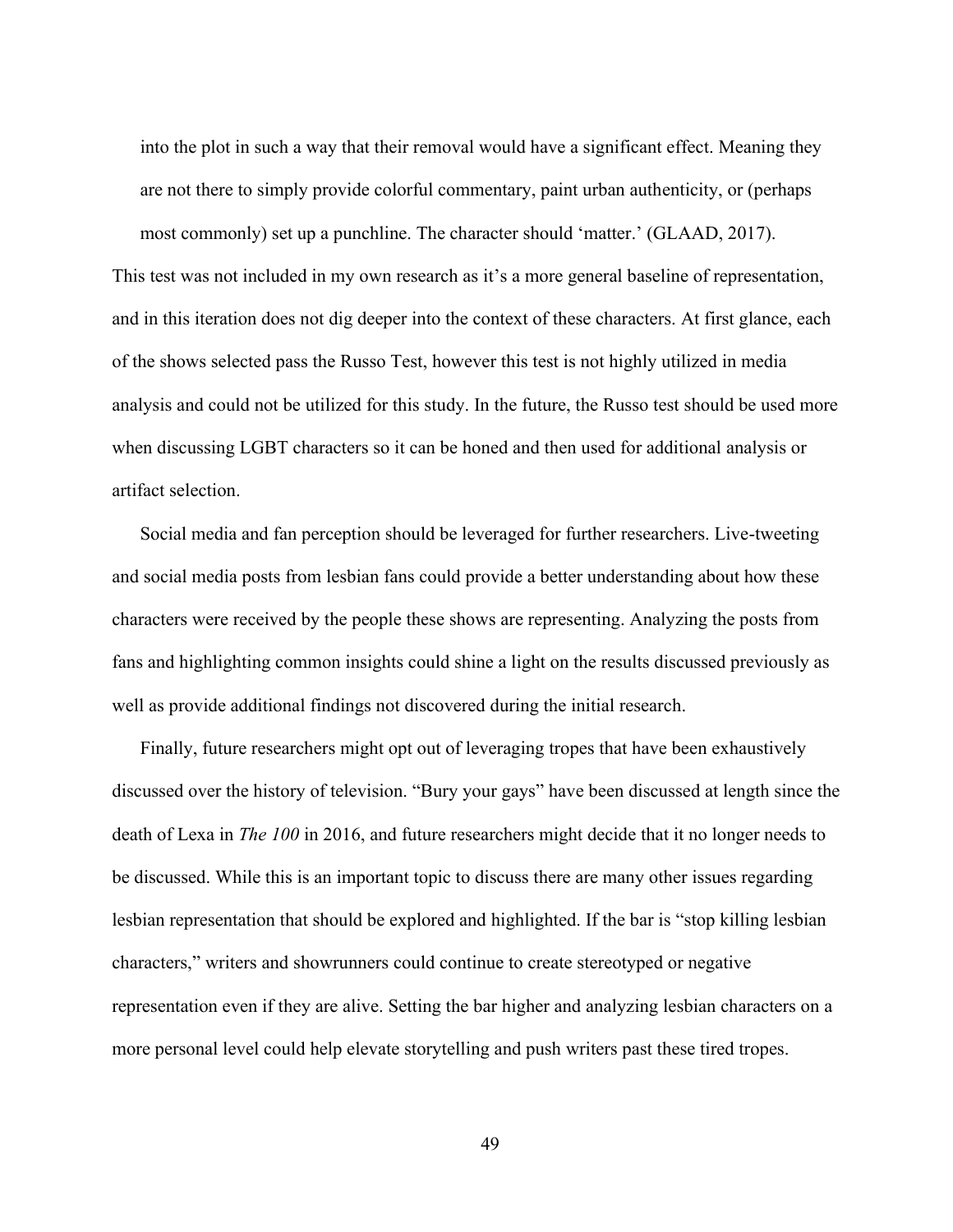#### **References**

- <span id="page-54-0"></span>American Psychological Association. (n.d.). *Apa Dictionary of Psychology*. American Psychological Association. Retrieved October 17, 2021, from [https://dictionary.apa.org/historical-analysis.](https://dictionary.apa.org/historical-analysis)
- Annati, A., & Ramsey, L. R. (2021). Lesbian Perceptions of Stereotypical and SexualizedMedia Portrayals. *Sexuality & Culture*. [https://doi.org/https://doi.org/10.1007/s12119-021-09892](https://doi.org/https:/doi.org/10.1007/s12119-021-09892-z) [z](https://doi.org/https:/doi.org/10.1007/s12119-021-09892-z)
- Badillo, M. & Levich, C. (Writer), & Lewis, P. (Director). (2019, February 8). The First Time. [Television series episode] In G. Calderón Kellett & M. Royce (Producer), *One Day At A Time*. Los Angeles, CA: Netflix.
- Beirne, R. (2016). Recycling The L Word. In Lesbians in television and text after the millennium (pp. 95-132). New York, NY: Palgrave Macmillan.
- Calderón Kellett, G. & Royce, M. (Writer), & Fryman, P. (Director). (2017, January 6). Quinces. [Television series episode] In G. Calderón Kellett & M. Royce (Producer), *One Day At A Time*. Los Angeles, CA: Netflix.
- Capuzza, J. C., & Spencer, L. G. (2017). Regressing, Progressing, or Transgressing on the Small Screen? Transgender Characters on U.S. Scripted Television Series. Communication Quarterly, 65(2), 214–230. [https://doi-](https://doi-org.proxy1.library.jhu.edu/10.1080/01463373.2016.1221438)

[org.proxy1.library.jhu.edu/10.1080/01463373.2016.1221438](https://doi-org.proxy1.library.jhu.edu/10.1080/01463373.2016.1221438)

Chan, J. C. (2021, October 20). *Netflix adds 4.4m new subscribers in third quarter, surpassing projections*. The Hollywood Reporter. Retrieved from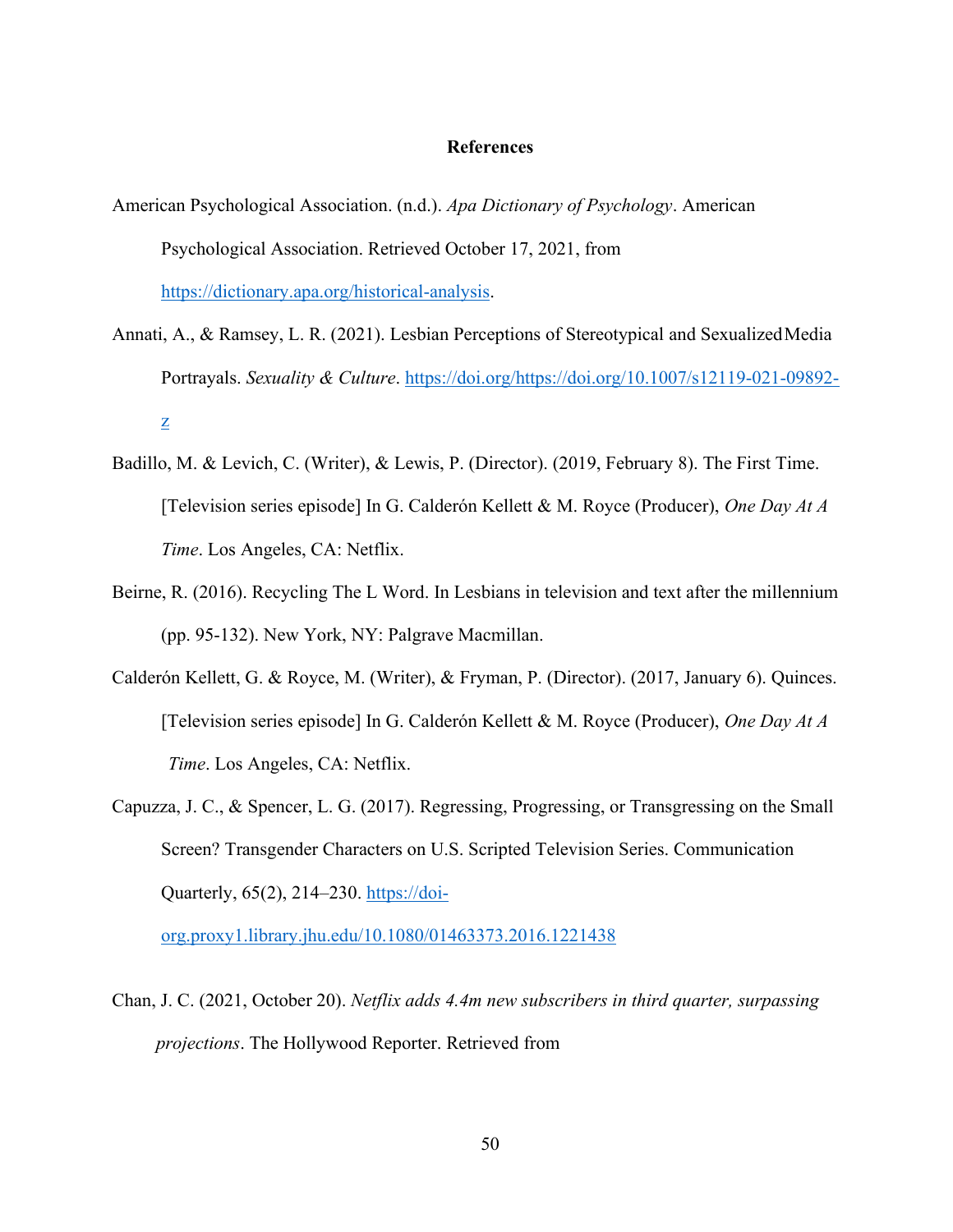[https://www.hollywoodreporter.com/business/digital/netflix-q3-2021-earnings-](https://www.hollywoodreporter.com/business/digital/netflix-q3-2021-earnings-1235033272/)[1235033272/](https://www.hollywoodreporter.com/business/digital/netflix-q3-2021-earnings-1235033272/)

- Chung, S.K. (2007), Media Literacy Art Education: Deconstructing Lesbian and Gay Stereotypes in the Media. International Journal of Art & Design Education, 26: 98 107. <https://doi.org/10.1111/j.1476-8070.2007.00514.x>
- Comer, H., Bower, J., & Sparkman, N. (2014). Showtime: Pop Culture's Impact on Society's View of the LGBTQ Population. Retrieved from [https://digitalcommons.odu.edu/chs\\_pubs/60/](https://digitalcommons.odu.edu/chs_pubs/60/)
- Cook, Carson, "A content analysis of LGBT representation on broadcast and streaming television" (2018). Honors Theses. Retrieved from <https://scholar.utc.edu/cgi/viewcontent.cgi?article=1133&context=honors-theses>
- Cox, W. T. L., Abramson, L. Y., Devine, P. G., & Hollon, S. D. (2012). Stereotypes, Prejudice, and Depression: The Integrated Perspective. *Perspectives on Psychological Science*, *7*(5), 427–449. <https://doi.org/10.1177/1745691612455204>
- Creswell, J. (2007). Qualitative Inquiry and Research Design: Choosing Among Five Approaches  $(2<sup>nd</sup>$  ed.). Sage.
- Deshler, K. (2017). Not another dead lesbian: The Bury your gays trope, queer grief, and *The 100*. Retrieved from<https://arminda.whitman.edu/theses/333>
- Dougherty, J. (Writer), & Buckley, N. (Director). (2011, January 3). Moments Later. [Television series episode] In I.M. King (Producer), *Pretty Little Liars*. Los Angeles, CA: ABC Family.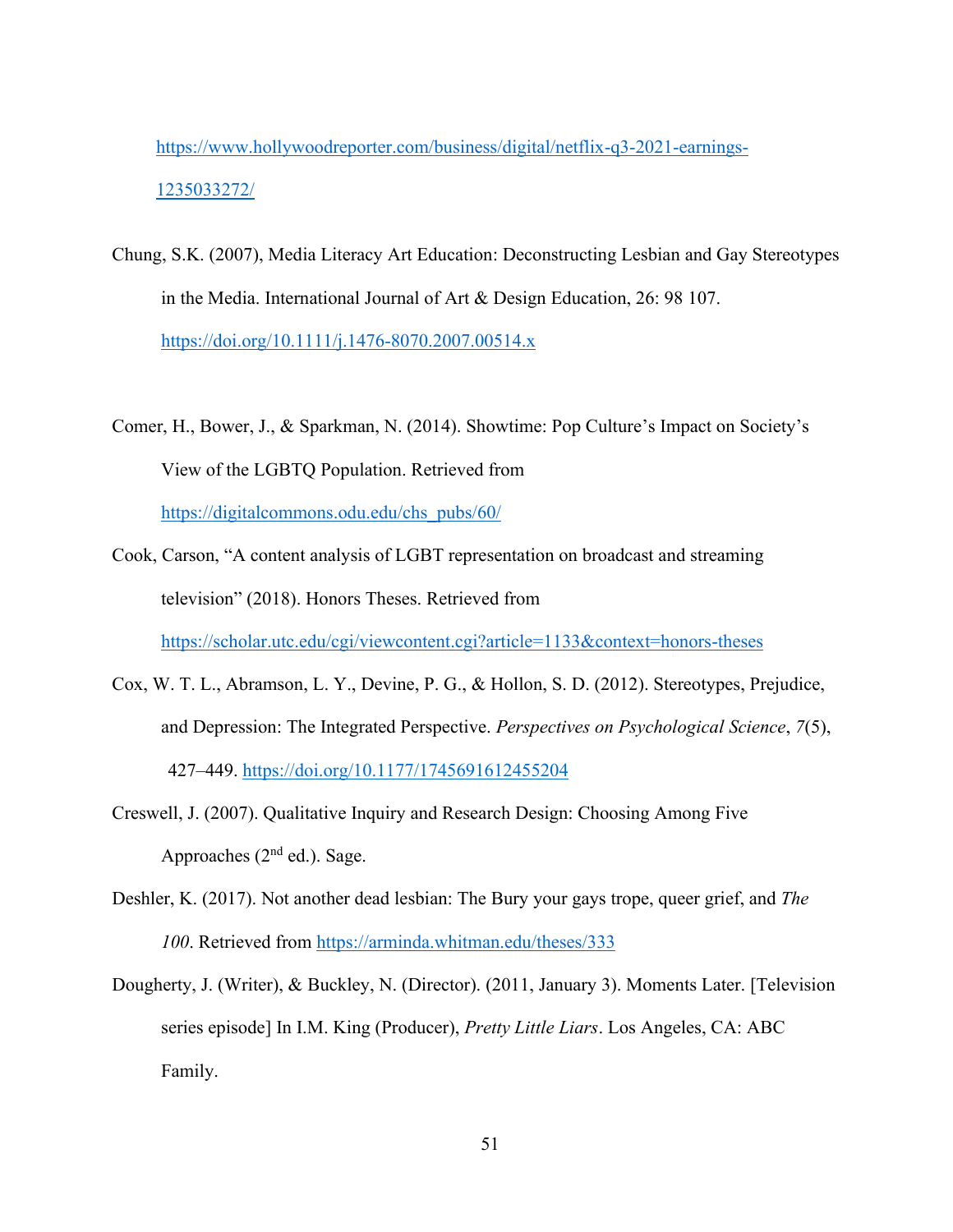- Dougherty, J. (Writer), & Sanford, A. (Director). (2011, March 7). Someone to Watch Over Me. [Television series episode] In I.M. King (Producer), *Pretty Little Liars*. Los Angeles, CA: ABC Family.
- Entman, R. M. ( 1993). Framing: Toward a clarification of a fractured paradigm. Journal of Communication, 43,51-58.
- Fisher, D. A., Hill, D. L., Grube, J. W., & Gruber, E. L. (2007). Gay, lesbian, and bisexual content on television: a quantitative analysis across two seasons. Journal of homosexuality, 52(3-4), 167-88.
- Gerbner, G. (1998). Cultivation Analysis: An Overview. Mass Communication and Society, 1(3- 4), 175–194. [https://doi.org/https://doi.org/10.1080/15205436.1998.9677855](https://doi.org/https:/doi.org/10.1080/15205436.1998.9677855)
- Gilad Padva (2007) Media and Popular Culture Representations of LGBT Bullying, Journal of Gay & Lesbian Social Services, 19:3-4, 105-118.

<https://doi.org/10.1080/10538720802161615>

- Goldberg, L. (2016, October 31). *ABC Family's 'Melissa & Joey' Canceled*. The Hollywood Reporter. Retrieved from [https://www.hollywoodreporter.com/tv/tv-news/abc-familys](https://www.hollywoodreporter.com/tv/tv-news/abc-familys-melissa-joey-canceled-771766/)[melissa-joey-canceled-771766/](https://www.hollywoodreporter.com/tv/tv-news/abc-familys-melissa-joey-canceled-771766/)
- Goldsmith, M. (Writer), & Lagomarsino, R. (Director). (2011, January 31). If at First You Don't Succeed, Lie, Lie Again. [Television series episode] In I.M. King (Producer), *Pretty Little Liars*. Los Angeles, CA: ABC Family.
- Goldstick, O. (Writer), & Babbit, J. (Director). (2010, August 3). The Perfect Storm. [Television series episode] In I.M. King (Producer), *Pretty Little Liars*. Los Angeles, CA: ABC Family.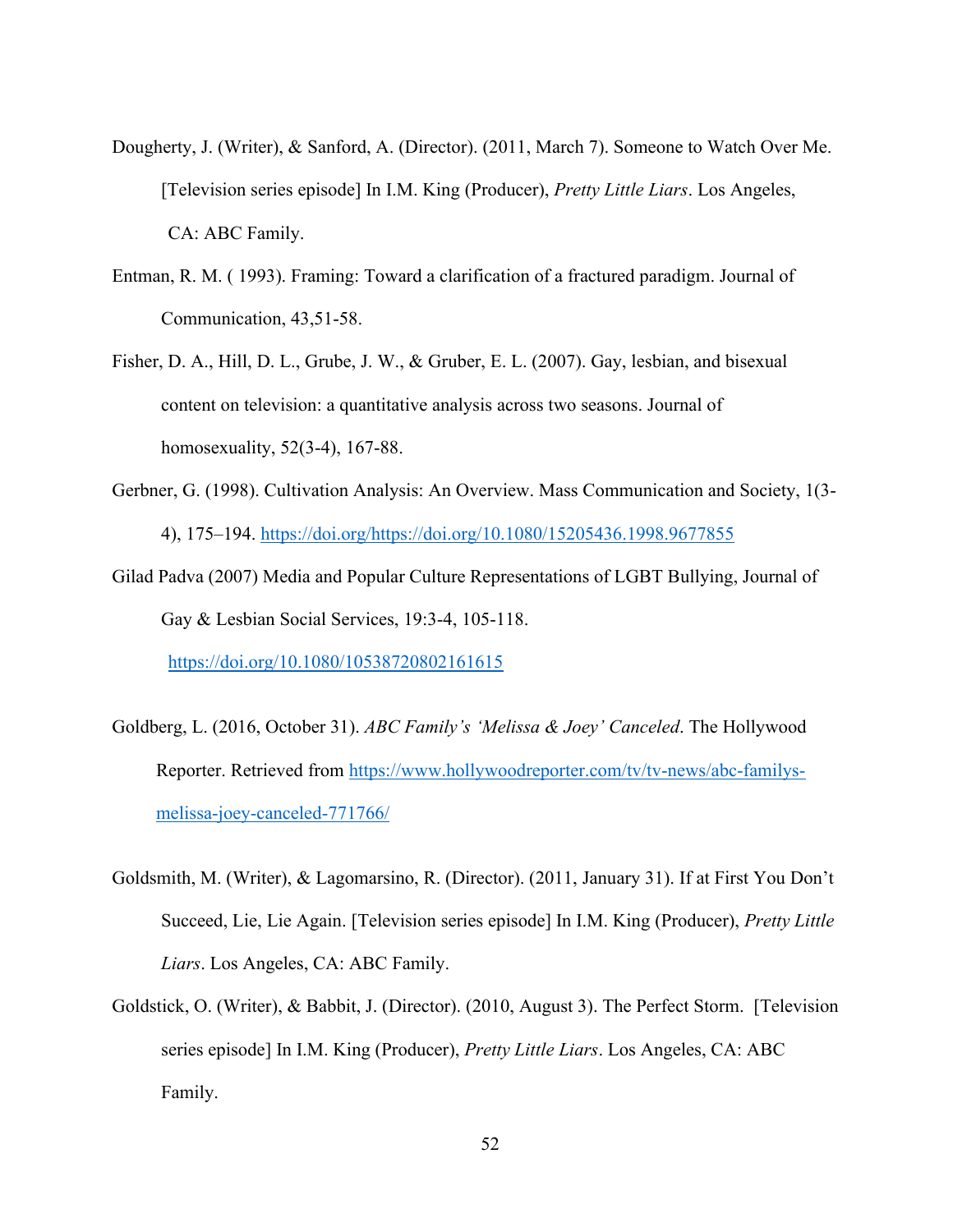- Goldstick, O. (Writer), & Buckley, N. (Director). (2011, January 10). Salt Meets Wound. [Television series episode] In I.M. King (Producer), *Pretty Little Liars*. Los Angeles, CA: ABC Family.
- Gough, P. J., & Hibberd, J. (2008, May 13). *'90210' Upfront and Center for CW*. The Hollywood Reporter. Retrieved from [https://www.hollywoodreporter.com/business/business-news/90210-upfront-center-cw-](https://www.hollywoodreporter.com/business/business-news/90210-upfront-center-cw-111620/)[111620/#!](https://www.hollywoodreporter.com/business/business-news/90210-upfront-center-cw-111620/)
- Grant, B. J. (2017, May 1). *Tokenism*. OPUS at UTS | Open Publications of UTS Scholars. Retrieved from [https://opus.lib.uts.edu.au/handle/10453/70685.](https://opus.lib.uts.edu.au/handle/10453/70685)
- "Growing Up LGBT in America." *Human Rights Campaign,* 2012, [https://www.hrc.org/youth](https://www.hrc.org/youth-report/about-the-survey)[report/about-the-survey](https://www.hrc.org/youth-report/about-the-survey)
- Hallahan, K. (1999). Seven Models of Framing: Implications for Public Relations. *Journal of Public Relations Research*, *11*(3), 205–242.

[https://doi.org/https://doi.org/10.1207/s1532754xjprr1103\\_02](https://doi.org/https:/doi.org/10.1207/s1532754xjprr1103_02)

- Hannam, C. (1978). History and Prejudice. *Teaching History,* (22), 21-23. Retrieved February 15, 2021, from<http://www.jstor.org/stable/43255767>
- Hart, K.-P. R. (2000). Representing Gay Men on American Television. The Journal of Men's Studies, 9(1), 59–79.<https://doi.org/10.3149/jms.0901.59>

Himes, S. M., & Thompson, J. K. (2012, September 6). *Fat Stigmatization in Television Shows and Movies: A Content Analysis*. Wiley Online Library. [https://onlinelibrary.wiley.com/doi/full/10.1038/oby.2007.635.](https://onlinelibrary.wiley.com/doi/full/10.1038/oby.2007.635)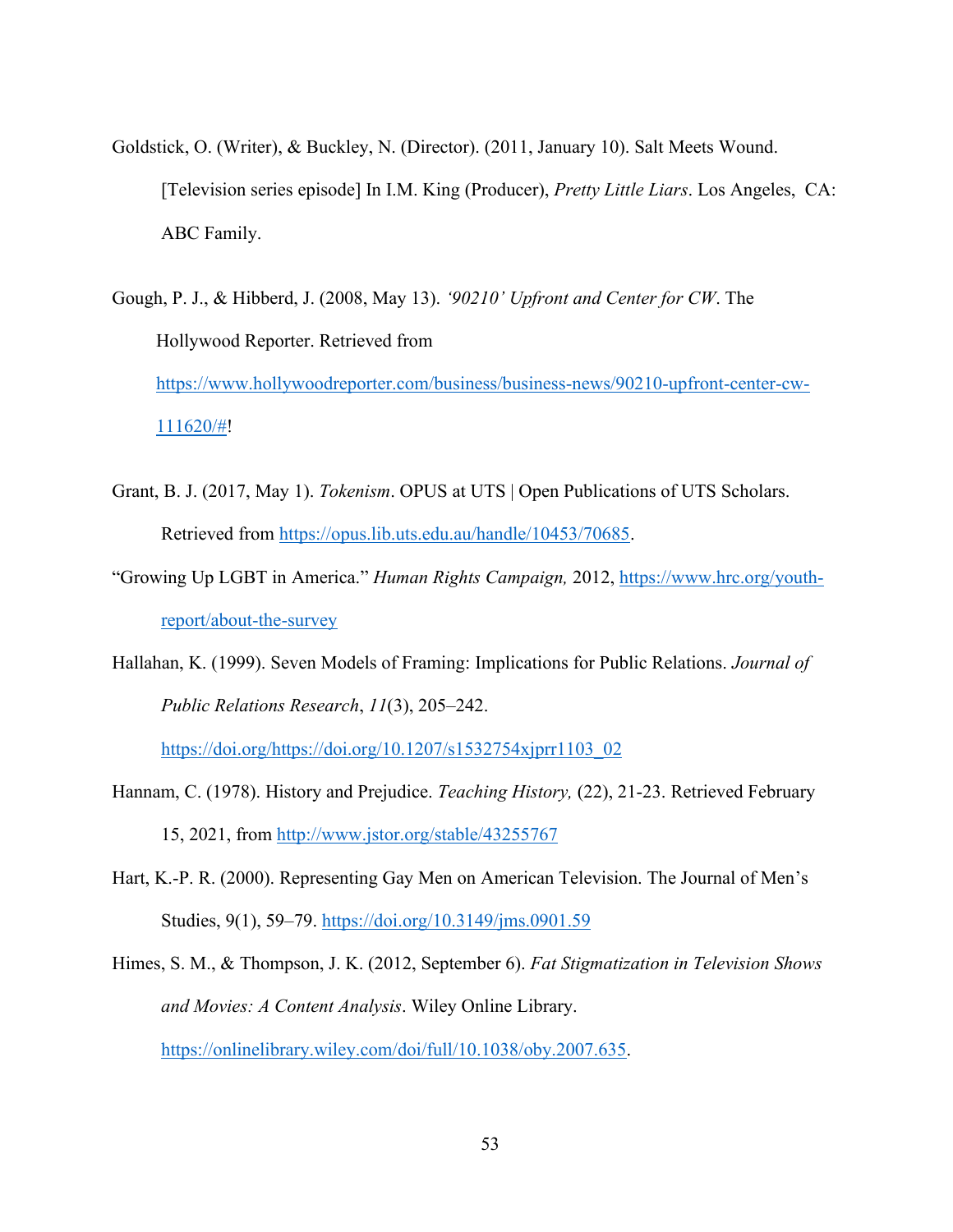- Hogan, Heather (2016, March 25). Autostraddle's ultimate Infographic guide to DEAD lesbian characters on TV. Retrieved from [https://www.autostraddle.com/autostraddles-ultimate](https://www.autostraddle.com/autostraddles-ultimate-%20infographic-guide-to-dead-lesbian-tv-characters-332920/)[infographic-guide-to-dead-lesbian-tv-characters-332920/](https://www.autostraddle.com/autostraddles-ultimate-%20infographic-guide-to-dead-lesbian-tv-characters-332920/)
- Hulan, Haley (2017) "Bury your gays: History, Usage, and Context," McNair Scholars Journal: 21: 1, 6. Retrieved from:<https://scholarworks.gvsu.edu/mcnair/vol21/iss1/6>
- Jacobs, L., & Meeusen, C. (2020). Coming Out of the Closet, Also on the News? A Longitudinal Content Analysis of Patterns in Visibility, Tone and Framing of LGBTs on Television News (1986-2017). *Journal of Homosexuality,* 1-25. Doi:

<https://doi.org/10.1080/00918369.2020.1733352>

- Jones, S. (Writer), & Lewis, P. (Director). (2018, January 26). To Zir, With Love. [Television series episode] In G. Calderón Kellett & M. Royce (Producer), *One Day At A Time*. Los Angeles, CA: Netflix.
- Jones, S.& Roth, A. (Writer), & Mendoza, L. (Director). (2017, January 6). Pride & Prejudice. [Television series episode] In G. Calderón Kellett & M. Royce (Producer), *One Day At A Time*. Los Angeles, CA: Netflix.
- Kessler, K. (2011). They Should Suffer Like the Rest of Us: Queer Equality in Narrative Mediocrity. *Cinema Journal* 50(2), 139-144. Doi:10.1353/cj.2011.0005.
- King, M I. (Writer), & Lagomarsino, R. (Director). (2010, August 10). Keep Your Friends Close. [Television series episode] In I.M. King (Producer), *Pretty Little Liars*. Los Angeles, CA: ABC Family.
- King, M I. & Lennon, J. (Writer), & Lagomarsino, R. (Director). (2011, February 28). A Person of Interest. [Television series episode] In I.M. King (Producer), *Pretty Little Liars*. Los Angeles, CA: ABC Family.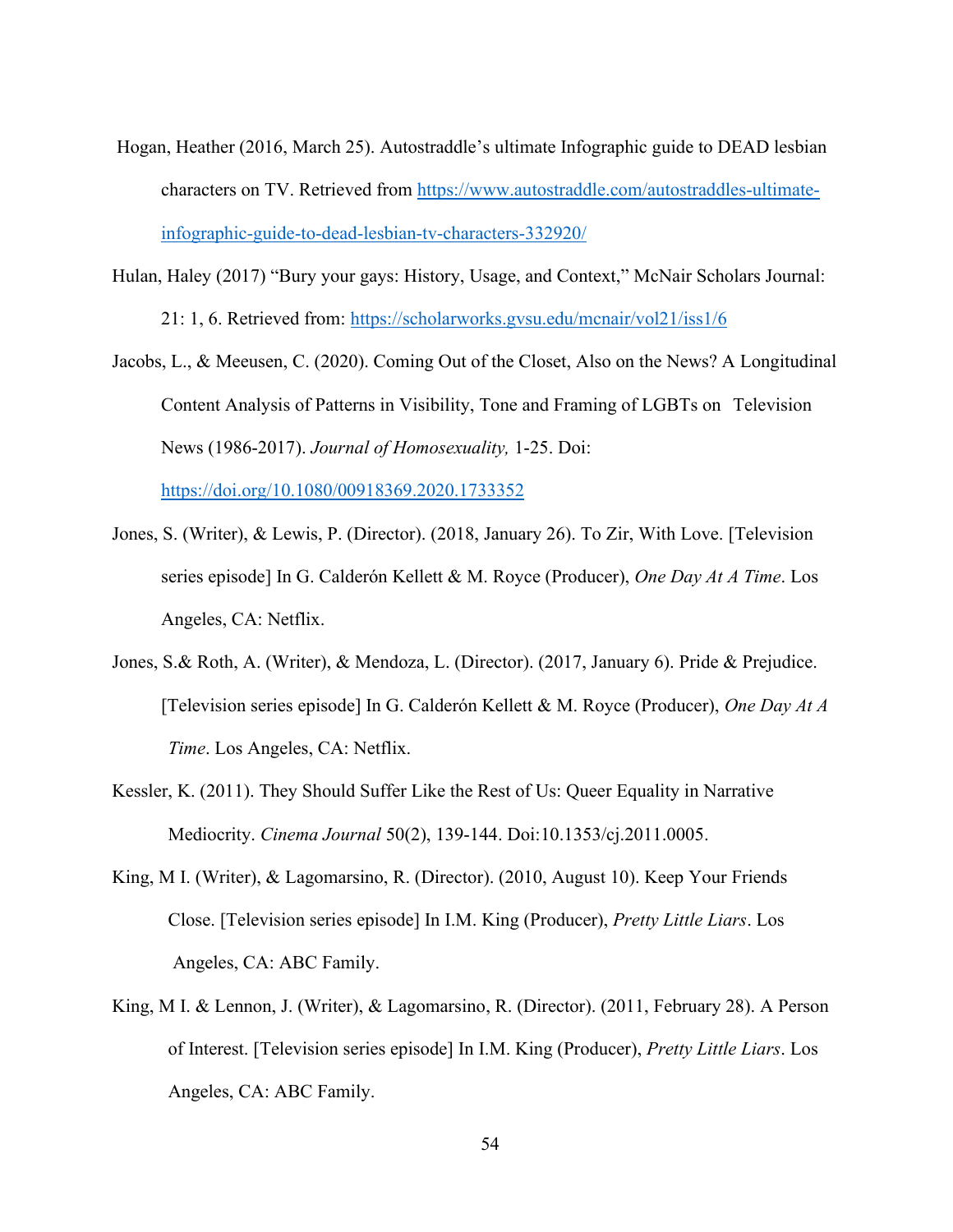- Kite, M. E., & Deaux, K. (1987). Gender Belief Systems: Homosexuality and the Implicit Inversion Theory. Psychology of Women Quarterly, 11(1), 83. <https://doi.org/10.1111/j.1471-6402.1987.tb00776.x>
- Kohnen, M. E. S. (2015). Cultural Diversity as Brand Management in Cable Television. *Media Industries*, *2*(2). [https://doi.org/https://doi.org/10.3998/mij.15031809.0002.205](https://doi.org/https:/doi.org/10.3998/mij.15031809.0002.205)
- Levin, G. (2017, July 18). *TV ratings: 'Pretty Little Liars' Finale Lures Biggest Audience in a Year*. USA Today. Retrieved from

[https://www.usatoday.com/story/life/tv/2017/07/06/nielsen-tv-ratings-highlights-week](https://www.usatoday.com/story/life/tv/2017/07/06/nielsen-tv-ratings-highlights-week-%09ending-july-2-2017/103452172/)[ending-july-2-2017/103452172/](https://www.usatoday.com/story/life/tv/2017/07/06/nielsen-tv-ratings-highlights-week-%09ending-july-2-2017/103452172/)

McFarland, J. (2016, July 15). *Resuscitating the undead queer in Stephanie Meyer's Twilight saga*. Journal of Popular Romance Studies. Retrieved from [http://www.jprstudies.org/2016/07/resuscitating-the-undead-queer-in-stephanie-meyers](http://www.jprstudies.org/2016/07/resuscitating-the-undead-queer-in-stephanie-meyers-twilight-sagaby-jami-mcfarland/)[twilight-sagaby-jami-mcfarland/.](http://www.jprstudies.org/2016/07/resuscitating-the-undead-queer-in-stephanie-meyers-twilight-sagaby-jami-mcfarland/)

- McInroy, L. B., & Craig, S. L. (2017). Perspectives of LGBTQ emerging adults on the depiction and impact of LGBTQ media representation. Journal of Youth Studies, 20(1), 32–46. <https://doi-org.proxy1.library.jhu.edu/10.1080/13676261.2016.1184243>
- McNicholas Smith, K., & Tyler, I. (2016). Lesbian brides: Post-queer popular culture. Retrieved from<https://www.tandfonline.com/doi/abs/10.1080/14680777.2017.1282883>
- Mann, B. & Sielaff, A. (Writer), & Lembeck, M. (Director). (2017, January 6). Sex Talk. [Television series episode] In G. Calderón Kellett & M. Royce (Producer), *One Day At A Time*. Los Angeles, CA: Netflix.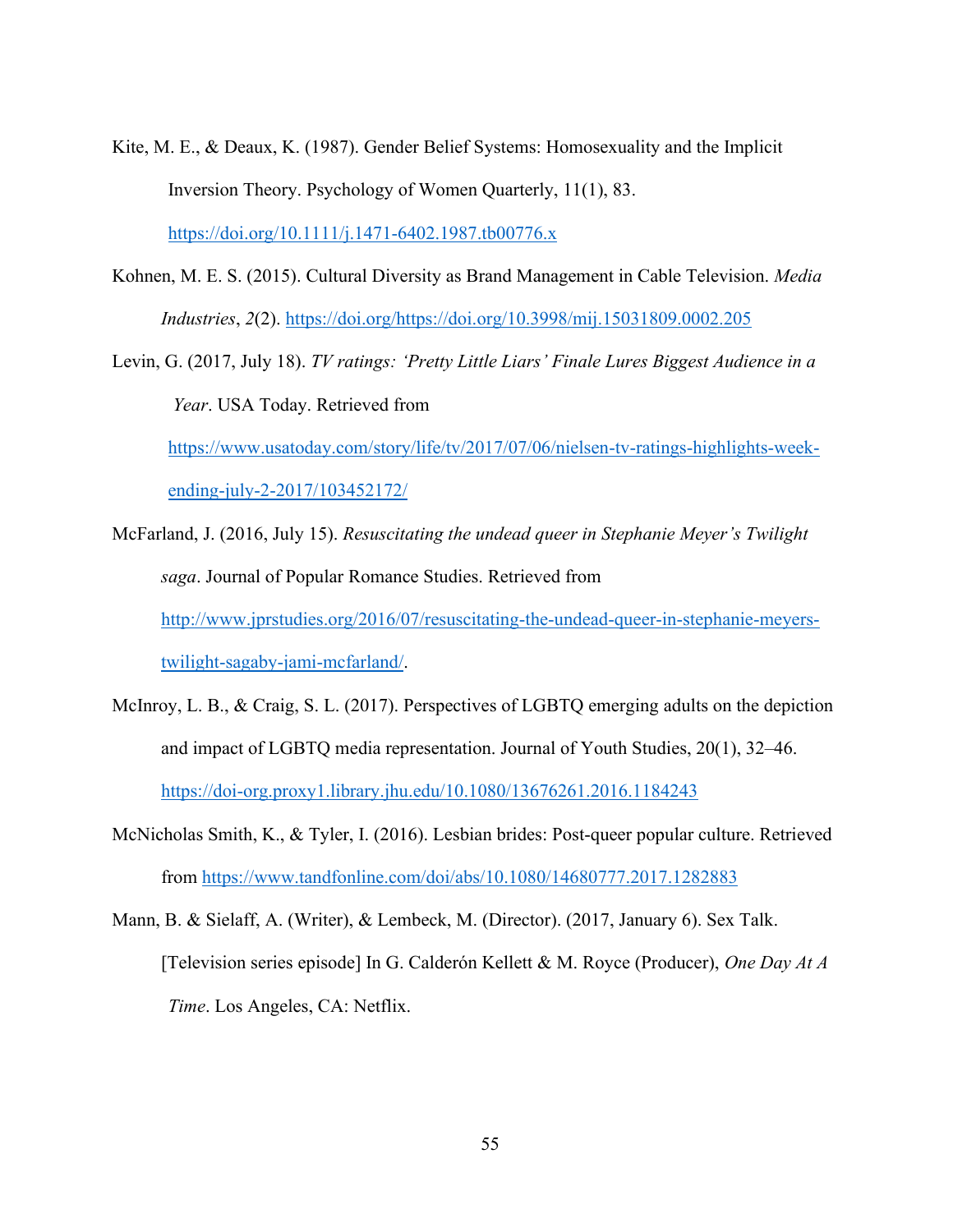- Meyer, Michaela D. E. (2010). Representing Bisexuality on Television: The Case for Intersectional Hybrids. Journal of Bisexuality, 10:4, 366-387, DOI: 10.1080/15299716.2010.521040
- Millward, L., Dodd, J. G., & Fubara-Manuel, I. (2017). Killing off the lesbians: A symbolic annihilation on film and television. Jefferson, NC: McFarland et Company.
- Miller, B. (2017). YouTube as Educator: A Content Analysis of Issues, Themes, and the Educational Value of Transgender-Created Online Videos. *Social Media + Society*. <https://doi.org/10.1177/2056305117716271>
- Monaghan, W. (2020). Post-gay television: LGBTQ representation and the negotiation of 'normal' in MTV's Faking It. *Media, Culture & Society*, *43*(3), 428– 443. <https://doi.org/10.1177/0163443720957553>
- *NCADV: National Coalition Against Domestic Violence*. Domestic Violence and the LGBTQ Community. (2018, June 6). [https://ncadv.org/blog/posts/domestic-violence-and-the-lgbtq](https://ncadv.org/blog/posts/domestic-violence-and-the-lgbtq-community)[community](https://ncadv.org/blog/posts/domestic-violence-and-the-lgbtq-community)
- Ng, P. (2013, August 29). *TV ratings: 'Pretty Little Liars' Boosted by Most Watched Summer Finale*. The Hollywood Reporter. Retrieved from <https://www.hollywoodreporter.com/tv/tv-news/tv-ratings-pretty-little-liars-616818/>
- Ponterotto, D. (2016). Resisting the Male Gaze: Feminist Responses to the "Normatization" of the Female Body in Western Culture*. Journal of International Women's Studies*, 17(1), 133–151.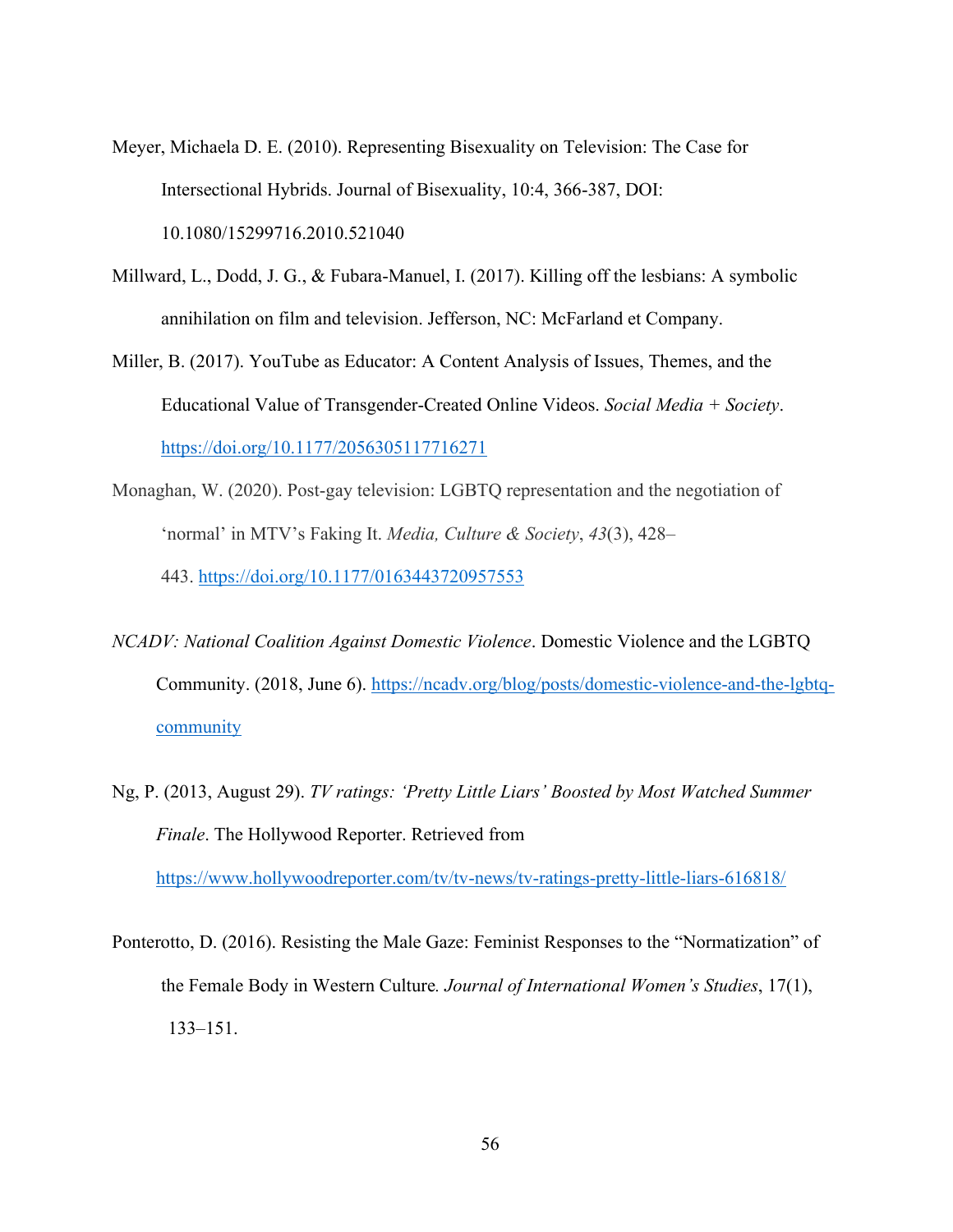- Porter, R. (2019, April 7). *TV Long View: 'Crazy Ex-Girlfriend's' Unique Ratings History*. The Hollywood Reporter. Retrieved from [https://www.hollywoodreporter.com/tv/tv](https://www.hollywoodreporter.com/tv/tv-news/crazy-girlfriends-unique-tv-ratings-history-1199892/)[news/crazy-girlfriends-unique-tv-ratings-history-1199892/](https://www.hollywoodreporter.com/tv/tv-news/crazy-girlfriends-unique-tv-ratings-history-1199892/)
- Poushter, J., & Kent, N. (2020, October 27). *The Global Divide on Homosexuality Persists*. Pew Research Center's Global Attitudes Project. Retrieved from <https://www.pewresearch.org/global/2020/06/25/global-divide-on-homosexuality-persists/>
- Ramos, D.-R. (2019, August 1). *'Jane the Virgin' Finale Ratings Steady, 'Big Brother' Wins Wednesday Again, 'MasterChef' Heats Up*. Deadline. Retrieved from [https://deadline.com/2019/08/jane-the-virgin-finale-tv-ratings-big-brother-masterchef-](https://deadline.com/2019/08/jane-the-virgin-finale-tv-ratings-big-brother-masterchef-1202658692/)[1202658692/](https://deadline.com/2019/08/jane-the-virgin-finale-tv-ratings-big-brother-masterchef-1202658692/)
- Rivera, C. (Writer), & Lamar, G. (Director). (2019, July 24). Chapter Ninety-Eight. [Television series episode] In J. Snyder Urman (Producer), *Jane The Virgin*. Los Angeles, CA: The CW.
- Rivera, C. & Schraft, M. (Writer), & Longoria Baston, E. (Director). (2016, October 31). Chapter Forty-Seven. [Television series episode] In J. Snyder Urman (Producer), *Jane The Virgin*. Los Angeles, CA: The CW.
- Rivera, C. & Schraft, M. (Writer), & Schraft, M. (Director). (2017, April 24). Chapter Sixty. [Television series episode] In J. Snyder Urman (Producer), *Jane The Virgin*. Los Angeles, CA: The CW.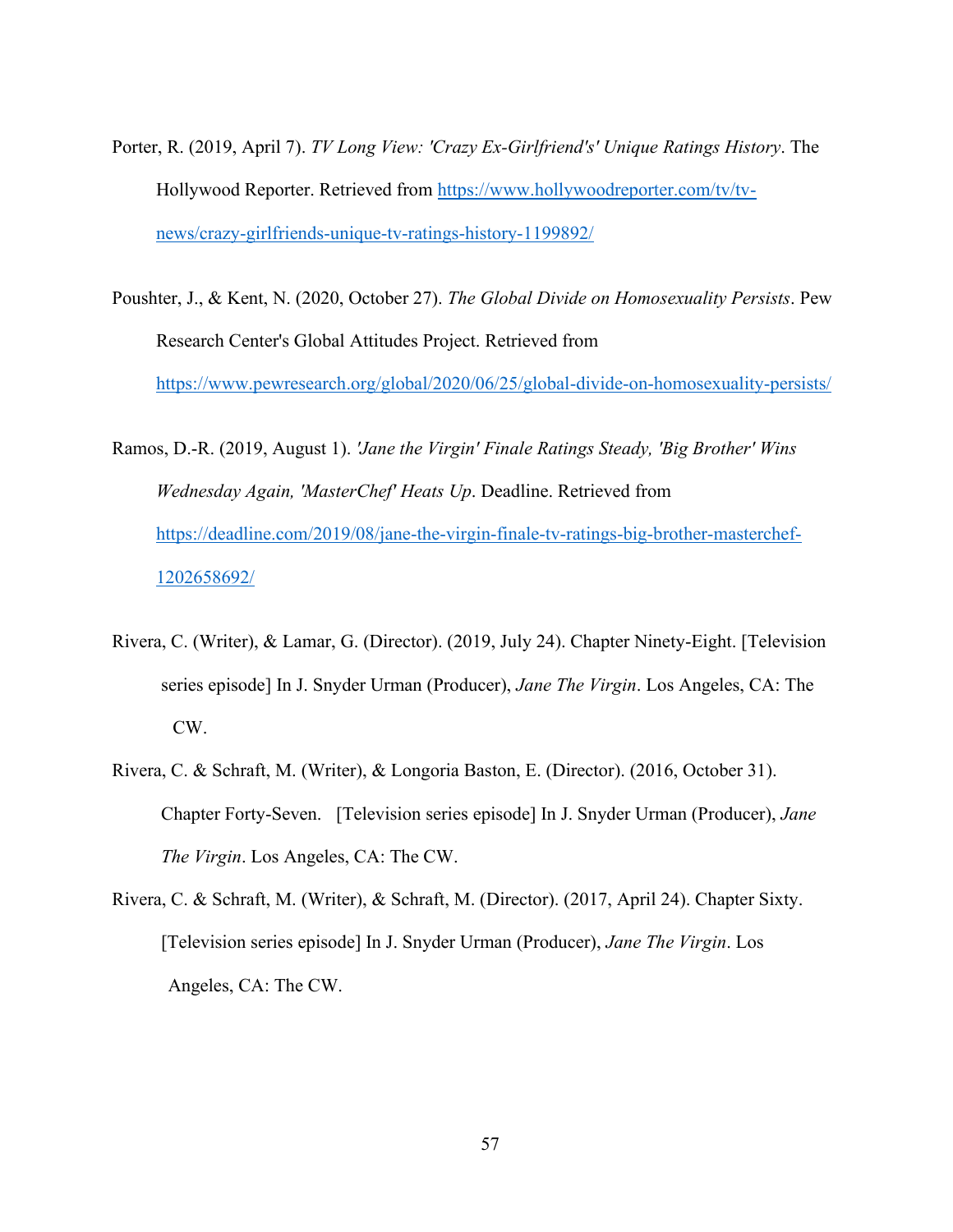- Sciarrotta, P. (Writer), & Lamar, G. (Director). (2017, May 15). Chapter Sixty-Three. [Television series episode] In J. Snyder Urman (Producer), *Jane The Virgin*. Los Angeles, CA: The CW.
- Sciarrotta, P. (Writer), & Silberling, B. (Director). (2015, February 16). Chapter Fourteen. [Television series episode] In J. Snyder Urman (Producer), *Jane The Virgin*. Los Angeles, CA: The CW.
- Schraft, M. & Snyder Urman, J. (Writer), & Mayron, M. (Director). (2017, February 6). Chapter Fifty-Four. [Television series episode] In J. Snyder Urman (Producer), *Jane The Virgin*. Los Angeles, CA: The CW.
- Schraft, M & Snyder Urman, J. (Writer), & Mayron, M. (Director). (2017, May 22). Chapter Sixty-Four. [Television series episode] In J. Snyder Urman (Producer), *Jane The Virgin*. Los Angeles, CA: The CW.
- Seif, R. (2017). The Media Representation of Fictional Gay and Lesbian Characters on Television: A Qualitative Analysis of U.S. TV-series regarding Heteronormativity. Retrieved from<https://www.diva-portal.org/smash/get/diva2:1111368/FULLTEXT01.pdf>
- Shaw, D & Wells, C M. (Writer), & Lamar, G. (Director). (2019, March 27). Chapter Seventy-Seven. [Television series episode] In J. Snyder Urman (Producer), *Jane The Virgin*. Los Angeles, CA: The CW.
- Signorielli, N., Bacue, A. Recognition and Respect: A Content Analysis of Prime-Time Television Characters Across Three Decades. *Sex Roles* 40, 527–544 (1999). <https://doi.org/10.1023/A:1018883912900>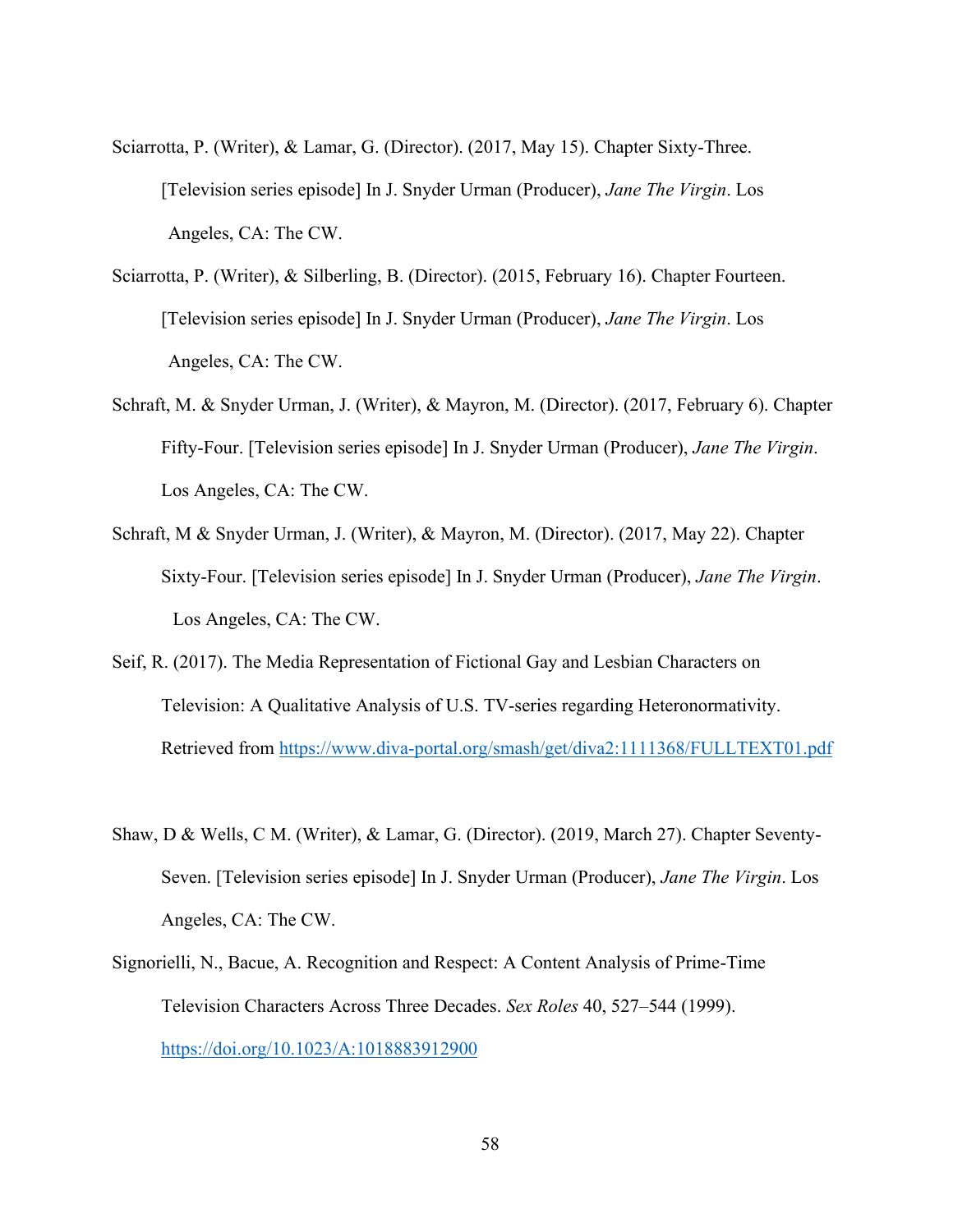Sink, A., & Mastro, D. (2017). *Depictions of Gender on Primetime Television: A Quantitative Content Analysis*. Taylor & Francis.

[https://www.tandfonline.com/doi/abs/10.1080/15205436.2016.1212243.](https://www.tandfonline.com/doi/abs/10.1080/15205436.2016.1212243)

- Snyder Urman, J. (Writer), & Rodriguez, G. (Director). (2019, March 27). Chapter Eighty-Two. [Television series episode] In J. Snyder Urman (Producer), *Jane The Virgin*. Los Angeles, CA: The CW.
- Snyder Urman, J. (Writer), & Silberling, B. (Director). (2014, October 13). Chapter One. [Television series episode] In J. Snyder Urman (Producer), *Jane The Virgin*. Los Angeles, CA: The CW.
- *The V-chip: Options to restrict what your children watch on TV*. Federal Communications Commission. (2020, February 25). Retrieved from

[https://www.fcc.gov/consumers/guides/v-chip-putting-restrictions-what-your-children-](https://www.fcc.gov/consumers/guides/v-chip-putting-restrictions-what-your-children-watch)

[watch.](https://www.fcc.gov/consumers/guides/v-chip-putting-restrictions-what-your-children-watch)

The Vito Russo Test. GLAAD. (2017, May 15). Retrieved from

[https://www.glaad.org/sri/2014/vitorusso.](https://www.glaad.org/sri/2014/vitorusso)

- Waggoner, Erin B. (2018). Bury your gays and Social Media Fan Response: Television, LGBTQ Representation, and Communitarian Ethics. Journal of Homosexuality, 65:13, 1877-1891, DOI: 10.1080/00918369.2017.1391015
- Wagmeister, E. (2015, October 6). *ABC Family to Rebrand Network 'Freeform' in January*. Variety. Retrieved from [https://variety.com/2015/tv/news/abc-family-freeform-rebranding](https://variety.com/2015/tv/news/abc-family-freeform-rebranding-network-1201610697/)[network-1201610697/#!](https://variety.com/2015/tv/news/abc-family-freeform-rebranding-network-1201610697/)

Where We Are on TV Report - 2008. GLAAD, 19 December 2021,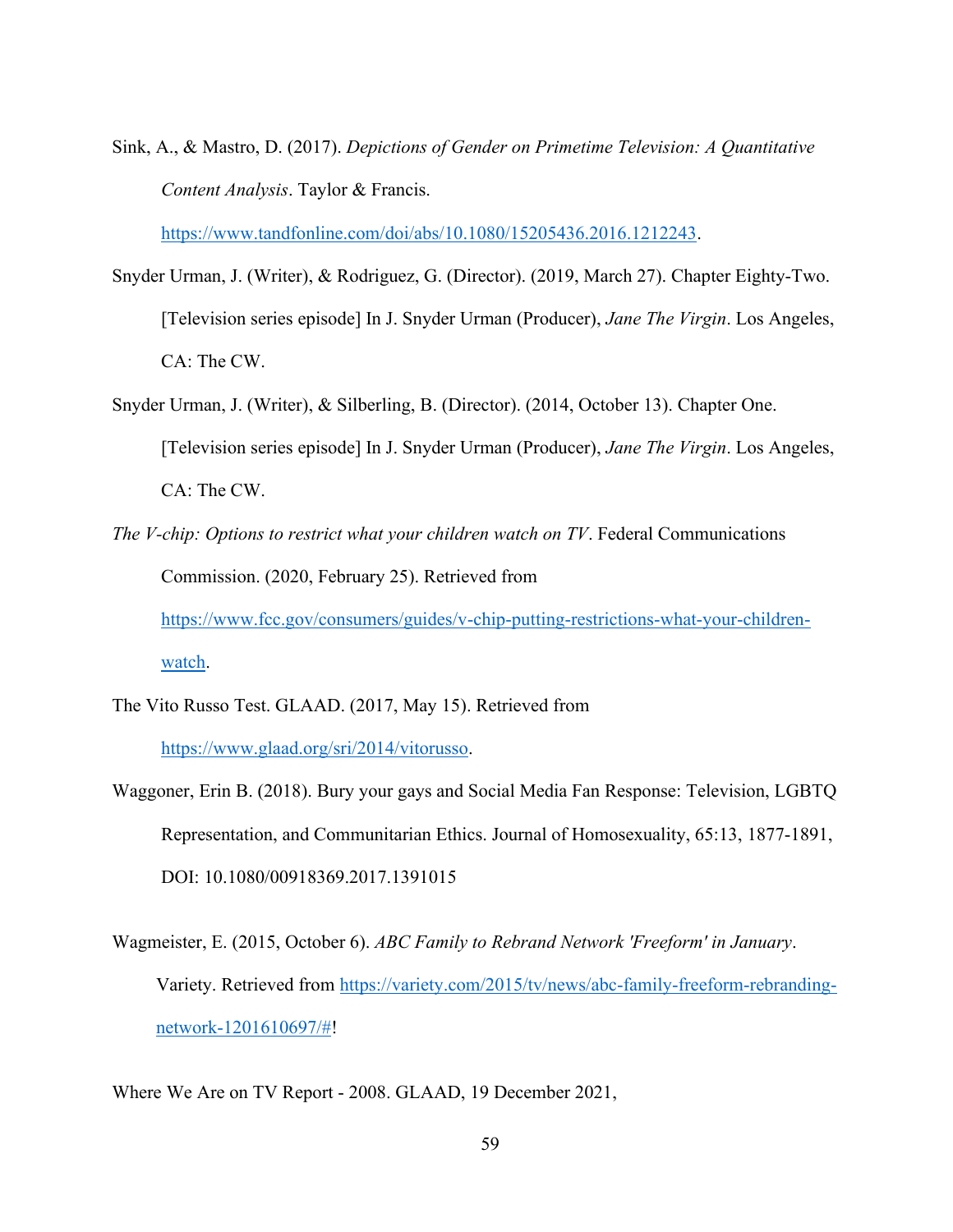<https://www.glaad.org/publications/tvreport08>

- Where We Are on TV Report 2016. GLAAD, 31 July 2017, [www.glaad.org/whereweareontv16.](http://www.glaad.org/whereweareontv16)
- Where We Are on TV Report -2019. GLAAD, 7 November 2019,

<https://www.glaad.org/whereweareontv19>

Where we are on TV report - 2020. GLAAD, 14, January 2021, <https://www.glaad.org/whereweareontv20>

White, B. (2019, May 8). *Netflix canceled 'One Day at a time' at the peak of its popularity, Nielsen Report reveals*. Decider. Retrieved from [https://decider.com/2019/05/07/one-day](https://decider.com/2019/05/07/one-day-at-a-time-nielsen-ratings-report/)[at-a-time-nielsen-ratings-report/](https://decider.com/2019/05/07/one-day-at-a-time-nielsen-ratings-report/)

- Wolfe, S. J., & Roripaugh, L. A. (2006). Feminine Beauty and the Male Gaze in the L-Word. *MP Journal: International Online Feminist Journal*, 1(4). [https://doi.org/http://academinist.org/wp-content/uploads/2010/06/wolfe.pdf](https://doi.org/http:/academinist.org/wp-content/uploads/2010/06/wolfe.pdf)
- World Health Organization. (n.d.). *Adolescent health*. World Health Organization. Retrieved November 7, 2021, from [https://www.who.int/health-topics/adolescent-health#tab=tab\\_1.](https://www.who.int/health-topics/adolescent-health#tab=tab_1)
- Yvonne. (2014, October 17). "Jane The Virgin" Is Cute, Features a Queer Latina and Feminist Elements. Autostraddle. [https://www.autostraddle.com/jane-the-virgin-is-cute-features-a](https://www.autostraddle.com/jane-the-virgin-is-cute-features-a-%09queer-latina-and-feminist-elements-258678/)[queer-latina-and-feminist-elements-258678/.](https://www.autostraddle.com/jane-the-virgin-is-cute-features-a-%09queer-latina-and-feminist-elements-258678/)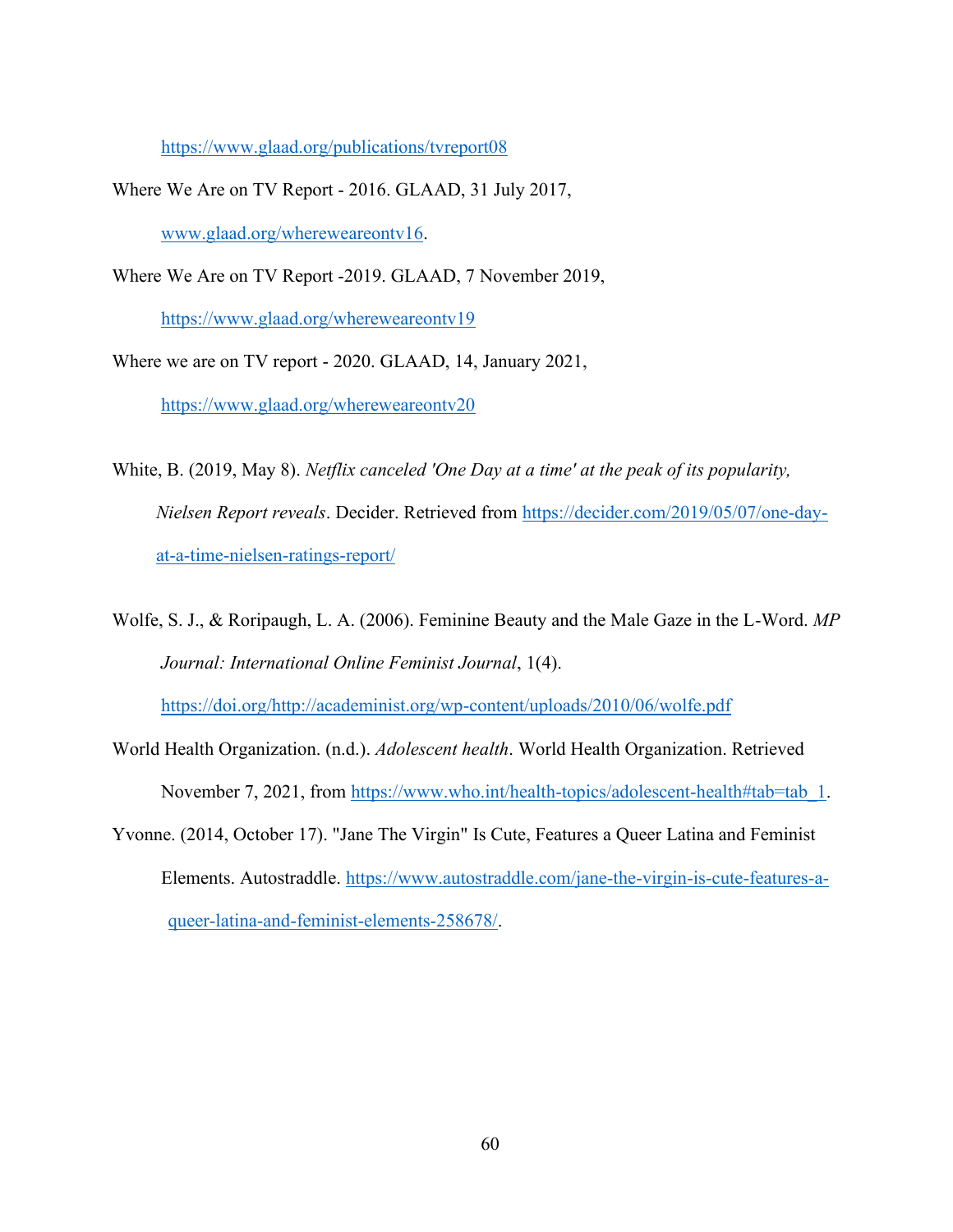# **Appendix A**

# Code Book

## <span id="page-65-0"></span>**Stereotypes:**

## Feminine Lesbian:

Definition: Synonymous with "lipstick lesbian;" indistinguishable from straight women on the show; Feminine dress/long hair/makeup

Example: Bette Porter from the L Word.

## Butch Lesbian:

Definition: masculine in appearance, more in common with straight men; Short hair/male presenting dress; masculine traits

Example: Boo from Orange is the New Black

## **Tropes:**

## Bury your gays:

Definition: a narrative consisting of a same sex couple confessing their feelings for one another, having sex for the first time, and one of them dying shortly after or a realization and acceptance of oneself and then dying shortly after.

Example: Tara from BTVS, Lexa from The 100

## Evil/dead lesbian:

Definition: Villain of the story, usually praying on the innocent straight woman, framing a character as expendable, and won't be missed once dead

Example: Rose from Jane The Virgin, Willow from BTVS

# The Messy Bisexual: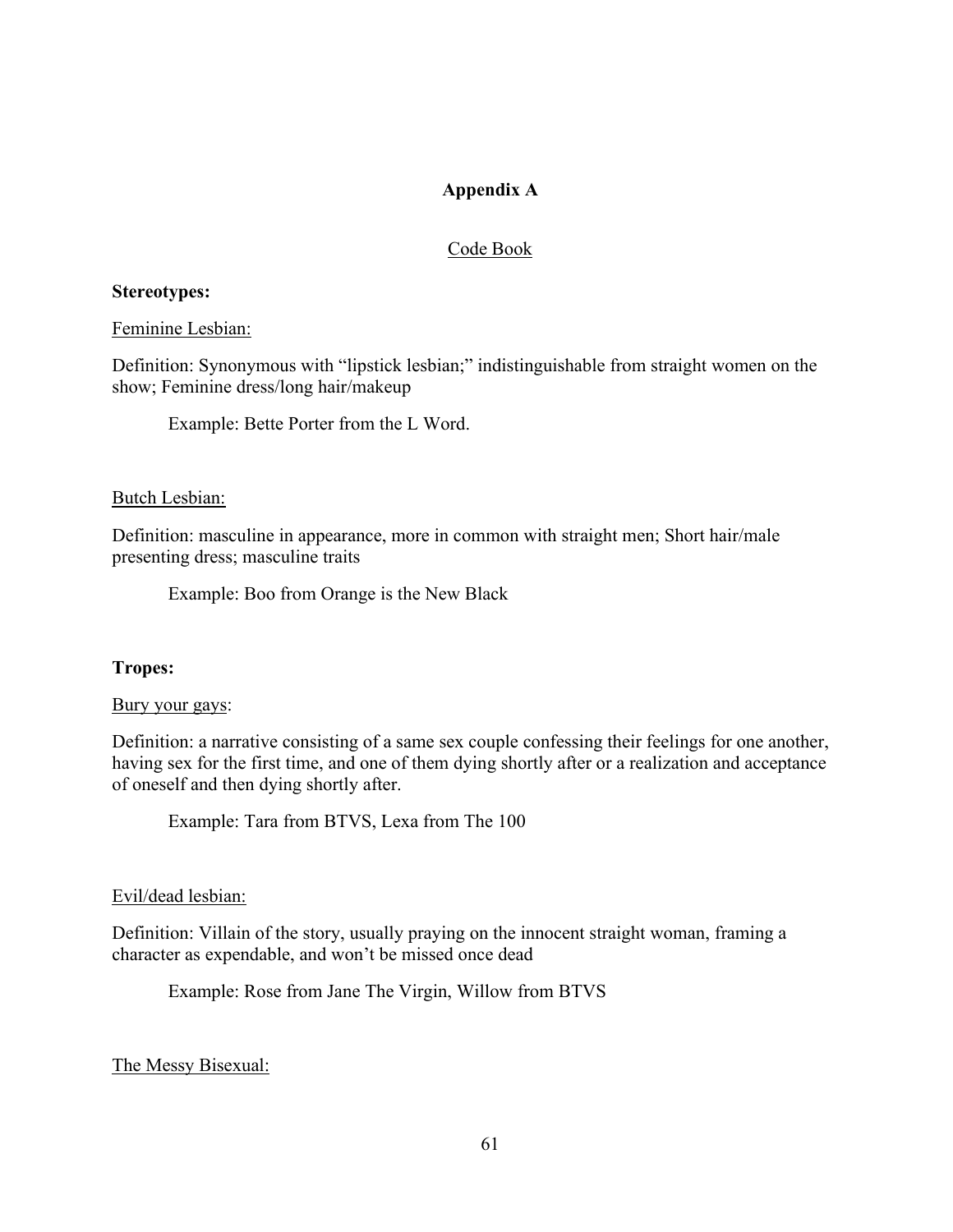Definition: unstable narratives, unable to make choices in and out of their romantic lives, seen as sexually promiscuous

Examples: Kat from The Bold Type, Bo Dennis from Lost Girl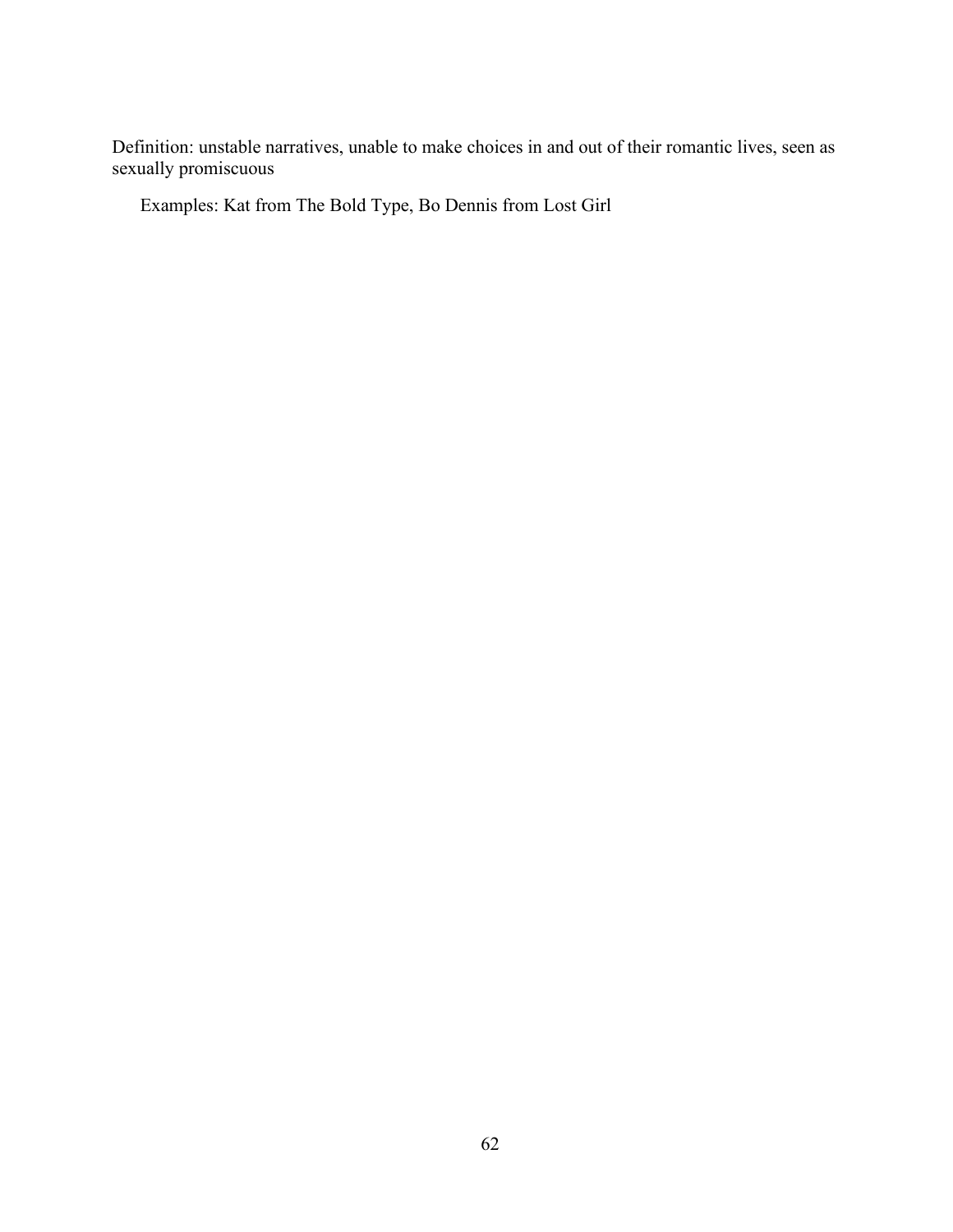## **Appendix B**

#### Character Descriptions

<span id="page-67-0"></span>**Emily Fields (Pretty Little Liars):** Tall teen girl with long dark hair. Wears light makeup and dresses "sportier" in her day to day in jeans and t-shirts, but for formal events wears heavy makeup and dresses. Is categorized as the sporty one as she is on the swim team and is driven in her pursuit of the sport.

**Maya St. Germain (Pretty Little Liars):** Emily's first love interest. Has long hair and wears light makeup in her day to day. Dresses more artsy than Emily but still causal in jeans and boots. For formal wear, is similar to Emily and wears dresses and heavy makeup.

**Paige McCullers (Pretty Little Liars):** Emily's other love interest in season one. Much sportier than Maya and dresses similarly to Emily. Wears light makeup and has long hair. Despite wearing suits for formal wear will still wear heels and heavy makeup.

**Luisa Alver (Jane the Virgin):** Feminine woman with long hair and wears light makeup. Wears dresses for everyday and formal wear. Despite being a doctor is rarely seen practicing. Struggles with alcohol addiction.

**Rose (Jane the Virgin):** Tall extremely feminine woman. Wears high heels and dresses as well as bold lipstick colors. Has long red hair and well-manicured nails. The only time is seen wearing less is when she is in prison.

**Elena Alvarez (One Day at a Time):** Teen girl with long dark hair and wears light makeup. Dresses in jeans and t-shirts and doc martins. Wears suits for formal wear but also wears heavy makeup. The "social justice warrior" character who cares deeply about injustice in the world.